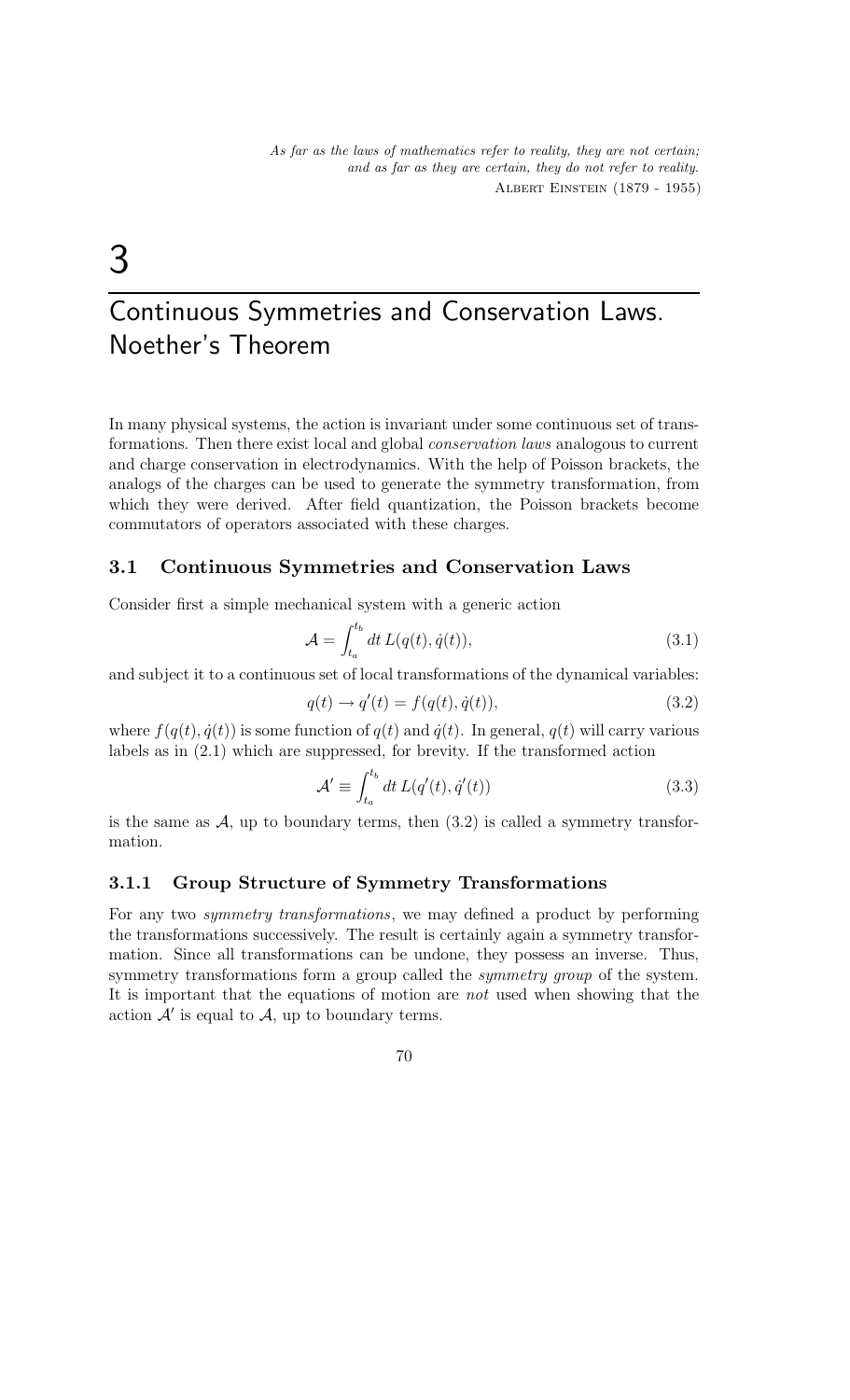#### 3.1.2 Substantial Variations

For infinitesimal symmetry transformations (3.2), the difference

$$
\delta_{\rm s}q(t) \equiv q'(t) - q(t) \tag{3.4}
$$

will be called a *symmetry variation*. It has the general form

$$
\delta_{\rm s}q(t) = \epsilon \Delta(q(t), \dot{q}(t)),\tag{3.5}
$$

where  $\epsilon$  is a small parameter. Symmetry variations must not be confused with the variations  $\delta q(t)$  used in Section 2.1 to derive the Euler-Lagrange equations (2.8), which always vanish at the ends,  $\delta q(t_b) = \delta q(t_a) = 0$  [recall (1.4)]. This is usually not true for symmetry variation  $\delta_{\rm s}q(t)$ .

Another name for the symmetry variation (3.5) is substantial variation. It is defined for any function of spacetime  $f(x)$  as the difference between  $f(x)$  and a transformed function  $f'(x)$  when evaluated at the same numerical values of the coordinates x (which usually correspond to two different points in space):

$$
\delta_s f(x) \equiv f(x) - f'(x). \tag{3.6}
$$

#### 3.1.3 Conservation Laws

Let us calculate the change of the action under a substantial variation (3.5). Using the chain rule of differentiation and a partial integration we obtain

$$
\delta_{\rm s} \mathcal{A} = \int_{t_a}^{t_b} dt \left[ \frac{\partial L}{\partial q(t)} - \partial_t \frac{\partial L}{\partial \dot{q}(t)} \right] \delta_{\rm s} q(t) + \left. \frac{\partial L}{\partial \dot{q}(t)} \right|_{t_a}^{t_b}.
$$
\n(3.7)

Let us denote the solutions of the Euler-Lagrange equations (2.8) by  $q_c(t)$  and call them classical orbits, or briefly orbits. For orbits, only the boundary terms in (3.7) survive, and we are left with

$$
\delta_{s} \mathcal{A} = \epsilon \frac{\partial L}{\partial \dot{q}} \Delta(q, \dot{q}) \Big|_{t_{b}}^{t_{a}}, \quad \text{for} \quad q(t) = q_{c}(t). \tag{3.8}
$$

By the symmetry assumptions,  $\delta_s A$  vanishes or is equal to a surface term. In the first case, the quantity

$$
Q(t) \equiv \frac{\partial L}{\partial \dot{q}} \Delta(q, \dot{q}), \quad \text{for} \quad q(t) = q_c(t) \tag{3.9}
$$

is the same at times  $t = t_a$  and  $t = t_b$ . Since  $t_b$  is arbitrary,  $Q(t)$  is independent of the time  $t$ , i.e., it satisfies

$$
Q(t) \equiv Q. \tag{3.10}
$$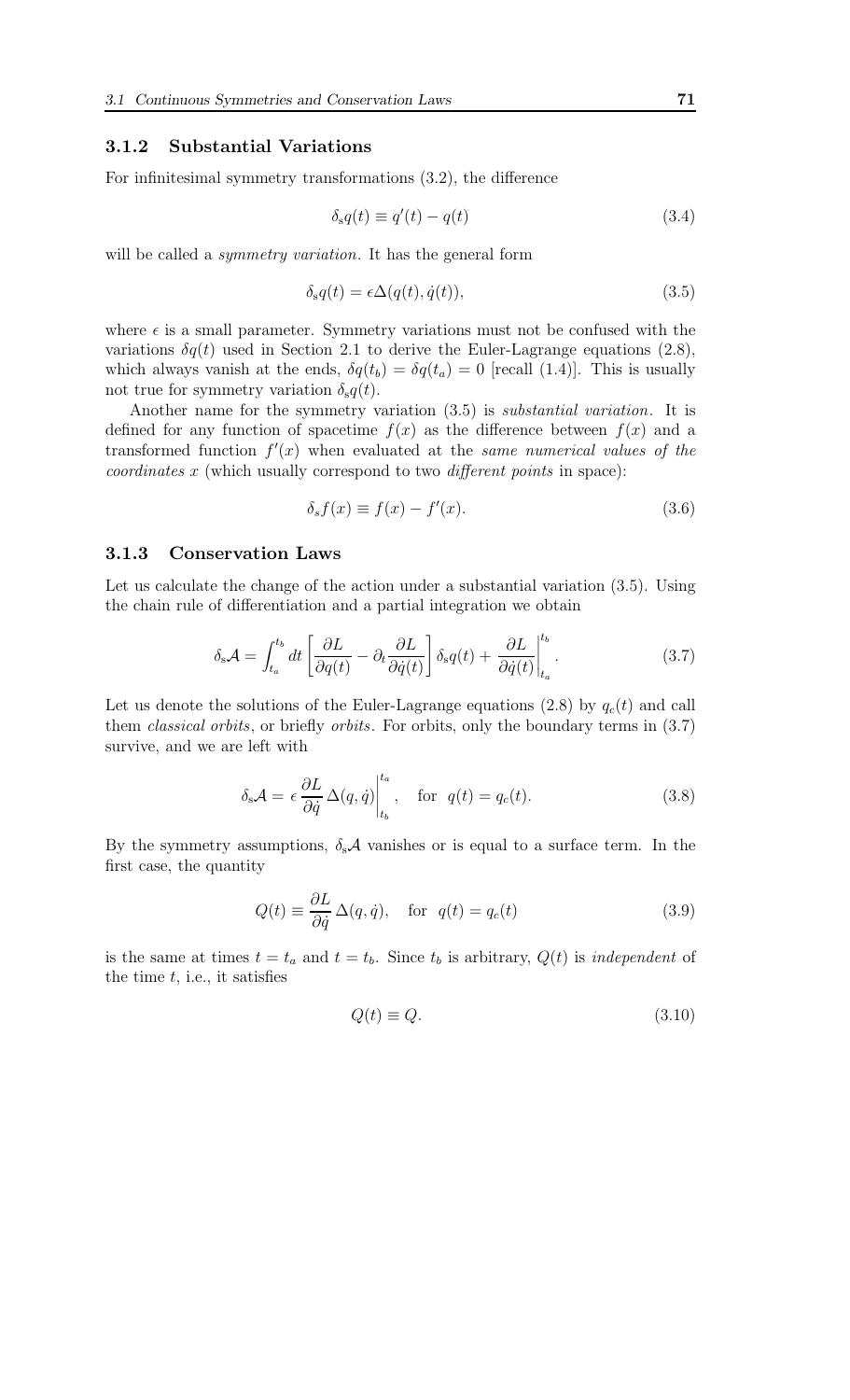It is a conserved quantity, a constant of motion along the orbit. The expression on the right-hand side of (3.9) is called a Noether charge.

In the second case,  $\delta_s q(t)$  is equal to a boundary term

$$
\delta_{\rm s} \mathcal{A} = \epsilon \Lambda(q, \dot{q}) \Big|_{t_a}^{t_b},\tag{3.11}
$$

and the conserved Noether charge becomes

$$
Q(t) = \frac{\partial L}{\partial \dot{q}} \Delta(q, \dot{q}) - \Lambda(q, \dot{q}), \quad \text{for} \quad q(t) = q_c(t). \tag{3.12}
$$

It is possible to derive the constant of motion (3.12) also without invoking the action, starting from the Lagrangian  $L(q, \dot{q})$ . We expand its substantial variation of  $L(q, \dot{q})$  as follows:

$$
\delta_{\rm s}L \equiv L\left(q + \delta_{\rm s}q, \dot{q} + \delta_{\rm s}\dot{q}\right) - L(q, \dot{q}) = \left[\frac{\partial L}{\partial q(t)} - \partial_t \frac{\partial L}{\partial \dot{q}(t)}\right] \delta_{\rm s}q(t) + \frac{d}{dt} \left[\frac{\partial L}{\partial \dot{q}(t)} \delta_{\rm s}q(t)\right].
$$
\n(3.13)

On account of the Euler-Lagrange equations (2.8), the first term on the right-hand side vanishes as before, and only the last term survives. The assumption of invariance of the action up to a possible surface term in Eq.  $(3.11)$  is equivalent to assuming that the substantial variation of the Lagrangian is at most a total time derivative of some function  $\Lambda(q, \dot{q})$ :

$$
\delta_{\rm s} L(q, \dot{q}, t) = \epsilon \frac{d}{dt} \Lambda(q, \dot{q}). \tag{3.14}
$$

Inserting this into the left-hand side of (3.13), we find the equation

$$
\epsilon \frac{d}{dt} \left[ \frac{\partial L}{\partial \dot{q}} \Delta(q, \dot{q}) - \Lambda(q, \dot{q}) \right] = 0, \quad \text{for} \quad q(t) = q_c(t) \tag{3.15}
$$

thus recovering again the conserved Noether charge (3.12).

#### 3.1.4 Alternative Derivation of Conservation Laws

Let us subject the action (3.1) to an arbitrary variation  $\delta q(t)$ , which may be nonzero at the boundaries. Along a classical orbit  $q_c(t)$ , the first term in (3.7) vanishes, and the action changes at most by the boundary term:

$$
\delta \mathcal{A} = \frac{\partial L}{\partial \dot{q}} \delta q \Big|_{t_a}^{t_b}, \quad \text{for} \quad q(t) = q_c(t). \tag{3.16}
$$

This observation leads to another derivation of Noether's theorem. Suppose we perform on  $q(t)$  a so-called *local symmetry transformations*, which generalizes the previous substantial variations (3.5) to a *time-dependent* parameter  $\epsilon$ :

$$
\delta_s^t q(t) = \epsilon(t) \Delta(q(t), \dot{q}(t)). \tag{3.17}
$$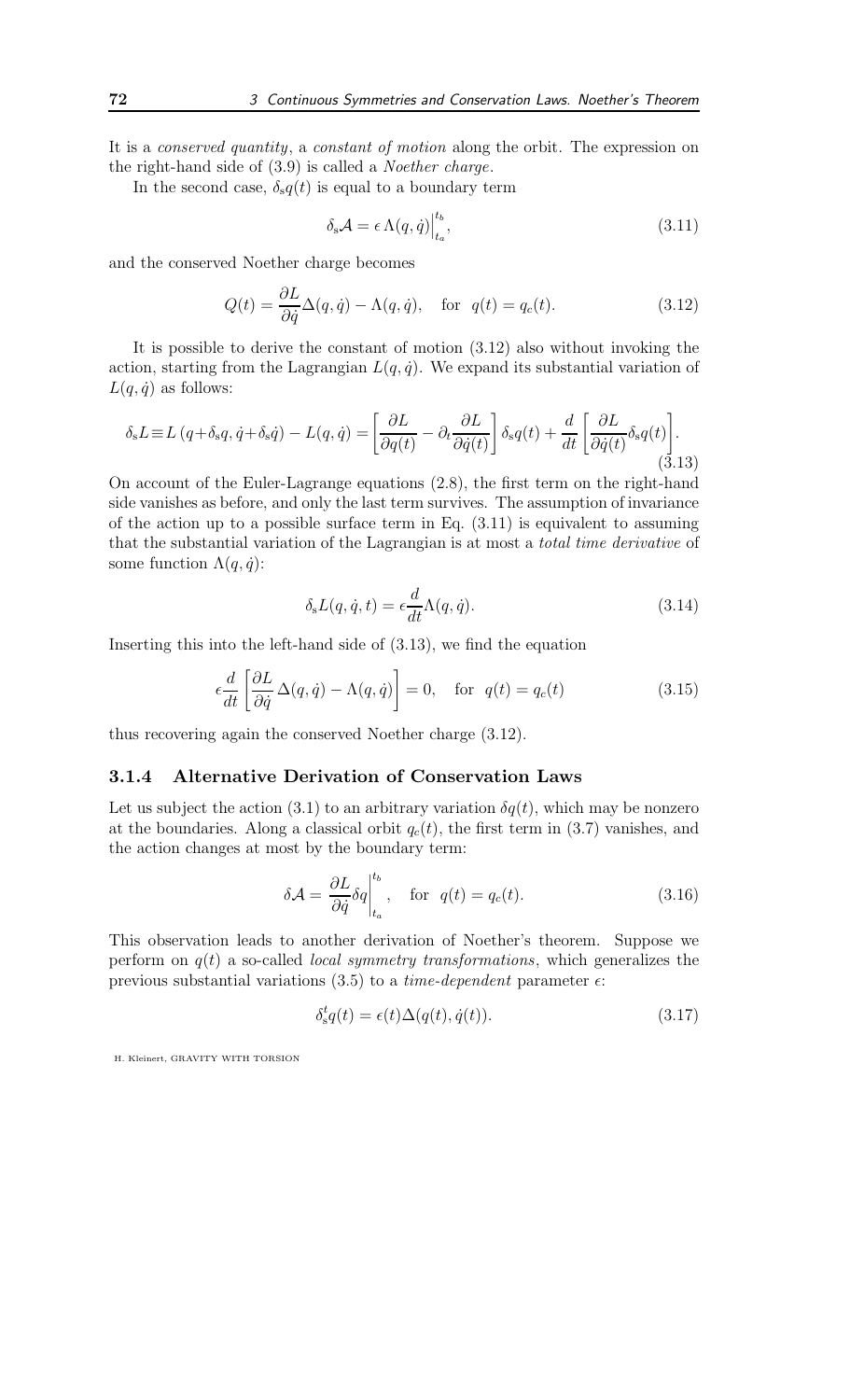The superscript t on  $\delta_s^t$  emphasized the extra time dependence in  $\epsilon(t)$ . If the variations (3.17) are applied to a classical orbit  $q_c(t)$ , the action changes by the boundary term (3.16).

This will now be expressed in a more convenient way. For this purpose we introduce the infinitesimally transformed orbit

$$
q^{\epsilon(t)}(t) \equiv q(t) + \delta_s^t q(t) = q(t) + \epsilon(t)\Delta(q(t), \dot{q}(t)),
$$
\n(3.18)

and the transformed Lagrangian

$$
L^{\epsilon(t)} \equiv L(q^{\epsilon(t)}(t), \dot{q}^{\epsilon(t)}(t)). \tag{3.19}
$$

Then the local substantial variation of the action with respect to the time-dependent parameter  $\epsilon(t)$  is

$$
\delta_{s}^{t} \mathcal{A} = \int_{t_{a}}^{t_{b}} dt \left[ \frac{\partial L^{\epsilon(t)}}{\partial \epsilon(t)} - \frac{d}{dt} \frac{\partial L^{\epsilon(t)}}{\partial \dot{\epsilon}(t)} \right] \epsilon(t) + \frac{d}{dt} \left[ \frac{\partial L^{\epsilon(t)}}{\partial \dot{\epsilon}} \right] \epsilon(t) \Big|_{t_{a}}^{t_{b}}.
$$
 (3.20)

Along a classical orbit, the action is extremal. Hence the infinitesimally transformed action

$$
\mathcal{A}^{\epsilon} \equiv \int_{t_a}^{t_b} dt \, L(q^{\epsilon(t)}(t), \dot{q}^{\epsilon(t)}(t)) \tag{3.21}
$$

must satisfy the equation

$$
\frac{\delta \mathcal{A}^{\epsilon}}{\delta \epsilon(t)} = 0. \tag{3.22}
$$

This holds for an arbitrary time dependence of  $\epsilon(t)$ , in particular for  $\epsilon(t)$  which vanishes at the ends. In this case, (3.22) leads to an Euler-Lagrange type of equation

$$
\frac{\partial L^{\epsilon(t)}}{\partial \epsilon(t)} - \frac{d}{dt} \frac{\partial L^{\epsilon(t)}}{\partial \dot{\epsilon}(t)} = 0, \quad \text{for} \quad q(t) = q_c(t). \tag{3.23}
$$

This can also be checked explicitly differentiating (3.19) according to the chain rule of differentiation:

$$
\frac{\partial L^{\epsilon(t)}}{\partial \epsilon(t)} = \frac{\partial L}{\partial q(t)} \Delta(q, \dot{q}) + \frac{\partial L}{\partial \dot{q}(t)} \dot{\Delta}(q, \dot{q}), \qquad (3.24)
$$

$$
\frac{\partial L^{\epsilon(t)}}{\partial \dot{\epsilon}(t)} = \frac{\partial L}{\partial \dot{q}(t)} \Delta(q, \dot{q}), \tag{3.25}
$$

and inserting on the right-hand side the ordinary Euler-Lagrange equations (1.5). Note that (3.25) can also be written as

$$
\frac{\partial L^{\epsilon(t)}}{\partial \dot{\epsilon}(t)} = \frac{\partial L}{\partial \dot{q}(t)} \frac{\delta_{\rm s} q(t)}{\epsilon(t)}.
$$
\n(3.26)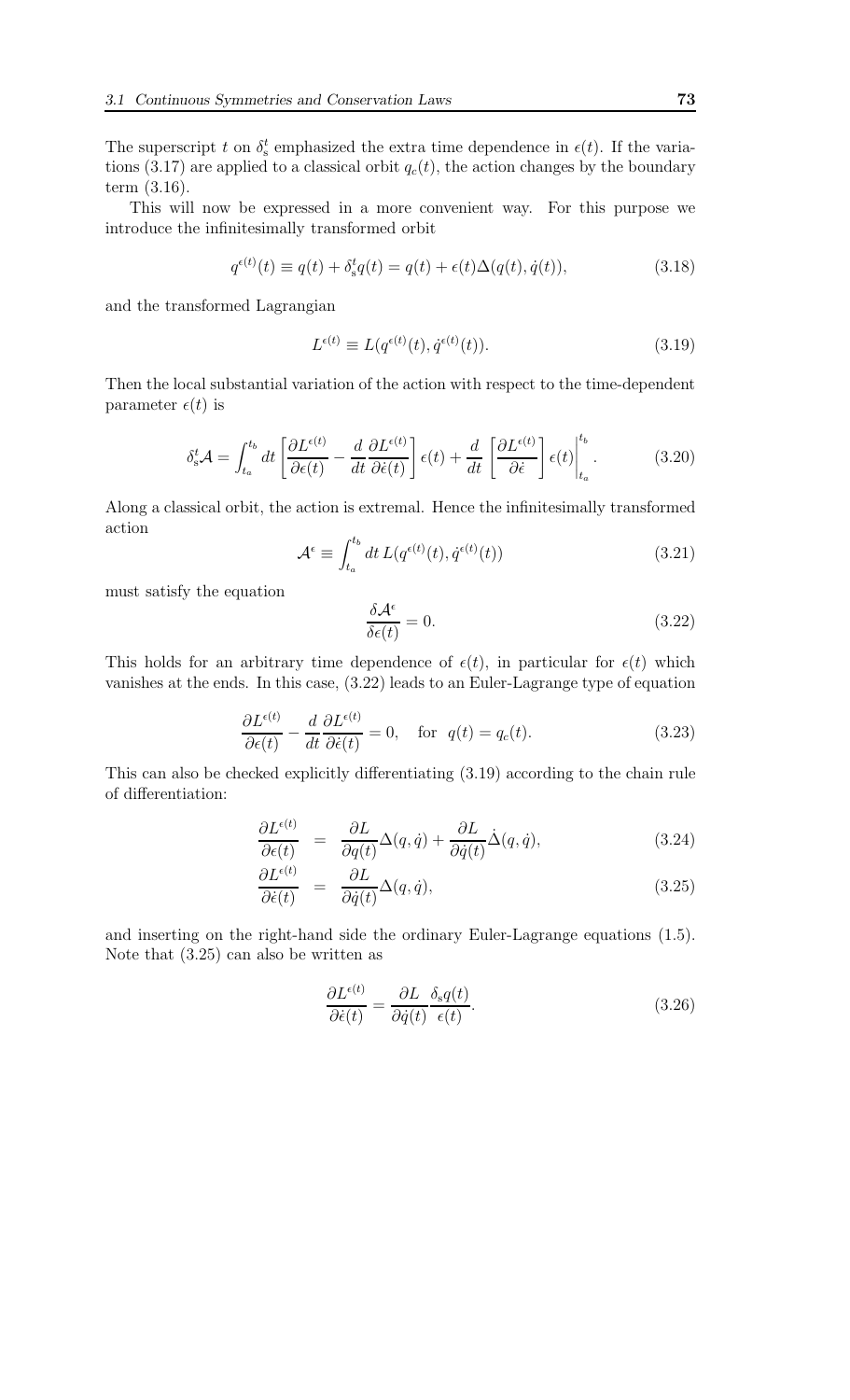We now invoke the symmetry assumption, that the action is a pure surface term under the time-independent transformations (3.17). This implies that

$$
\frac{\partial L^{\epsilon}}{\partial \epsilon} = \frac{\partial L^{\epsilon(t)}}{\partial \epsilon(t)} = \frac{d}{dt} \Lambda.
$$
\n(3.27)

Combining this with (3.23), we derive a conservation law for the charge:

$$
Q = \frac{\partial L^{\epsilon(t)}}{\partial \dot{\epsilon}(t)} - \Lambda, \quad \text{for} \quad q(t) = q_c(t). \tag{3.28}
$$

Inserting here Eq. (3.25) we find that this is the same charge as the previous (3.12).

## 3.2 Time Translation Invariance and Energy Conservation

As a simple but physically important example consider the case that the Lagrangian does not depend explicitly on time, i.e., that  $L(q, \dot{q}) \equiv L(q, \dot{q})$ . Let us perform a time translation on the system, so that the same events happen at a new time

$$
t' = t - \epsilon. \tag{3.29}
$$

The time-translated orbit has the time dependence

$$
q'(t') = q(t),\tag{3.30}
$$

i.e., the translated orbit  $q'(t)$  has at the time t' the same value as the orbit  $q(t)$  had at the original time  $t$ . For the Lagrangian, this implies that

$$
L'(t') \equiv L(q'(t'), \dot{q}'(t')) = L(q(t), \dot{q}(t)) \equiv L(t).
$$
\n(3.31)

This makes the action  $(3.3)$  equal to  $(3.1)$ , up to boundary terms. Thus timeindependent Lagrangians possess time translation symmetry.

The associated substantial variations of the form (3.5) read

$$
\delta_s q(t) = q'(t) - q(t) = q(t' + \epsilon) - q(t) \n= q(t') + \epsilon \dot{q}(t') - q(t) = \epsilon \dot{q}(t),
$$
\n(3.32)

Under these, the Lagrangian changes by

$$
\delta_{\mathbf{s}}L = L(q'(t), \dot{q}'(t)) - L(q(t), \dot{q}(t)) = \frac{\partial L}{\partial q} \delta_{\mathbf{s}}q(t) + \frac{\partial L}{\partial \dot{q}} \delta_{\mathbf{s}}\dot{q}(t).
$$
\n(3.33)

Inserting  $\delta_s q(t)$  from (3.32) we find, without using the Euler-Lagrange equation,

$$
\delta_{\rm s}L = \epsilon \left( \frac{\partial L}{\partial \dot{q}} \dot{q} + \frac{\partial L}{\partial \dot{q}} \ddot{q} \right) = \epsilon \frac{d}{dt}L. \tag{3.34}
$$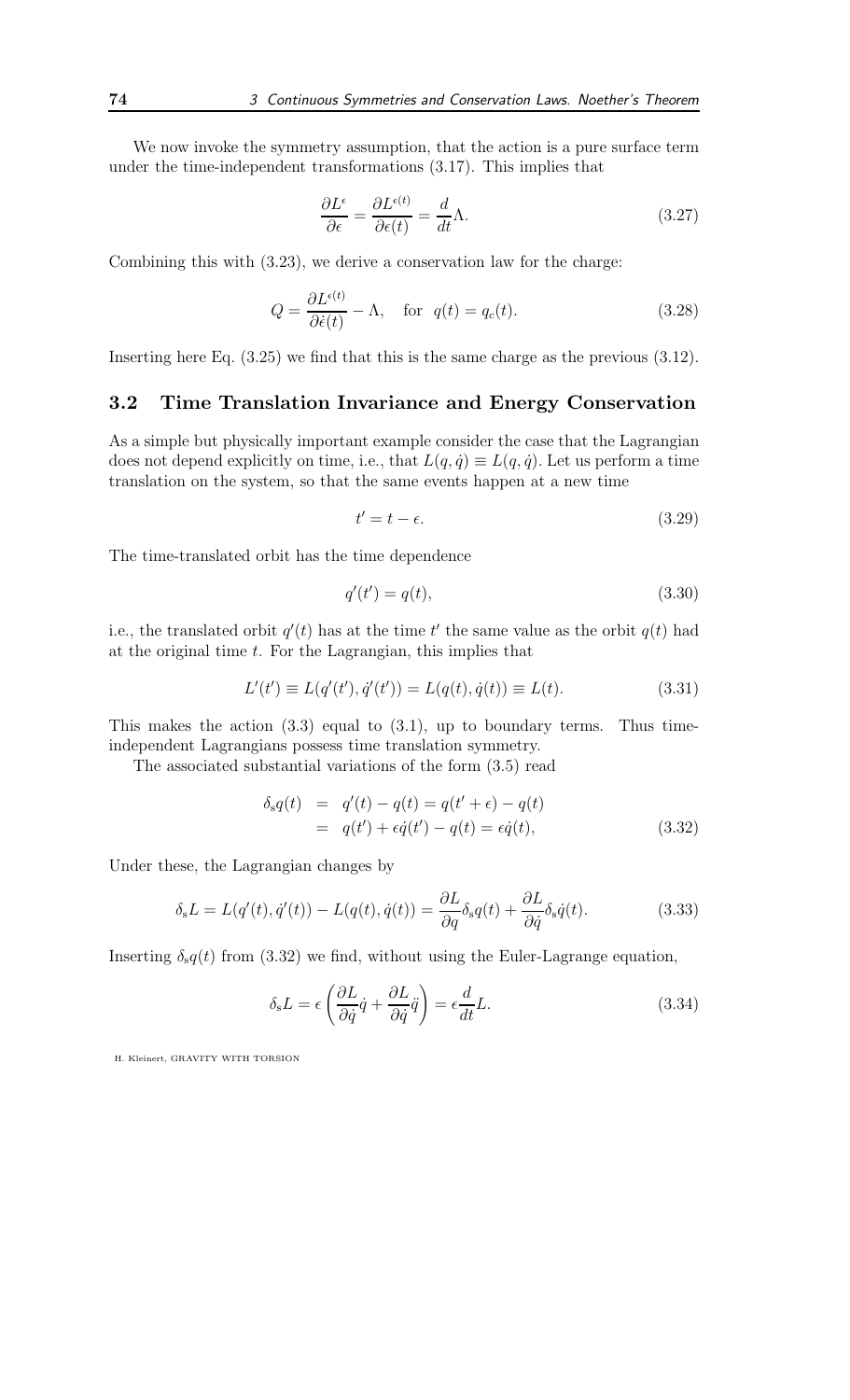This has precisely the derivative form (3.14) with  $\Lambda = L$ , thus confirming that time translations are symmetry transformations.

According to Eq. (3.12), we find the Noether charge

$$
Q = H \equiv \frac{\partial L}{\partial \dot{q}} \dot{q} - L(q, \dot{q}), \quad \text{for} \quad q(t) = q_c(t) \tag{3.35}
$$

to be a constant of motion. This is recognized as the Legendre transform of the Lagrangian, which is the Hamiltonian (2.10) of the system.

Let us briefly check how this Noether charge is obtained from the alternative formula (3.12). The time-dependent substantial variation (3.17) is here

$$
\delta_s^t q(t) = \epsilon(t)\dot{q}(t) \tag{3.36}
$$

under which the Lagrangian is changed by

$$
\delta_{\rm s}^t L = \frac{\partial L}{\partial q} \epsilon \dot{q} + \frac{\partial L}{\partial \dot{q}} (\dot{\epsilon} \dot{q} + \epsilon \ddot{q}) = \frac{\partial L^{\epsilon}}{\partial \dot{\epsilon}} \epsilon + \frac{\partial L^{\epsilon}}{\partial \dot{\epsilon}} \dot{\epsilon},\tag{3.37}
$$

with

$$
\frac{\partial L^{\epsilon}}{\partial \dot{\epsilon}} = \frac{\partial L}{\partial \dot{q}} \dot{q}
$$
\n(3.38)

and

$$
\frac{\partial L^{\epsilon}}{\partial \epsilon} = \frac{\partial L}{\partial q}\dot{q} + \frac{\partial L}{\partial \dot{q}}\epsilon \ddot{q} = \frac{d}{dt}L.
$$
 (3.39)

The last equation confirms that time translations fulfill the symmetry condition (3.27), and from (3.38) we see that the Noether charge (3.28) coincides with the Hamiltonian found in Eq. (3.12).

#### 3.3 Momentum and Angular Momentum

While the conservation law of energy follow from the symmetry of the action under time translations, conservation laws of momentum and angular momentum are found if the action is invariant under translations and rotations, respectively.

Consider a Lagrangian of a point particle in a Euclidean space

$$
L = L(q^{i}(t), \dot{q}^{i}(t)).
$$
\n(3.40)

In contrast to the previous discussion of time translation invariance, which was applicable to systems with arbitrary Lagrange coordinates  $q(t)$ , we denote the coordinates here by  $q^i$ , with the superscripts i emphasizing that we are now dealing with Cartesian coordinates. If the Lagrangian depends only on the velocities  $\dot{q}^i$  and not on the coordinates  $q<sup>i</sup>$  themselves, the system is *translationally invariant*. If it depends, in addition, only on  $\dot{q}^2 = \dot{q}^i \dot{q}^i$ , it is also rotationally invariant.

The simplest example is the Lagrangian of a point particle of mass  $m$  in Euclidean space:

$$
L = \frac{m}{2}\dot{\mathbf{q}}^2. \tag{3.41}
$$

It exhibits both invariances, leading to conserved Noether charges of momentum and angular momentum, as we shall now demonstrate.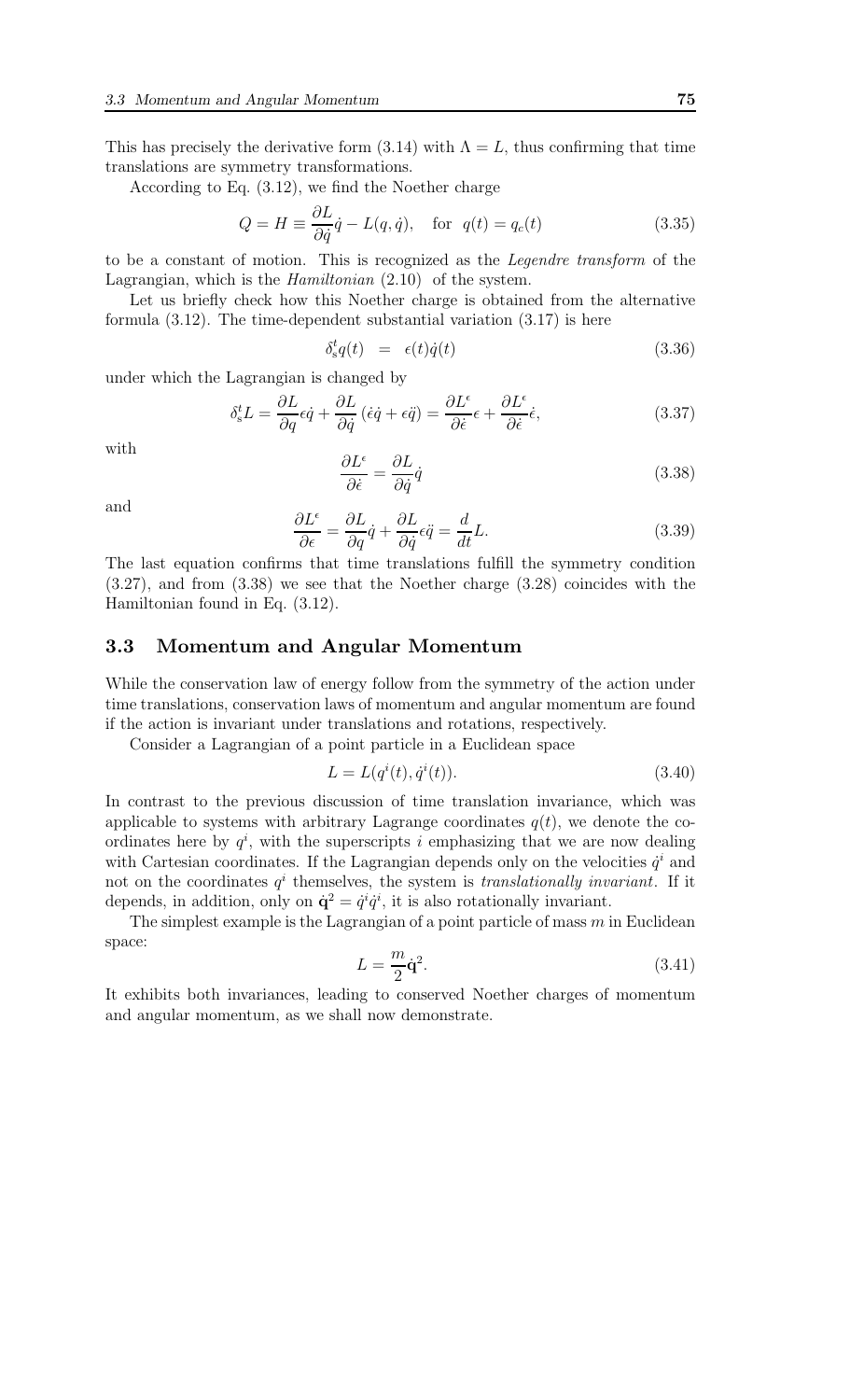## 3.3.1 Translational Invariance in Space

Under a spatial translation, the coordinates  $q<sup>i</sup>$  of the particle change to

$$
q'^i = q^i + \epsilon^i,\tag{3.42}
$$

where  $\epsilon^i$  are small numbers. The infinitesimal translations of a particle path are [compare (3.5)]

$$
\delta_{\rm s}q^i(t) = \epsilon^i. \tag{3.43}
$$

Under these, the Lagrangian changes by

$$
\delta_{\rm s}L = L(q'^{i}(t), \dot{q}'^{i}(t)) - L(q^{i}(t), \dot{q}^{i}(t))
$$
  
= 
$$
\frac{\partial L}{\partial q^{i}} \delta_{\rm s} q^{i} = \frac{\partial L}{\partial q^{i}} \epsilon^{i} = 0.
$$
 (3.44)

By assumption, the Lagrangian is independent of  $q^i$ , so that the right-hand side vanishes. This is to be compared with the substantial variation of the Lagrangian around a classical orbit calculated with the help of the Euler-Lagrange equation:

$$
\delta_{\rm s}L = \left(\frac{\partial L}{\partial q^i} - \frac{d}{dt}\frac{\partial L}{\partial \dot{q}^i}\right)\delta_{\rm s}q^i + \frac{d}{dt}\left[\frac{\partial L}{\partial \dot{q}^i}\delta_{\rm s}q^i\right] = \frac{d}{dt}\left[\frac{\partial L}{\partial \dot{q}^i}\right]\epsilon^i\tag{3.45}
$$

This has the form (3.8), from which we extract a conserved Noether charge (3.9) for each coordinate  $q^i$ , to be called  $p^i$ :

$$
p^i = \frac{\partial L}{\partial \dot{q}^i}.\tag{3.46}
$$

Thus the Noether charges associated with translational invariance are simply the canonical momenta of the point particle.

## 3.3.2 Rotational Invariance

Under rotations, the coordinates  $q<sup>i</sup>$  of the particle change to

$$
q'^i = R^i{}_j q^j \tag{3.47}
$$

where  $R^i_j$  are the orthogonal  $3 \times 3$  -matrices (1.8). Infinitesimally, these can be written as

$$
R^i{}_j = \delta^i{}_j - \varphi_k \epsilon_{kij} \tag{3.48}
$$

where  $\varphi$  is the infinitesimal rotation vector in Eq. (1.57). The corresponding rotation of a particle path is

$$
\delta_{\rm s}q^{i}(t) = q^{\prime i}(t) - q^{i}(t) = -\varphi^{k}\epsilon_{kij}q^{j}(\tau). \tag{3.49}
$$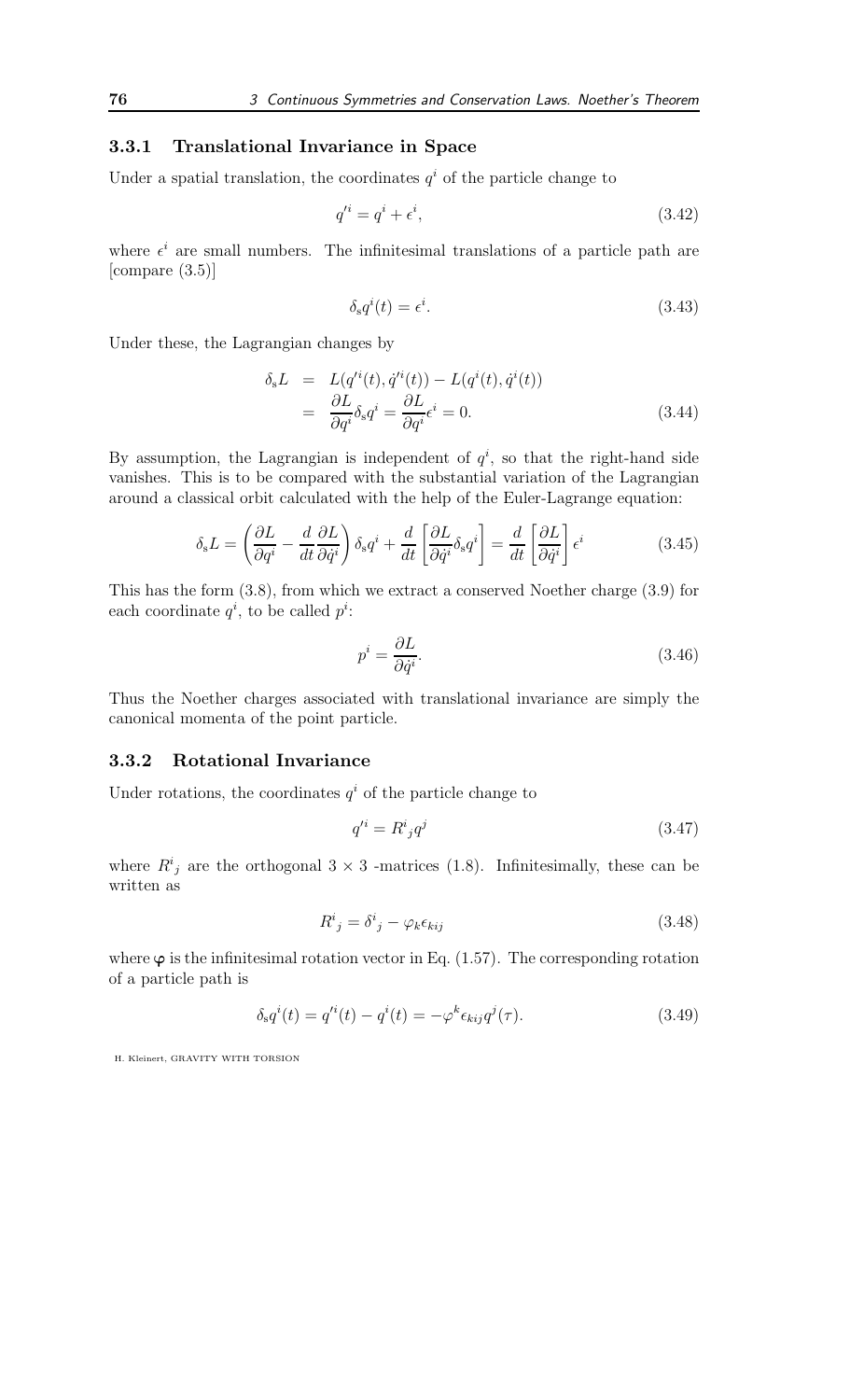In the antisymmetric tensor notation (1.55) with  $\omega_{ij} \equiv \varphi_k \epsilon_{kij}$ , we write

$$
\delta_{\rm s} q^i = -\omega_{ij} q^j. \tag{3.50}
$$

Under this, the substantial variation of the Lagrangian (3.41)

$$
\delta_{\rm s}L = L(q'^{i}(t), \dot{q}'^{i}(t)) - L(q^{i}(t), \dot{q}^{i}(t))
$$
  
= 
$$
\frac{\partial L}{\partial q^{i}} \delta_{\rm s} q^{i} + \frac{\partial L}{\partial \dot{q}^{i}} \delta_{\rm s} \dot{q}^{i}
$$
(3.51)

becomes

$$
\delta_{\rm s}L = -\left(\frac{\partial L}{\partial q^i}q^j + \frac{\partial L}{\partial \dot{q}^i}\dot{q}^j\right)\omega_{ij} = 0.
$$
\n(3.52)

For any Lagrangian depending only on the rotational invariants  $q^2, \dot{q}^2, q \cdot \dot{q}$  and powers thereof, the right-hand side vanishes on account of the antisymmetry of  $\omega_{ij}$ . This ensures the rotational symmetry for the Lagrangian (3.41).

We now calculate the substantial variation of the Lagrangian once more using the Euler-Lagrange equations:

$$
\delta_{s}L = \left(\frac{\partial L}{\partial q^{i}} - \frac{d}{dt}\frac{\partial L}{\partial \dot{q}^{i}}\right)\delta_{s}q^{i} + \frac{d}{dt}\left[\frac{\partial L}{\partial \dot{q}^{i}}\delta_{s}q^{i}\right]
$$
  
= 
$$
-\frac{d}{dt}\left[\frac{\partial L}{\partial \dot{q}^{i}}q^{j}\right]\omega_{ij} = \frac{1}{2}\frac{d}{dt}\left[q_{i}\frac{\partial L}{\partial \dot{q}^{j}} - (i \leftrightarrow j)\right]\omega_{ij}.
$$
 (3.53)

The right-hand side yields the conserved Noether charges of the type (3.9), one for each antisymmetric pair  $i, j$ :

$$
L^{ij} = q^i \frac{\partial L}{\partial \dot{q}^j} - q^j \frac{\partial L}{\partial \dot{q}^i} \equiv q^i p^j - q^j p^i.
$$
 (3.54)

These are the conserved components of angular momentum for a Cartesian system in any dimension.

In three dimensions, we may prefer working with the original rotation angles  $\varphi^k$ , in which case we would have found the angular momentum in the standard form

$$
L_k = \frac{1}{2} \epsilon_{kij} L^{ij} = (\mathbf{q} \times \mathbf{p})^k.
$$
 (3.55)

#### 3.3.3 Center-of-Mass Theorem

Let us now study symmetry transformations corresponding to a uniform motion of the coordinate system described by Galilei transformations (1.11), (1.12). Consider a set of free massive point particles in Euclidean space described by the Lagrangian

$$
L(\dot{q}_n^i) = \sum_n \frac{m_n}{2} \dot{q}_n^{i\,2}.\tag{3.56}
$$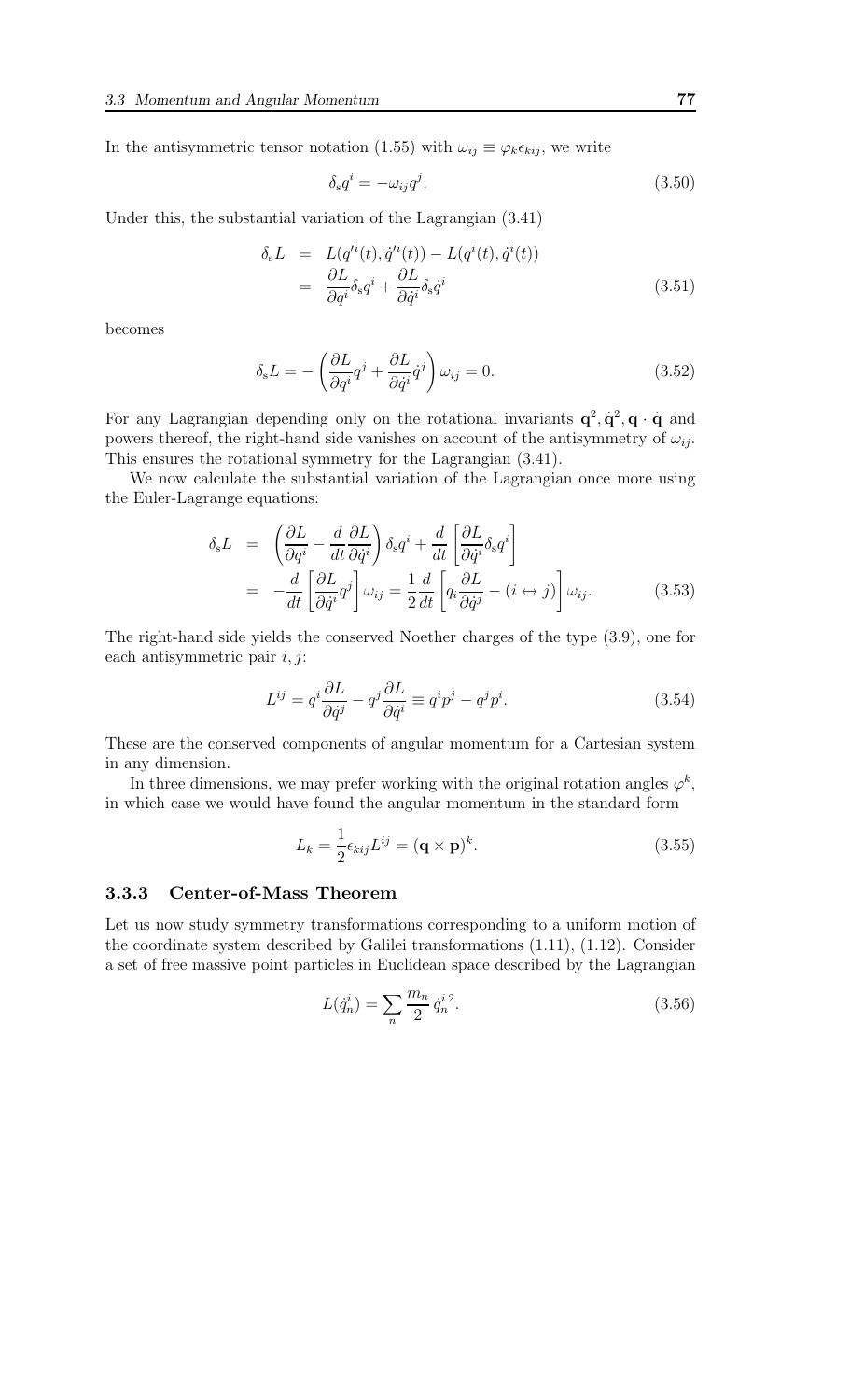The infinitesimal substantial variation associated with the Galilei transformations are

$$
\delta_{\rm s} q_n^i(t) = \dot{q}_n^i(t) - q_n^i(t) = -v^i t,\tag{3.57}
$$

where  $v^i$  is a small relative velocity along the *i*th axis. This changes the Lagrangian by

$$
\delta_{\rm s}L = L(q_n^i - v^it, \dot{q}_n^i - v^i) - L(q_n^i, \dot{q}_n^i). \tag{3.58}
$$

Inserting here (3.56), we find

$$
\delta_{\rm s}L = \sum_{n} \frac{m_n}{2} \left[ (\dot{q}_n^i - v^i)^2 - (\dot{q}_n^i)^2 \right],\tag{3.59}
$$

which can be written as a total time derivative

$$
\delta_{\rm s}L = \frac{d}{dt}\Lambda = \frac{d}{dt}\sum_{n}m_{n}\left[-\dot{q}_{n}^{i}v^{i} + \frac{v^{2}}{2}t\right]
$$
\n(3.60)

proving that Galilei transformations are symmetry transformations in the Noether sense. Note that terms quadratic in  $v^i$  are omitted in the last expression since the velocities  $v^i$  in (3.57) are infinitesimal, by assumption.

By calculating  $\delta_{s}L$  once more via the chain rule with the help of the Euler-Lagrange equations, and equating the result with (3.60), we find the conserved Noether charge

$$
Q = \sum_{n} \frac{\partial L}{\partial \dot{q}_n^i} \delta_s q_n^i - \Lambda
$$
  
=  $\left( -\sum_{n} m_n \dot{q}_n^i t + \sum_{n} m_n q_n^i \right) v^i.$  (3.61)

Since the direction of the velocities  $v^i$  is arbitrary, each component is separately a constant of motion:

$$
N^{i} = -\sum_{n} m_{n} \dot{q}^{i} t + \sum_{n} m_{n} q_{n}^{i} = \text{const.}
$$
 (3.62)

This is the well-known center-of-mass theorem [1]. Indeed, introducing the centerof-mass coordinates

$$
q_{\rm CM}^i \equiv \frac{\sum_n m_n q_n^i}{\sum_n m_n},\tag{3.63}
$$

and velocities

$$
v_{\text{CM}}^i = \frac{\sum_n m_n \dot{q}_n^i}{\sum_n m_n},\tag{3.64}
$$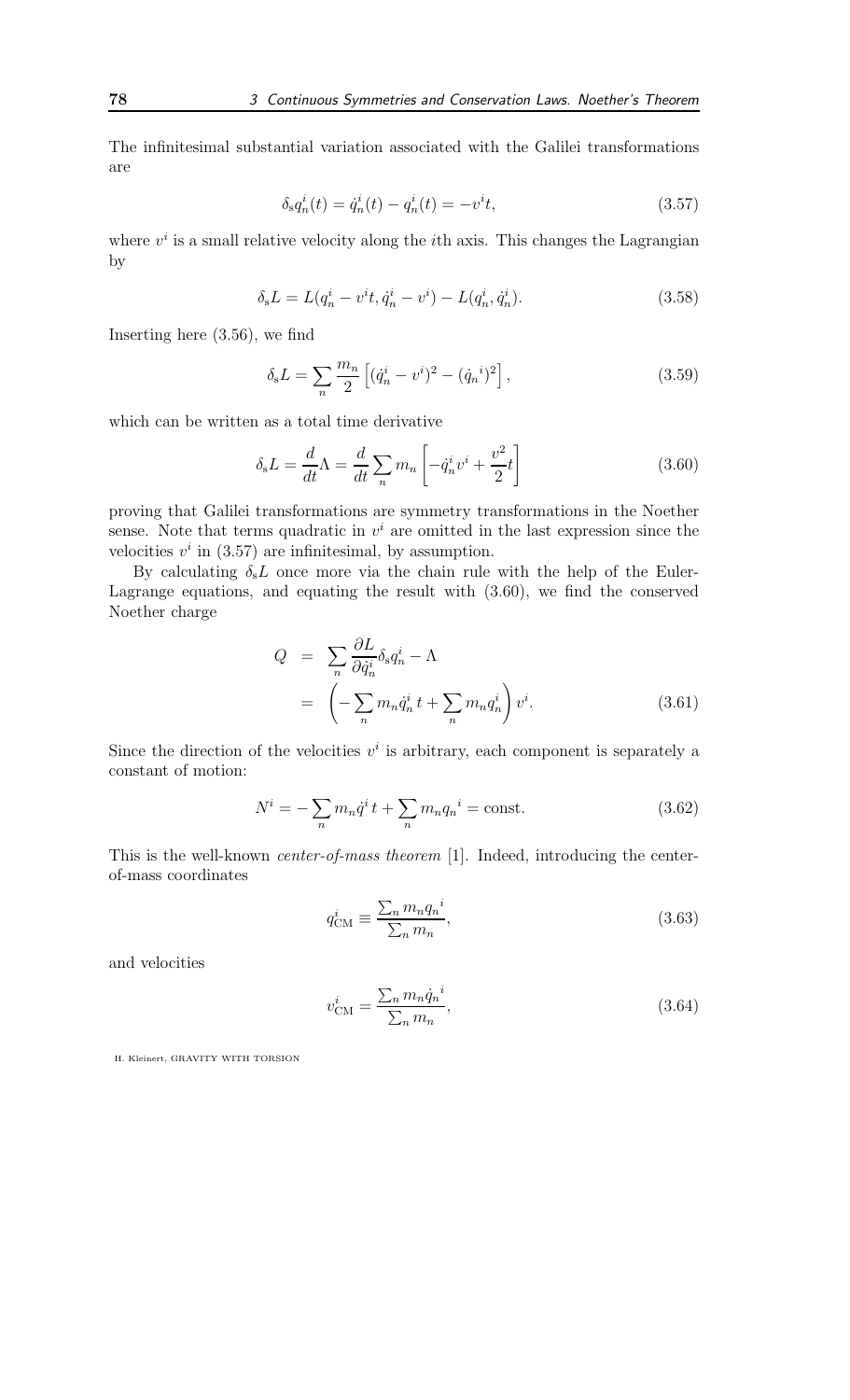the conserved charge (3.62) can be written as

$$
N^{i} = \sum_{n} m_{n} (-v_{\text{CM}}^{i} t + q_{\text{CM}}^{i}).
$$
\n(3.65)

The time-independence of  $N^i$  implies that the center-of-mass moves with uniform velocity according to the law

$$
q_{\text{CM}}^i(t) = q_{\text{CM},0}^i + v_{\text{CM}}^i t,\tag{3.66}
$$

where

$$
q_{\text{CM},0}^{i} = \frac{N^{i}}{\sum_{n} m_{n}}
$$
 (3.67)

is the position of the center of mass at  $t = 0$ .

Note that in non-relativistic physics, the center of mass theorem is a consequence of momentum conservation since momentum  $\equiv$  mass  $\times$  velocity. In relativistic physics, this is no longer true.

#### 3.3.4 Conservation Laws from Lorentz Invariance

In relativistic physics, particle orbits are described by functions in Minkowski spacetime  $q^a(\sigma)$ , where  $\sigma$  is a Lorentz-invariant length parameter. The action is an integral over some Lagrangian:

$$
\mathcal{A} = \int_{\sigma_a}^{\sigma_b} d\sigma L \left( q^a(\sigma), \dot{q}^a(\sigma) \right), \tag{3.68}
$$

where the dot denotes the derivative with respect to the parameter  $\sigma$ . If the Lagrangian depends only on invariant scalar products  $q^a q_a$ ,  $q^a \dot{q}_a$ ,  $\dot{q}^a \dot{q}_a$ , then it is invariant under Lorentz transformations

$$
q^a \to q'^a = \Lambda^a{}_b \, q^b \tag{3.69}
$$

where  $\Lambda^a{}_b$  are the pseudo-orthogonal  $4 \times 4$  -matrices (1.28).

A free massive point particle in spacetime has the Lagrangian [see (2.19)]

$$
L(\dot{q}(\sigma)) = -mc\sqrt{g_{ab}\dot{q}^a\dot{q}^b},\tag{3.70}
$$

so that the action (3.68) is invariant under arbitrary reparametrizations  $\sigma \to f(\sigma)$ . Since the Lagrangian depends only on  $\dot{q}(\sigma)$ , it is invariant under arbitrary translations of the coordinates:

$$
\delta_{\rm s}q^a(\sigma) = q^a(\sigma) - \epsilon^a(\sigma),\tag{3.71}
$$

for which  $\delta_{s}L = 0$ . Calculating this variation once more with the help of the Euler-Lagrange equations, we find

$$
\delta_{\rm s}L = \int_{\sigma_a}^{\sigma_b} d\sigma \left( \frac{\partial L}{\partial q^a} \delta_{\rm s} q^a + \frac{\partial L}{\partial \dot{q}^a} \delta_{\rm s} \dot{q}^a \right) = -\epsilon^a \int_{\sigma_a}^{\sigma_b} d\sigma \frac{d}{d\sigma} \left( \frac{\partial L}{\partial \dot{q}^a} \right). \tag{3.72}
$$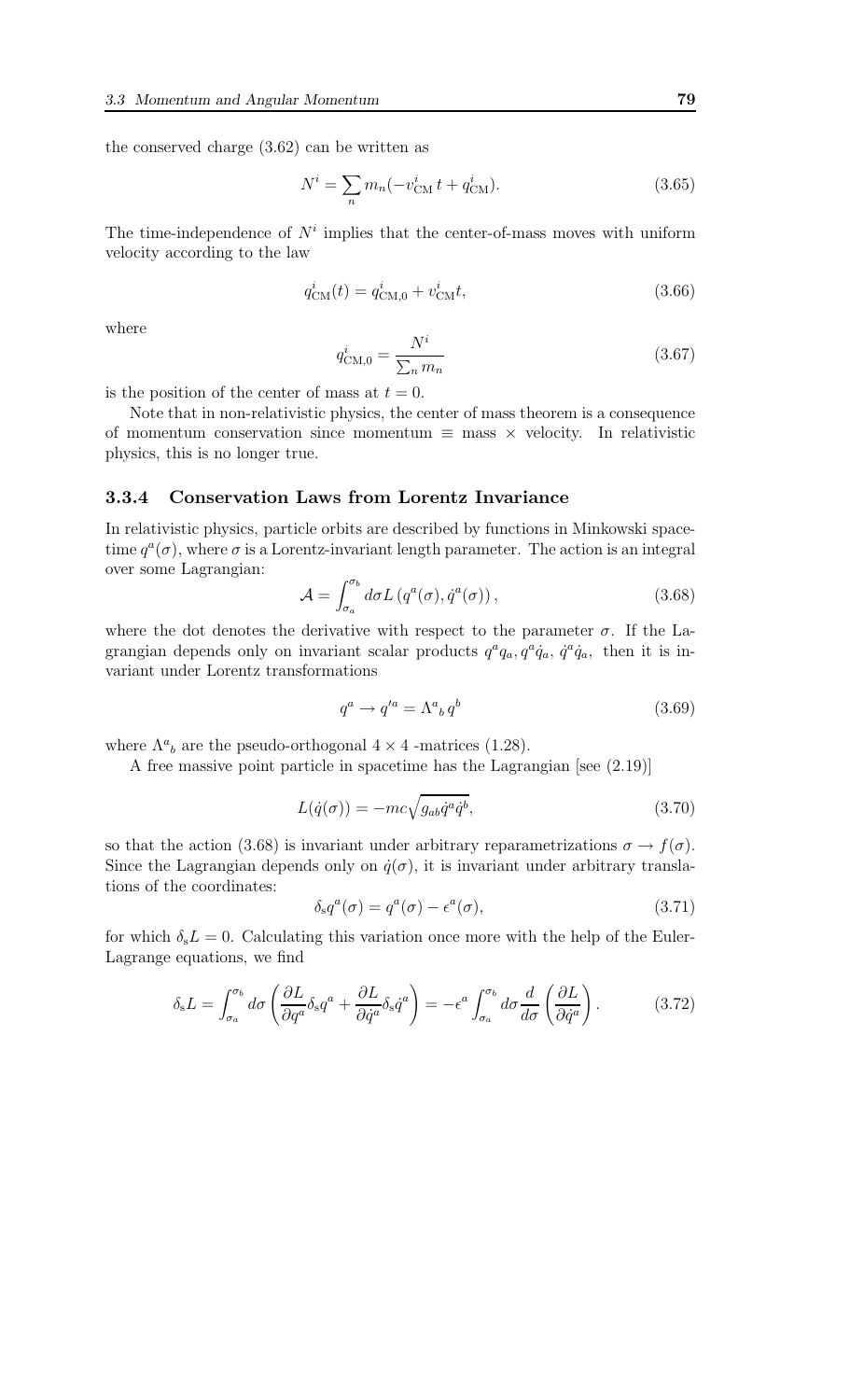From this we obtain the conserved Noether charges

$$
p_a \equiv -\frac{\partial L}{\partial \dot{q}^a} = m \frac{\dot{q}_a}{\sqrt{g_{ab}\dot{q}^a \dot{q}^b/c^2}} = m u^a,\tag{3.73}
$$

which satisfy the conservation law

$$
\frac{d}{d\sigma}p_a(\sigma) = 0.\tag{3.74}
$$

The Noether charges  $p_a(\sigma)$  are the conserved four-momenta (1.144) of the free relativistic particle, derived in Eq. (2.20) from the canonical formalism. The four-vector

$$
u^{a} \equiv \frac{\dot{q}^{a}}{\sqrt{g_{ab}\dot{q}^{a}\dot{q}^{b}/c^{2}}}
$$
\n(3.75)

is the relativistic four-velocity of the particle. It is the reparametrization-invariant expression for the four-velocity  $\dot{q}_a(\tau) = u_a(\tau)$  in Eqs. (2.22) and (1.144). A sign change is made in Eq. (3.73) to agree with the canonical definition of the covariant momentum components in (2.20). By choosing for  $\sigma$  the physical time  $t = q^0/c$ , we can express  $u^a$  in terms of the physical velocities  $v^i = dq^i/dt$ , as in (1.145):

$$
u^{a} = \gamma(1, v^{i}/c), \quad \text{with} \quad \gamma \equiv \sqrt{1 - v^{2}/c^{2}}.
$$
 (3.76)

For small Lorentz transformations near the identity we write

$$
\Lambda^a{}_b = \delta^a{}_b + \omega^a{}_b \tag{3.77}
$$

where

$$
\omega^a{}_b = g^{ac}\omega_{cb} \tag{3.78}
$$

is an arbitrary infinitesimal antisymmetric matrix. An infinitesimal Lorentz transformation of the particle path is

$$
\delta_s q^a(\sigma) = \dot{q}^a(\sigma) - q^a(\sigma)
$$
  
=  $\omega^a_{\ b} q^b(\sigma)$ . (3.79)

Under it, the substantial variation of a Lorentz-invariant Lagrangian vanishes:

$$
\delta_{\rm s}L = \left(\frac{\partial L}{\partial q^a}q^b + \frac{\partial L}{\partial \dot{q}^a}\dot{q}^b\right)\omega^a{}_b = 0.
$$
\n(3.80)

This is to be compared with the substantial variation of the Lagrangian calculated via the chain rule with the help of the Euler-Lagrange equation

$$
\delta_{s}L = \left(\frac{\partial L}{\partial q^{a}} - \frac{d}{d\sigma} \frac{\partial L}{\partial \dot{q}^{a}}\right) \delta_{s}q^{a} + \frac{d}{d\sigma} \left[\frac{\partial L}{\partial \dot{q}^{a}} \delta_{s}q^{a}\right]
$$

$$
= \frac{d}{d\sigma} \left[\frac{\partial L}{\partial \dot{q}^{a}} \dot{q}^{b}\right] \omega^{a}{}_{b}
$$

$$
= \frac{1}{2} \omega_{a}{}^{b} \frac{d}{d\sigma} \left(q^{a} \frac{\partial L}{\partial \dot{q}_{b}} - q^{b} \frac{\partial L}{\partial \dot{q}_{a}}\right).
$$
(3.81)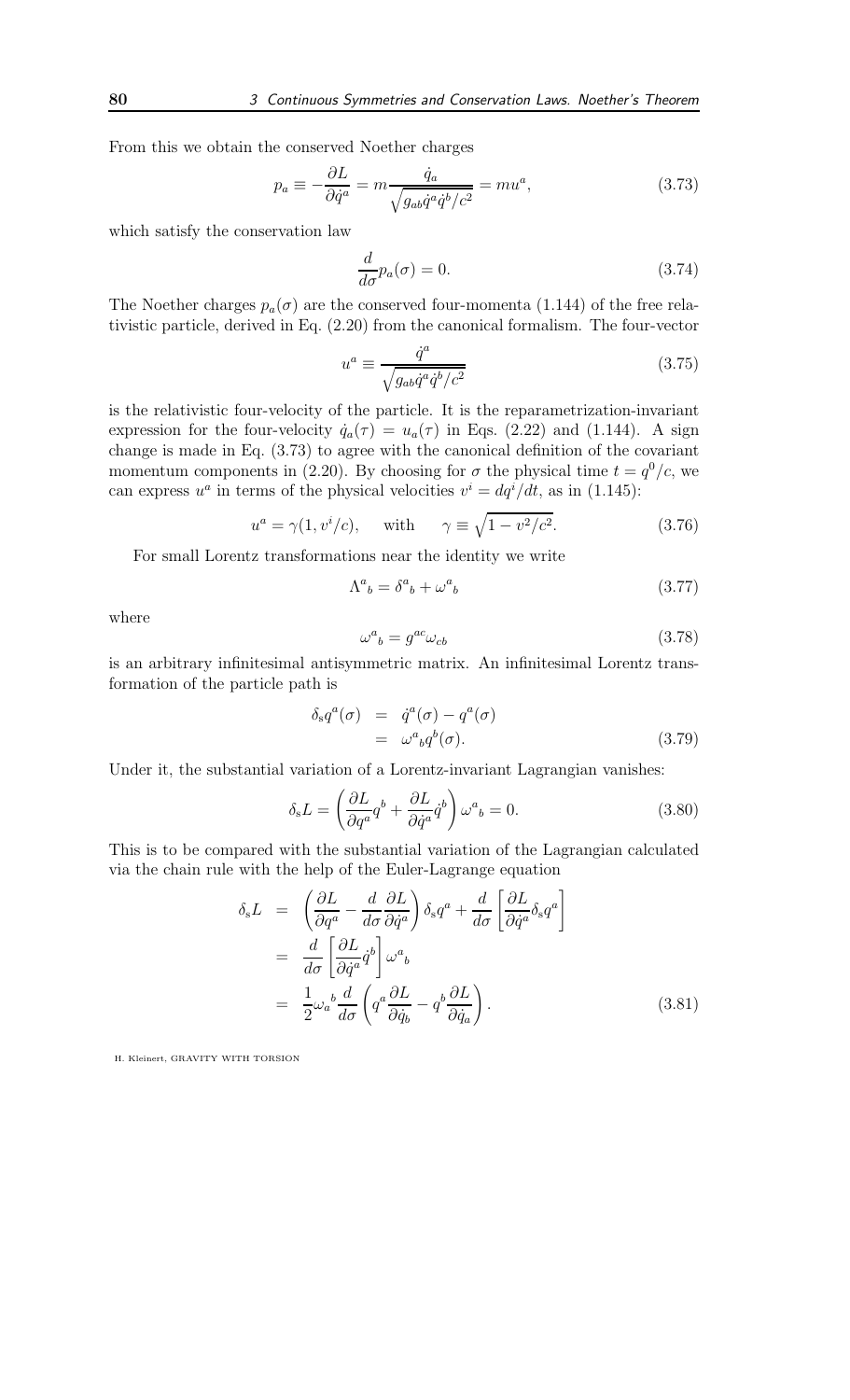By equating this with (3.80) we obtain the conserved rotational Noether charges

$$
L^{ab} = -q^a \frac{\partial L}{\partial \dot{q}_b} + q^b \frac{\partial L}{\partial \dot{q}_a} = q^a p^b - q^b p^a.
$$
 (3.82)

They are the four-dimensional generalizations of the angular momenta (3.54).

The Noether charges  $L^{ij}$  coincide with the components (3.54) of angular momentum. The conserved components

$$
L^{0i} = q^0 p^i - q^i p^0 \equiv M_i \tag{3.83}
$$

yield the relativistic generalization of the center-of-mass theorem (3.62):

$$
M_i = \text{const.} \tag{3.84}
$$

## 3.4 Generating the Symmetries

As mentioned in the introduction to this chapter, there is a second important relation between invariances and conservation laws. The charges associated with continuous symmetry transformations can be used to generate the symmetry transformation from which they it was derived. In the classical theory, this is done with the help of Poisson brackets:

$$
\delta_s \hat{q} = \epsilon \{\hat{Q}, \hat{q}(t)\}.
$$
\n(3.85)

After canonical quantization, the Poisson brackets turn into  $-i$  times commutators, and the charges become operators, generating the symmetry transformation by the operation

$$
\delta_{\rm s}\hat{q} = -i\epsilon[\hat{Q}, \hat{q}(t)].\tag{3.86}
$$

The most important example for this quantum-mechanical generation of symmetry transformations is the effect of the Noether charge (3.35) derived in Section 3.2 from the invariance of the system under time displacement. That Noether charge Q was the Hamiltonian H, whose operator version generates the infinitesimal time displacements (3.32) by the Heisenberg equation of motion

$$
\delta_{\rm s}q(t) = \dot{\epsilon q}(t) = -i\epsilon[\hat{H}, \hat{q}(t)],\tag{3.87}
$$

as a special case of the general Noether relation (3.86).

The canonical quantization is straightforward if the Lagrangian has the standard form

$$
L(q, \dot{q}) = \frac{m}{2}\dot{q}^2 - V(q). \tag{3.88}
$$

Then the operator version of the canonical momentum  $p \equiv \dot{q}$  satisfies the equal-time commutation rules

$$
[\hat{p}(t), \hat{q}(t)] = -i, \quad [\hat{p}(t), \hat{p}(t)] = 0, \quad [\hat{q}(t), \hat{q}(t)] = -i.
$$
 (3.89)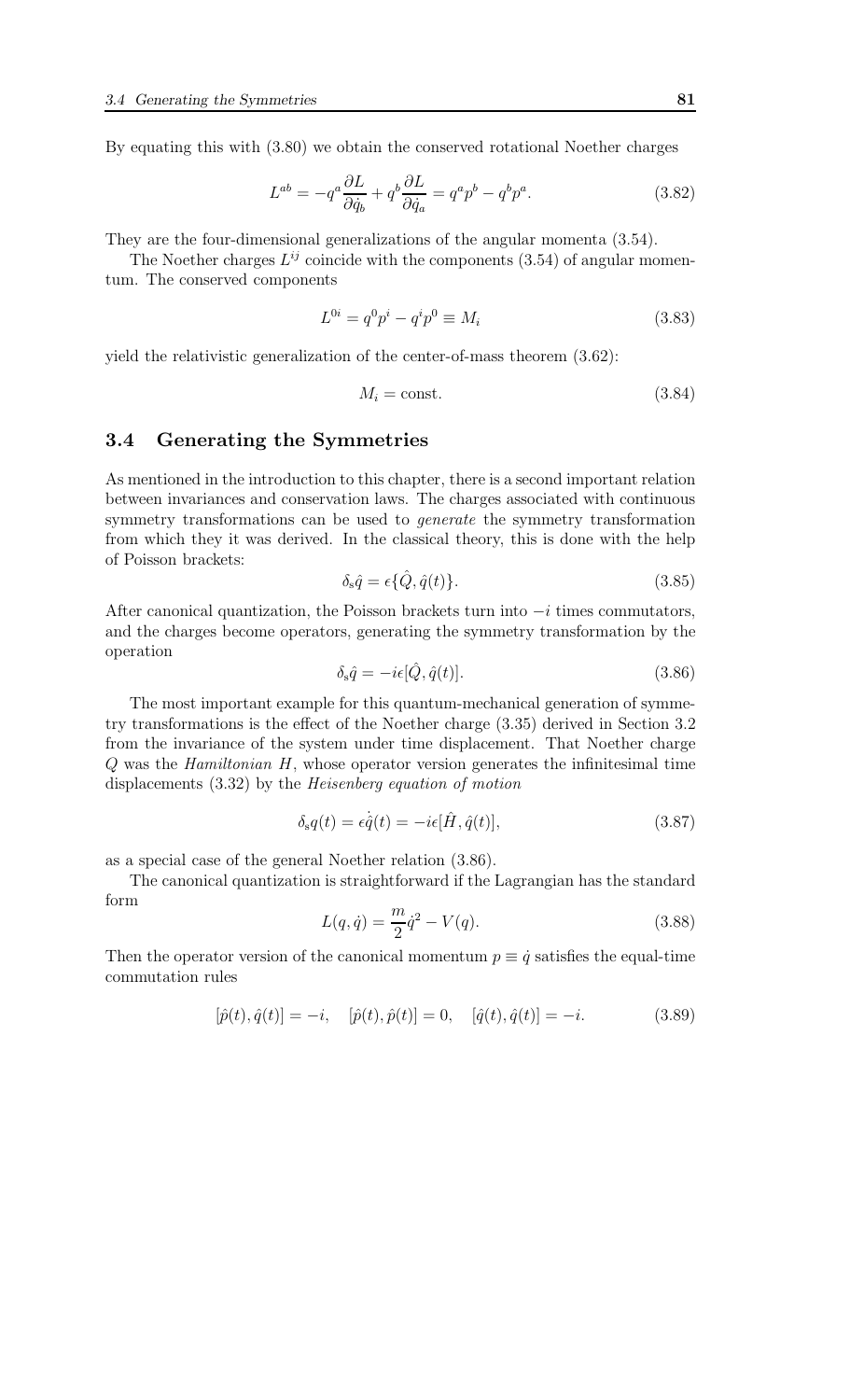The Hamiltonian

$$
H = \frac{p^2}{2m} + V(\hat{q})
$$
\n(3.90)

turns directly into the Hamiltonian operator

$$
\hat{H} = \frac{\hat{p}^2}{2m} + V(\hat{q}).
$$
\n(3.91)

If the Lagrangian does not have the standard form (3.88), quantization is a nontrivial problem, solved in the textbook [2].

Another important example is provided by the charges (3.46) derived in Section 3.3.1 from translational symmetry. After quantization, the commutator (3.86) generating the transformation (3.43) becomes

$$
\epsilon^j = i\epsilon^i[\hat{p}^i(t), \hat{q}^j(t)].\tag{3.92}
$$

This coincides with one of the canonical commutation relations (3.89) in three dimensions.

The relativistic charges (3.73) of spacetime generate translations via

$$
\delta_s \hat{q}^a = \epsilon^a = -i\epsilon^b [\hat{p}_b(t), \hat{q}^a(\tau)],\tag{3.93}
$$

implying the relativistic commutation rules

$$
[\hat{p}_b(t), \hat{q}^a(\tau)] = i\delta_b{}^a,\tag{3.94}
$$

in agreement with the relativistic canonical commutation rules (1.157) (in natural units with  $\hbar = 1$ .

Note that all commutation rules derived from the Noether charge according to the rule (3.86) hold for the operators in the Heisenberg picture, where they are time-dependent. The commutation rules in the purely algebraic discussion in Chapter 3, on the other hand, apply to the time-independent Schrödinger picture of the operators.

Similarly we find that the quantized versions of the conserved charges  $L_i$  in Eq. (3.55) generate infinitesimal rotations:

$$
\delta_{\rm s}\hat{q}^j = -\omega^i \epsilon_{ijk}\hat{q}^k(t) = i\omega^i[\hat{L}_i, \hat{q}^j(t)],\tag{3.95}
$$

whereas the quantized conserved charges  $N^i$  of Eq. (3.62) generate infinitesimal Galilei transformations, and that the charges  $M_i$  of Eq. (3.83) generate pure Lorentz transformations:

$$
\delta_{\rm s}\hat{q}^j = \epsilon_i \hat{q}^0 = i\epsilon_i [M_i, \hat{q}^j],
$$
  
\n
$$
\delta_{\rm s}\hat{q}^0 = \epsilon_i \hat{q}^i = i\epsilon_i [M_i, \hat{q}^0].
$$
\n(3.96)

Since the quantized charges generate the symmetry transformations, they form a representation of the generators of the Lorentz group. As such they must have the same commutation rules between each other as the generators of the symmetry group in Eq. (1.71) or their short version (1.72). This is indeed true, since the operator versions of the Noether charges (3.82) correspond to the operators (1.158) (in natural units).

H. Kleinert, GRAVITY WITH TORSION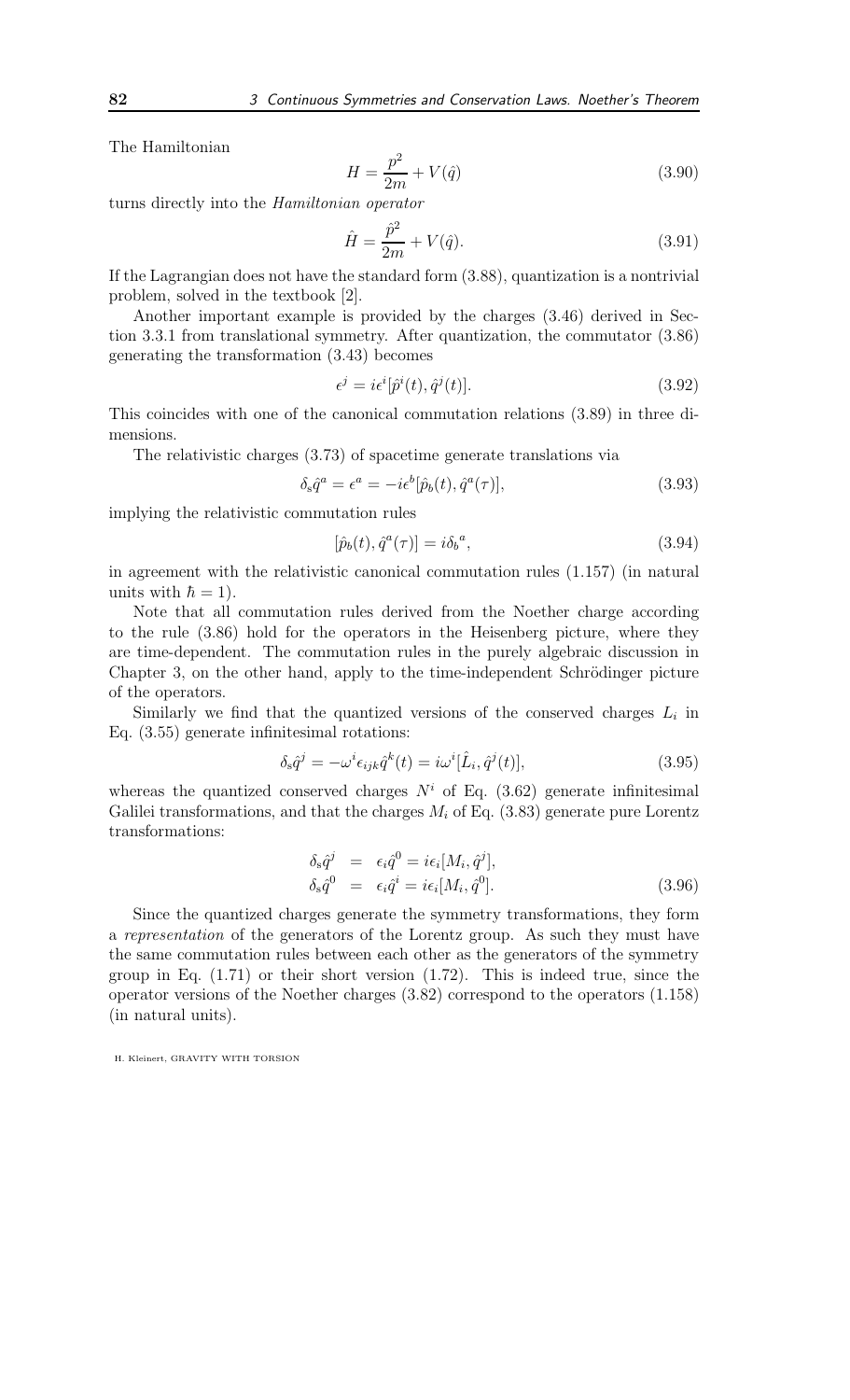## 3.5 Field Theory

A similar relation between continuous symmetries and constants of motion holds in field theories, where the role of the Lagrange coordinates is played by fields  $q_{\mathbf{x}}(t) = \varphi(\mathbf{x}, t).$ 

#### 3.5.1 Continuous Symmetry and Conserved Currents

Let A be the local action of an arbitrary field  $\varphi(x) \to \varphi(\mathbf{x}, t)$ ,

$$
\mathcal{A} = \int d^4x \, \mathcal{L}(\varphi, \partial \varphi, x), \tag{3.97}
$$

and suppose that a transformation of the field

$$
\delta_{\rm s}\varphi(x) = \epsilon \Delta(\varphi, \partial\varphi, x) \tag{3.98}
$$

changes the Lagrangian density  $\mathcal L$  merely by a total derivative

$$
\delta_{\rm s}\mathcal{L} = \epsilon \partial_a \Lambda^a,\tag{3.99}
$$

which makes the change of the action  $A$  a surface integral, by Gauss's divergence theorem:

$$
\delta_{s} \mathcal{A} = \epsilon \int d^{4}x \, \partial_{a} \Lambda^{a} = \epsilon \int_{S} ds_{a} \, \Lambda^{a}, \qquad (3.100)
$$

where S is the surface of the total spacetime volume. Then  $\delta_s \varphi$  is called a *symmetry* transformation.

Given such a transformation, we see that the four-dimensional current density

$$
j^a = \frac{\partial \mathcal{L}}{\partial \partial_a \varphi} \Delta - \Lambda^a \tag{3.101}
$$

that has no divergence

$$
\partial_a j^a(x) = 0. \tag{3.102}
$$

The expression (3.101) is called a Noether current density and (3.102) is a local conservation law, just as in the electromagnetic equation (1.196).

We have seen in Eq.  $(1.198)$  that a local conservation law  $(3.102)$  always implies a global conservation law of the type (3.9) for the charge, which is now the Noether charge  $Q(t)$  defined as in (1.199) by the spatial integral over the zeroth component (here in natural units with  $c = 1$ )

$$
Q(t) = \int d^3x \, j^0(\mathbf{x}, t). \tag{3.103}
$$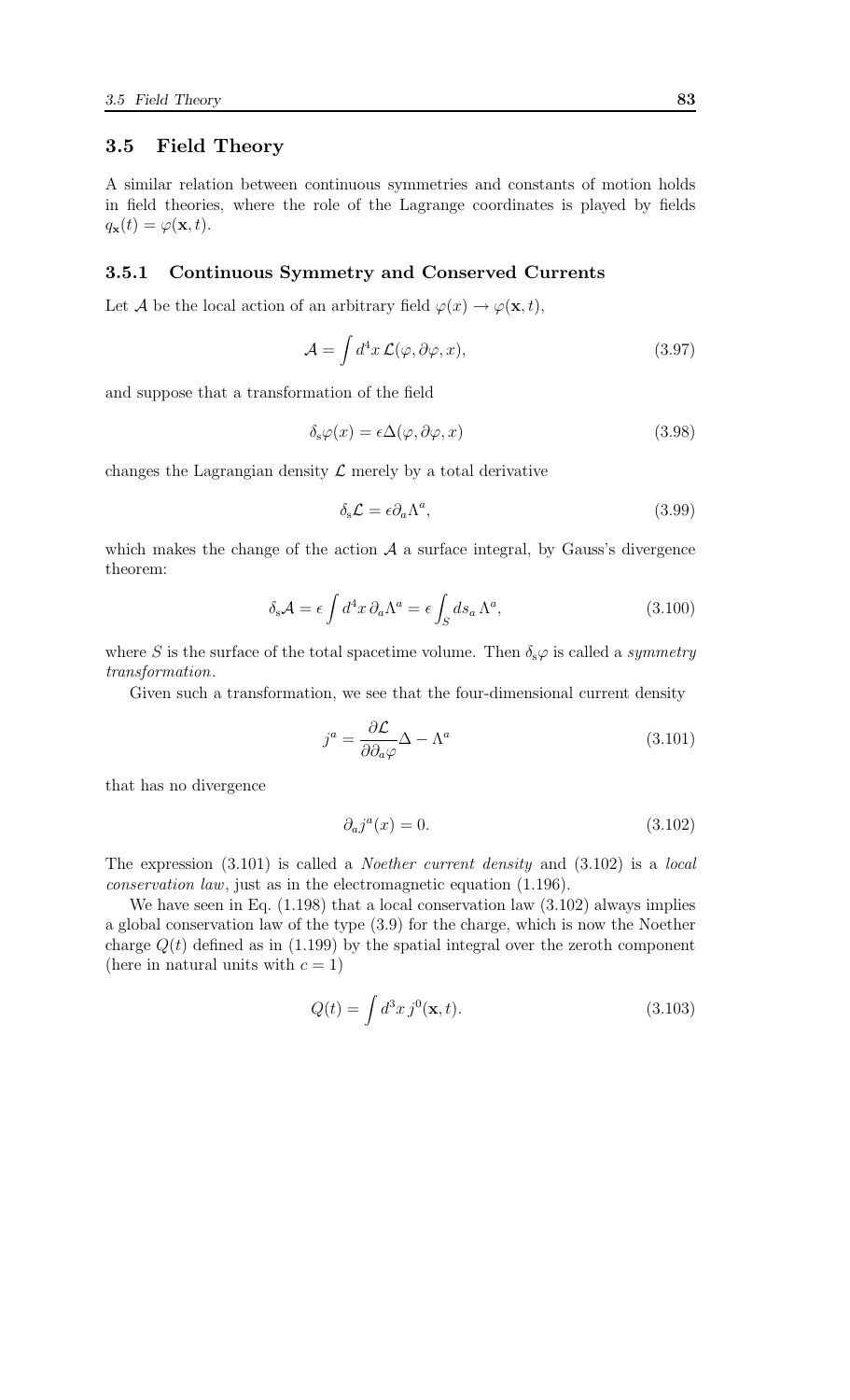The proof of the local conservation law (3.102) is just as easy as for the mechanical action (3.1). We calculate the variation of  $\mathcal L$  under infinitesimal symmetry transformations  $(3.98)$  in a similar way as in Eq.  $(3.13)$ , and find

$$
\delta_{\rm s}\mathcal{L} = \left(\frac{\partial \mathcal{L}}{\partial \varphi} - \partial_a \frac{\partial \mathcal{L}}{\partial \partial_a \varphi}\right) \delta_{\rm s}\varphi + \partial_a \left(\frac{\partial \mathcal{L}}{\partial \partial_a \varphi} \delta_{\rm s}\varphi\right) \n= \epsilon \left(\frac{\partial \mathcal{L}}{\partial \varphi} - \partial_a \frac{\partial \mathcal{L}}{\partial \partial_a \varphi}\right) \Delta + \epsilon \partial_a \left(\frac{\partial \mathcal{L}}{\partial \partial_a \varphi} \Delta\right).
$$
\n(3.104)

The Euler-Lagrange equation removes the first term and, equating the second term with (3.99), we obtain

$$
\partial_a j^a \equiv \partial_a \left( \frac{\partial \mathcal{L}}{\partial \partial_a \varphi} \Delta - \Lambda^a \right) = 0. \tag{3.105}
$$

The relation between continuous symmetries and conservation is called Noether's theorem [3].

#### 3.5.2 Alternative Derivation

There is again an alternative derivative of the conserved current analogous to Eqs.  $(3.17)$ – $(3.28)$ . It is based on a variation of the fields under symmetry transformations whose parameter  $\epsilon$  is made artificially spacetime-dependent  $\epsilon(x)$ , thus extending (3.17) to

$$
\delta_s^x \varphi(x) = \epsilon(x) \Delta(\varphi(x), \partial_a \varphi(x)). \tag{3.106}
$$

As before in Eq. (3.19), let us calculate the Lagrangian density for a slightly transformed field

$$
\varphi^{\epsilon(x)}(x) \equiv \varphi(x) + \delta_s^x \varphi(x), \tag{3.107}
$$

calling it

$$
\mathcal{L}^{\epsilon(x)} \equiv \mathcal{L}(\varphi^{\epsilon(x)}, \partial \varphi^{\epsilon(x)}).
$$
\n(3.108)

The associated action differs from the original one by

$$
\delta_{\rm s}^x \mathcal{A} \ = \ \int dx \left\{ \left[ \frac{\partial \mathcal{L}^{\epsilon(x)}}{\partial \epsilon(x)} - \partial_a \frac{\partial \mathcal{L}^{\epsilon(x)}}{\partial \partial_a \epsilon(x)} \right] \delta \epsilon(x) + \partial_a \left[ \frac{\partial \mathcal{L}^{\epsilon(x)}}{\partial \partial_a \epsilon(x)} \delta \epsilon(x) \right] \right\}.
$$
 (3.109)

For classical fields  $\varphi(x) = \varphi_c(x)$  satisfying the Euler-Lagrange equation (2.40), the extremality of the action implies the vanishing of the first term, and thus the Euler-Lagrange-like equation

$$
\frac{\partial \mathcal{L}^{\epsilon(x)}}{\partial \epsilon(x)} - \partial_a \frac{\partial \mathcal{L}^{\epsilon(x)}}{\partial \partial_a \epsilon(x)} = 0.
$$
\n(3.110)

By assumption, the action changes by a pure surface term under the  $x$ -independent transformation (3.106), implying that

$$
\frac{\partial \mathcal{L}^{\epsilon}}{\partial \epsilon} = \partial_a \Lambda^a. \tag{3.111}
$$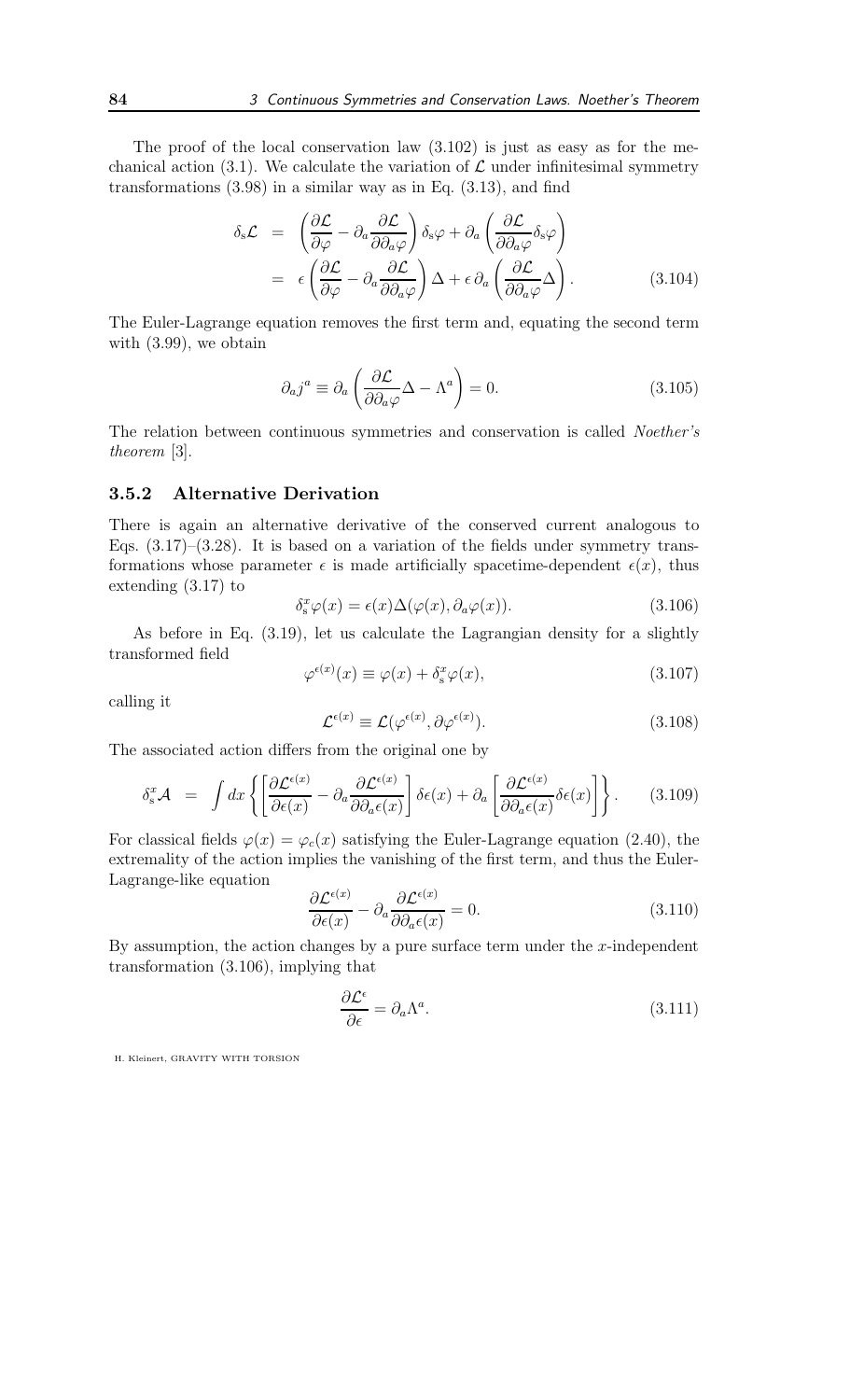Inserting this into (3.110) we find that

$$
j^{a} = \frac{\partial \mathcal{L}^{\epsilon(x)}}{\partial \partial_{a} \epsilon(x)} - \Lambda^{a}
$$
 (3.112)

has no four-divergence. This coincides with the previous Noether current density (3.101), as can be seen by differentiating (3.108) with respect to  $\partial_a \epsilon(x)$ :

$$
\frac{\partial \mathcal{L}^{\epsilon(x)}}{\partial \partial_a \epsilon(x)} = \frac{\partial \mathcal{L}}{\partial \partial_a \varphi} \Delta(\varphi, \partial \varphi).
$$
 (3.113)

#### 3.5.3 Local Symmetries

In Chapter 2 we observed that charged particles and fields coupled to electromagnetism possess a more general symmetry. They are invariant under local gauge transformations (2.103). The scalar Lagrangian (2.135), for example, is invariant under the gauge transformations (2.103) and (2.136), and the Dirac Lagrange density  $(2.150)$  under  $(2.103)$  and  $(2.151)$ . These are all of the form  $(3.98)$ , but with a parameter  $\epsilon$  which depends on spacetime. Thus the action is invariant under local substantial variations of the type (3.106), which were introduced in the last section only as an auxiliary tool for an alternative derivation of the Noether current density (2.135). For a locally invariant Lagrangian density, the Noether expression (3.112) vanishes identically. This does not mean, however, that the system does not possess a conserved current, as we have seen in Eqs. (2.139) and (2.155). Only Noether's derivation breaks down. Let us discuss this phenomenon in more detail for the Lagrangian density (2.150).

If we restrict the gauge transformations  $(2.151)$  to x-spacetime-independent gauge transformations

$$
\psi(x) \to e^{ie\Lambda/c}\psi(x),\tag{3.114}
$$

we can easily derive a conserved Noether current density of the type (3.101) for the Dirac field. The result is the known Dirac current density (2.153). It is the source of the electromagnetic field, with a minimal coupling between them. A similar structure exists for many internal symmetries giving rise to nonabelian versions of electromagnetism, which govern strong and weak interactions. What happens to Noether's derivation of conservation laws in such theories.

As observed above, the formula (3.112) for the current density which was so useful in the globally invariant theory would yield a Noether current density

$$
j_a = \frac{\delta \mathcal{L}}{\partial \partial_a \Lambda} \tag{3.115}
$$

which vanishes identically, due to local gauge invariance, Thus it woul not provide us with a current density. We may, however, subject only the Dirac field to a local gauge transformation at fixed gauge fields. Then we obtain the conserved current

$$
j_a \equiv \left. \frac{\partial \mathcal{L}}{\partial \partial_a \Lambda} \right|_{A^a} . \tag{3.116}
$$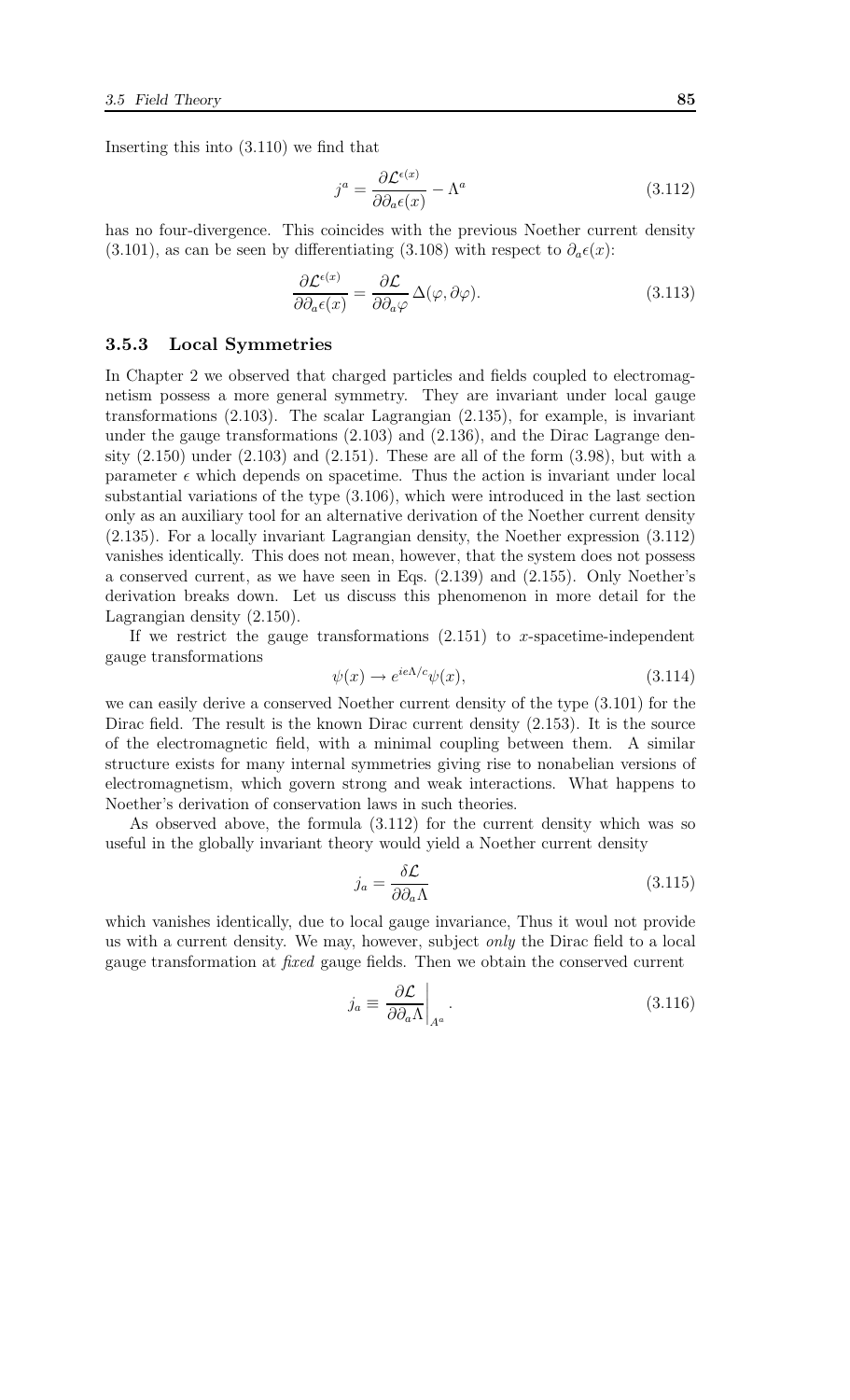Since the complete change under local gauge transformations  $\delta_{\rm s}^x \mathcal{L}$  vanishes identically, we can alternatively vary only the gauge fields and keep the particle orbit fixed

$$
j_a = -\frac{\partial \mathcal{L}}{\partial \partial_a \Lambda} \bigg|_{\psi}.
$$
 (3.117)

This is done most simply by forming the functional derivative with respect to the gauge field and omitting the contribution of  $\overline{\mathcal{L}}$ , i.e., by applying it only to the Lagrangian of the charge particles  $\mathcal{L} \equiv \mathcal{L} - \mathcal{L}$ :

$$
j^{a} = -\frac{\partial \overset{e}{\mathcal{L}}}{\partial \partial_{a} \Lambda} = -\frac{\partial \overset{e}{\mathcal{L}}}{\partial A_{a}}.
$$
 (3.118)

As a check we apply the rule (3.118) to Dirac complex Klein-Gordon fields with the actions (2.140) and (2.27), and re-obtain the conserved current densities (2.153) and  $(2.138)$  (the extra factor c is a convention). From the Schrödinger action  $(2.50)$ we derive the conserved charge current density

$$
\mathbf{j}(\mathbf{x},t) \equiv e \frac{i}{2m} \psi^*(\mathbf{x},t) \overleftrightarrow{\nabla} \psi(\mathbf{x},t) - \frac{e^2}{c} \mathbf{A} \psi^*(\mathbf{x},t) \psi(\mathbf{x},t), \tag{3.119}
$$

to be compared with the particle current density (2.70) which satisfied the conservation law (2.71) together with the charge density  $\rho(\mathbf{x},t) \equiv e\psi^*(\mathbf{x},t)\psi(\mathbf{x},t)$ .

An important consequence of local gauge invariance can be found for the gauge field itself. If we form the variation of the pure gauge field action

$$
\delta_{\rm s} \stackrel{\rm em}{\mathcal{A}} = \int d^4 x \, \text{tr} \left( \delta_{\rm s}^x A_a \frac{\delta \stackrel{\rm em}{\mathcal{A}}}{\delta A_a} \right), \tag{3.120}
$$

and insert for  $\delta_{\rm s}^x A$  an infinitesimal pure gauge field configuration

$$
\delta_{\rm s}^x A_a = -\partial_a \Lambda(x) \tag{3.121}
$$

the right-hand side must vanish for all  $\Lambda(x)$ . After a partial integration this implies the local conservation law  $\partial_a j^a(x) = 0$  for the Noether current

$$
\stackrel{em}{j}{}^{a}(x) = -\frac{\delta}{\delta A_{a}}^{\stackrel{em}{}}.
$$
\n(3.122)

Recalling the explicit form of the action in Eqs. (16.20) and (2.83), we find

$$
\stackrel{\text{em}}{j}^a(x) = -\partial_b F^{ab}.\tag{3.123}
$$

The Maxwell equation (2.86) can therefore be written as

$$
\stackrel{em}{j}{}^{a}(x) = -\stackrel{e}{j}{}^{a}(x), \tag{3.124}
$$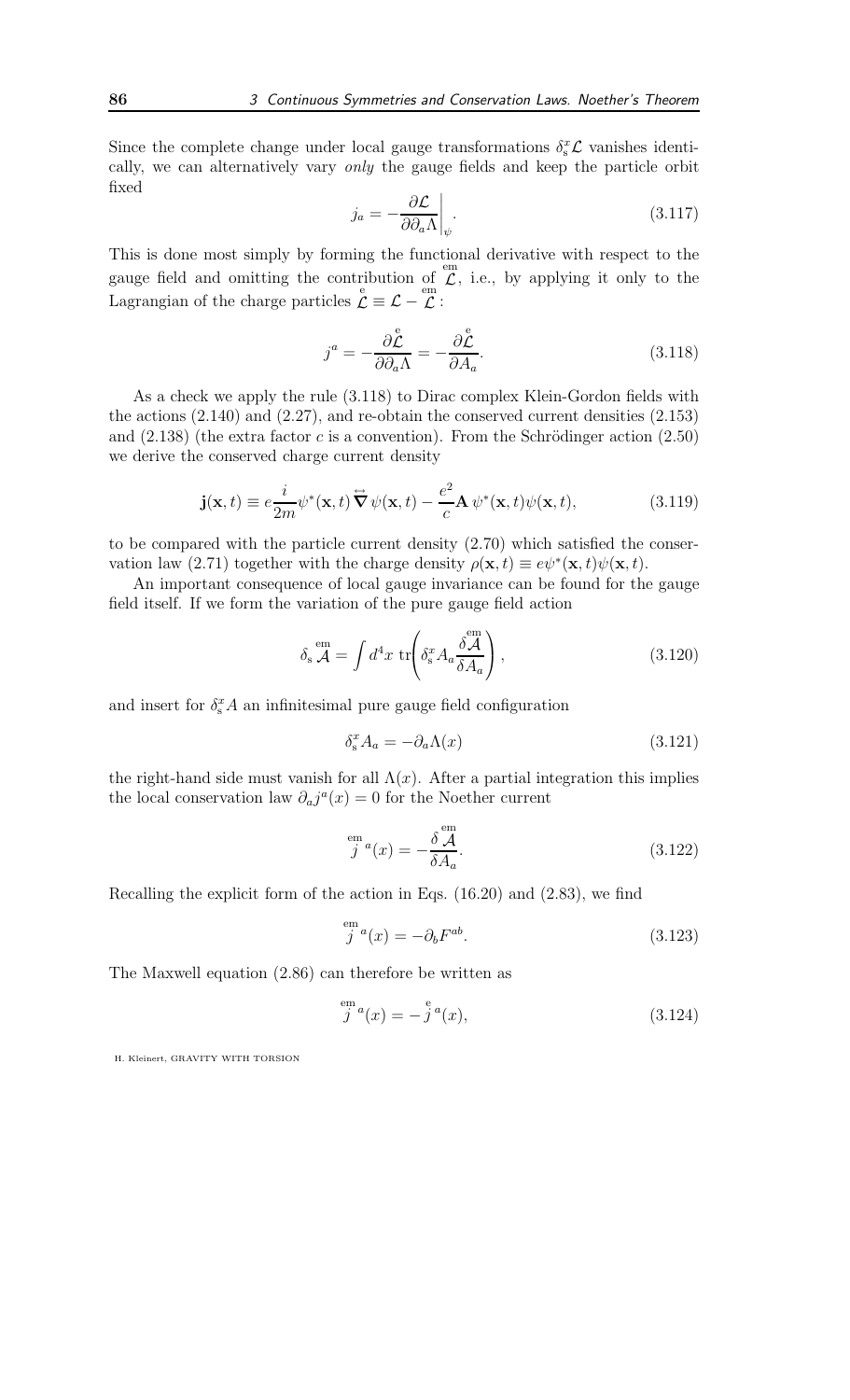where we have emphasized the fact that the current  $j^a$  contains only the fields of the charge particles by a superscript  $e$ . In the form  $(3.124)$ , the Maxwell equation implies the vanishing of the total current density consisting of the sum of the conserved current (3.117) of the charges and the Noether current (3.122) of the electromagnetic field:

$$
\stackrel{\text{tot}}{j}^{a}(x) = \stackrel{\text{e}}{j}^{a}(x) + \stackrel{\text{em}}{j}^{a}(x) = 0.
$$
 (3.125)

This unconventional way of phrasing the Maxwell equation (2.86) will be useful for understanding later the Einstein field equation (17.149) by analogy.

At this place we make an important observation. In contrast to the conservation laws derived for matter fields, which are valid only if the matter fields obey the Euler-Lagrange equations, the current conservation law for the Noether current (3.123) of the gauge fields

$$
\partial_a \stackrel{em}{j}^a(x) = -\partial_a \partial_b F^{ab} = 0 \tag{3.126}
$$

is valid for all field configurations. The right-hand side vanishes identically since the vector potential  $A^a$  as an observable field in any fixed gauge satisfies the *Schwarz* integrability condition (2.88).

## 3.6 Canonical Energy-Momentum Tensor

As an important example for the field-theoretic version of the Noether theorem consider a Lagrangian density that does not depend explicitly on the spacetime coordinates x:

$$
\mathcal{L}(x) = \mathcal{L}(\varphi(x), \partial \varphi(x)). \tag{3.127}
$$

We then perform a translation of the coordinates along an arbitrary direction  $b =$  $0, 1, 2, 3$  of spacetime

$$
x'^a = x^a - \epsilon^a,\tag{3.128}
$$

under which field  $\varphi(x)$  transforms as

$$
\varphi'(x') = \varphi(x),\tag{3.129}
$$

so that

$$
\mathcal{L}'(x') = \mathcal{L}(x). \tag{3.130}
$$

If  $\epsilon^a$  is infinitesimally small, the field changes by

$$
\delta_{s}\varphi(x) = \varphi'(x) - \varphi(x) = \epsilon^{b}\partial_{b}\varphi(x), \qquad (3.131)
$$

and the Lagrangian density by

$$
\delta_{s}\mathcal{L} \equiv \mathcal{L}(\varphi'(x), \partial \varphi'(x)) - \mathcal{L}(\varphi(x), \partial \varphi(x)) \n= \frac{\partial \mathcal{L}}{\partial \varphi(x)} \delta_{s}\varphi(x) + \frac{\partial \mathcal{L}}{\partial \partial_{a}\varphi} \partial_{a}\delta_{s}\varphi(x),
$$
\n(3.132)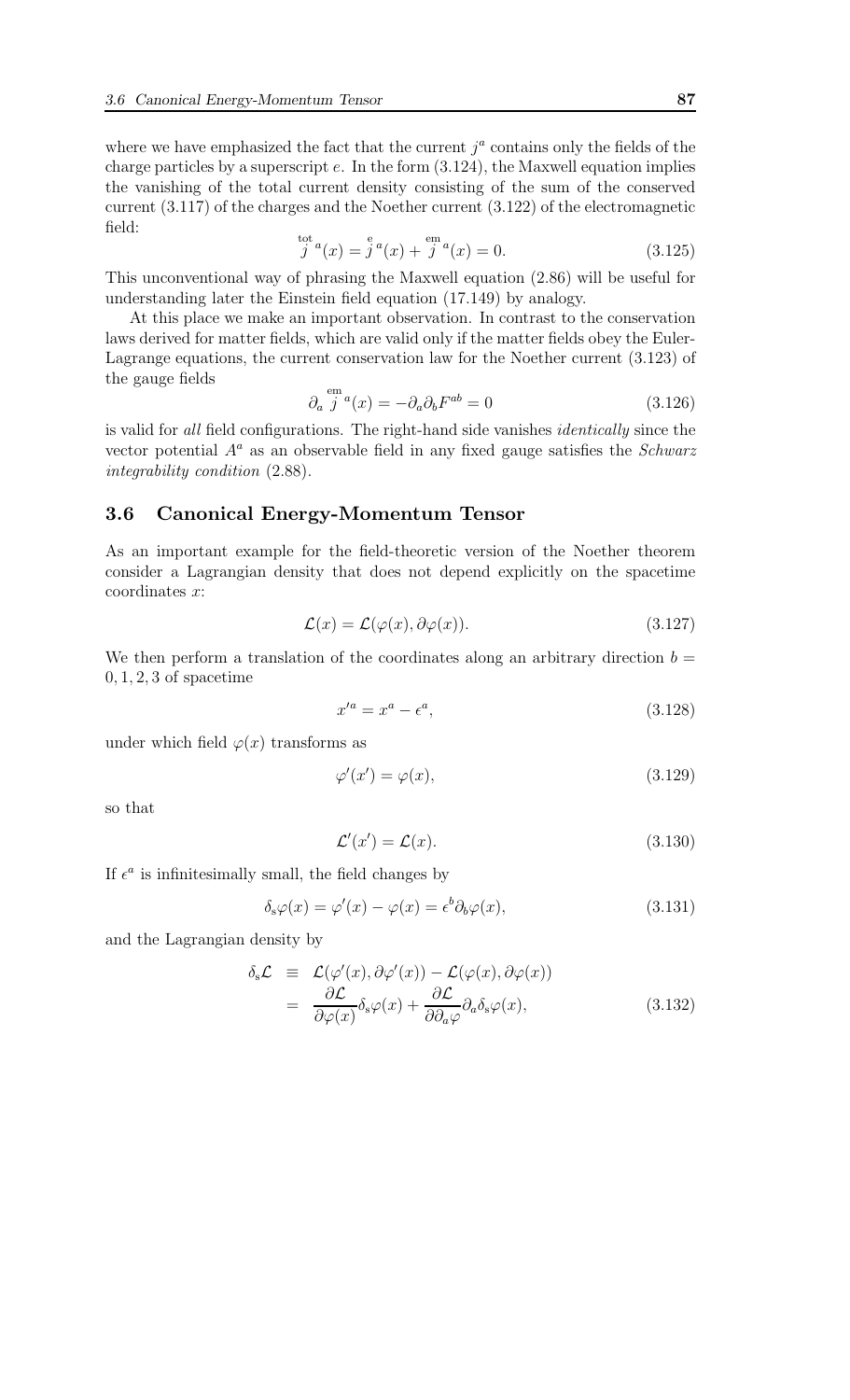which is a pure divergence term

$$
\delta_{\rm s} \mathcal{L}(x) = \epsilon^b \partial_b \mathcal{L}(x). \tag{3.133}
$$

Hence the requirement (3.99) is satisfied and  $\delta_{s}\varphi(x)$  is a symmetry transformation, with a function  $\Lambda$  which happens to coincide with the Lagrangian density

$$
\Lambda = \mathcal{L}.\tag{3.134}
$$

We can now define four four-vectors of current densities  $j_b^a$ , one for each component of  $\epsilon^b$ . For the spacetime translation symmetry, they are denoted by  $\Theta_b^a$ :

$$
\Theta_b{}^a = \frac{\partial \mathcal{L}}{\partial \partial_a \varphi} \partial_b \varphi - \delta_b{}^a \mathcal{L}.
$$
\n(3.135)

Since  $\epsilon^b$  is a vector, this  $4 \times 4$  object is a tensor field, the so-called *energy-momentum* tensor of the scalar field  $\varphi(x)$ . According to Noether's theorem, this has no divergence in the index  $a$  [compare  $(3.102)$ ]:

$$
\partial_a \Theta_b{}^a(x) = 0. \tag{3.136}
$$

The four conserved charges  $Q_b$  associated with these current densities [see the definition (3.103)]

$$
P_b = \int d^3x \,\Theta_b{}^0(x),\tag{3.137}
$$

are the components of the total four-momentum of the system.

The alternative derivation of this conservation law follows Subsection 3.1.4 by introducing the local variations

$$
\delta_{\rm s}^x \varphi(x) = \epsilon^b(x) \partial_b \varphi(x) \tag{3.138}
$$

under which the Lagrangian density changes by

$$
\delta_{\rm s}^x \mathcal{L}(x) = \epsilon^b(x) \partial_b \mathcal{L}(x). \tag{3.139}
$$

Applying the chain rule of differentiation we obtain, on the other hand,

$$
\delta_{\rm s}^x \mathcal{L} = \frac{\partial \mathcal{L}}{\partial \varphi(x)} \epsilon^b(x) \partial_b \varphi(x) + \frac{\partial \mathcal{L}}{\partial \partial_a \varphi(x)} \left\{ [\partial_a \epsilon^b(x)] \partial_b \varphi + \epsilon^b \partial_a \partial_b \varphi(x) \right\}, \quad (3.140)
$$

which shows that

$$
\frac{\partial \mathcal{L}^{\epsilon}}{\partial \partial_{a} \epsilon^{b}(x)} = \frac{\partial \mathcal{L}}{\partial \partial_{a} \varphi} \partial_{b} \varphi.
$$
\n(3.141)

Forming for each  $b$  the combination  $(3.101)$ , we obtain again the conserved energymomentum tensor  $(3.135)$ .

H. Kleinert, GRAVITY WITH TORSION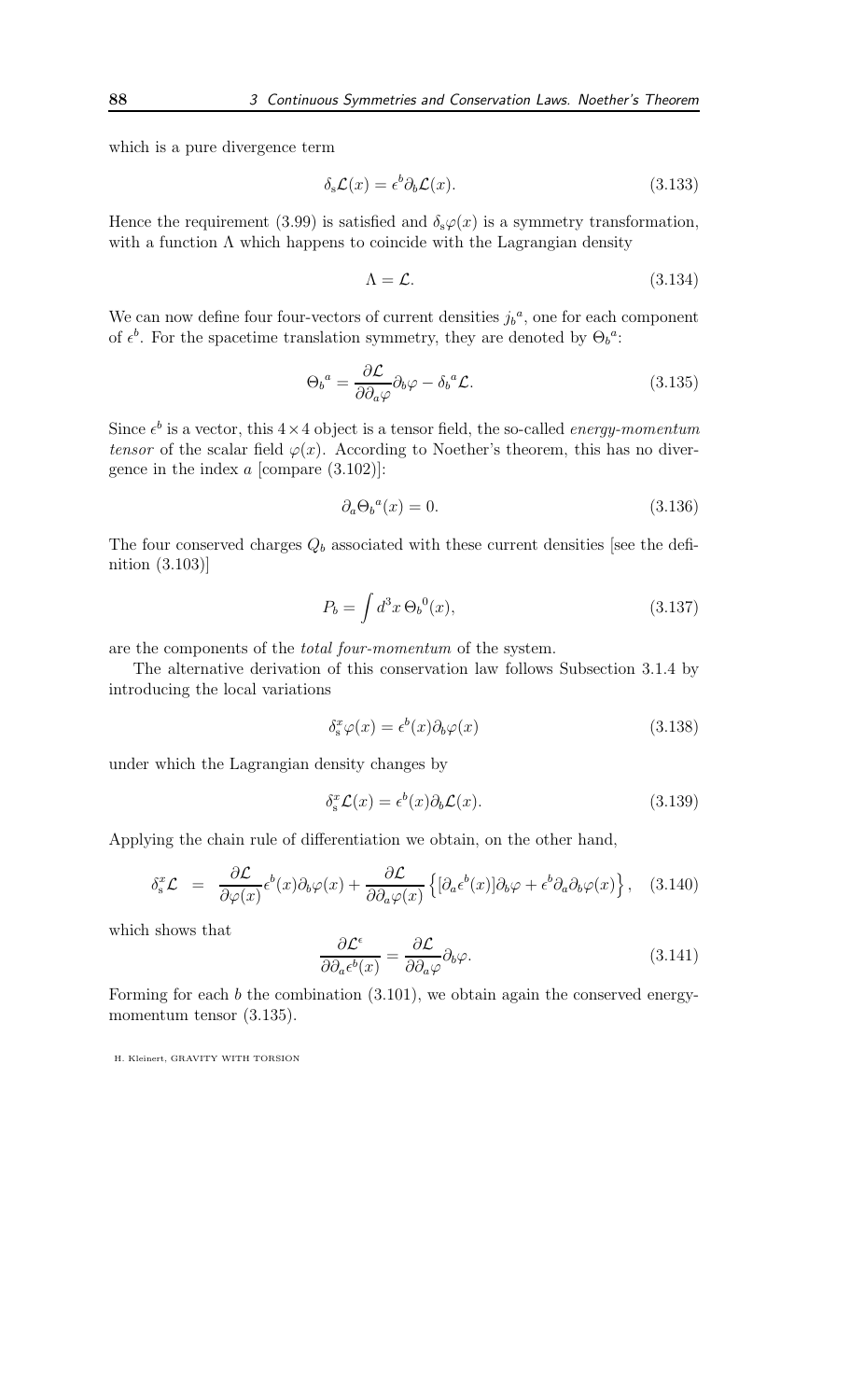Note that by analogy with  $(3.26)$ , we can write  $(3.141)$  as

$$
\frac{\partial \mathcal{L}^{\epsilon}}{\partial \partial_{a} \epsilon^{b}(x)} = \frac{\partial \mathcal{L}}{\partial \partial_{a} \varphi} \frac{\partial \delta_{s}^{x} \varphi}{\partial \epsilon^{b}(x)}.
$$
\n(3.142)

Note further that the component  $\Theta_0{}^0$  of the *canonical energy momentum tensor* 

$$
\Theta_0{}^0 = \frac{\partial \mathcal{L}}{\partial \partial_0 \varphi} \partial_0 \varphi - \mathcal{L}
$$
\n(3.143)

coincides with Hamiltonian density (2.61) derived in the canonical formalism by a Legendre transformation of the Lagrangian density.

#### 3.6.1 Electromagnetism

As a an important physical application of the field-theoretic Noether theorem, consider the free electromagnetic field with the action

$$
\mathcal{L} = -\frac{1}{4} F_{cd} F^{cd},\tag{3.144}
$$

where  $F_d$  are the field strength  $F_{cd} \equiv \partial_c A_d - \partial_d A_c$ . Under a translation of the spacetime coordinates from  $x^a$  to  $x^a - \epsilon^a$ , the vector potential undergoes a similar change as the scalar field in (3.129):

$$
A'^a(x') = A^a(x). \tag{3.145}
$$

For infinitesimal translations, this can be written as

$$
\delta_{s}A^{c}(x) \equiv A'^{c}(x) - A^{c}(x)
$$
  
=  $A'^{c}(x' + \epsilon) - A^{c}(x)$   
=  $\epsilon^{b}\partial_{b}A^{c}(x)$ . (3.146)

Under this, the field tensor changes as follows

$$
\delta_{\rm s} F^{cd} = \epsilon^b \partial_b F^{cd},\tag{3.147}
$$

and we verify that the Lagrangian density (3.144) is a total four divergence:

$$
\delta_{\rm s}\mathcal{L} = -\epsilon^b \frac{1}{2} \left( \partial_b F_{cd} F^{cd} + F_{cd} \partial_b F^{cd} \right) = \epsilon^b \partial_b \mathcal{L}.
$$
 (3.148)

Thus, the spacetime translations (3.146) are symmetry transformations, and Eq. (3.100) yield the four Noether current densities, one for each  $\epsilon^b$ :

$$
\Theta_b{}^a = \frac{1}{c} \left[ \frac{\partial \mathcal{L}}{\partial \partial_a A^c} \partial_b A^c - \delta_b{}^a \mathcal{L} \right]. \tag{3.149}
$$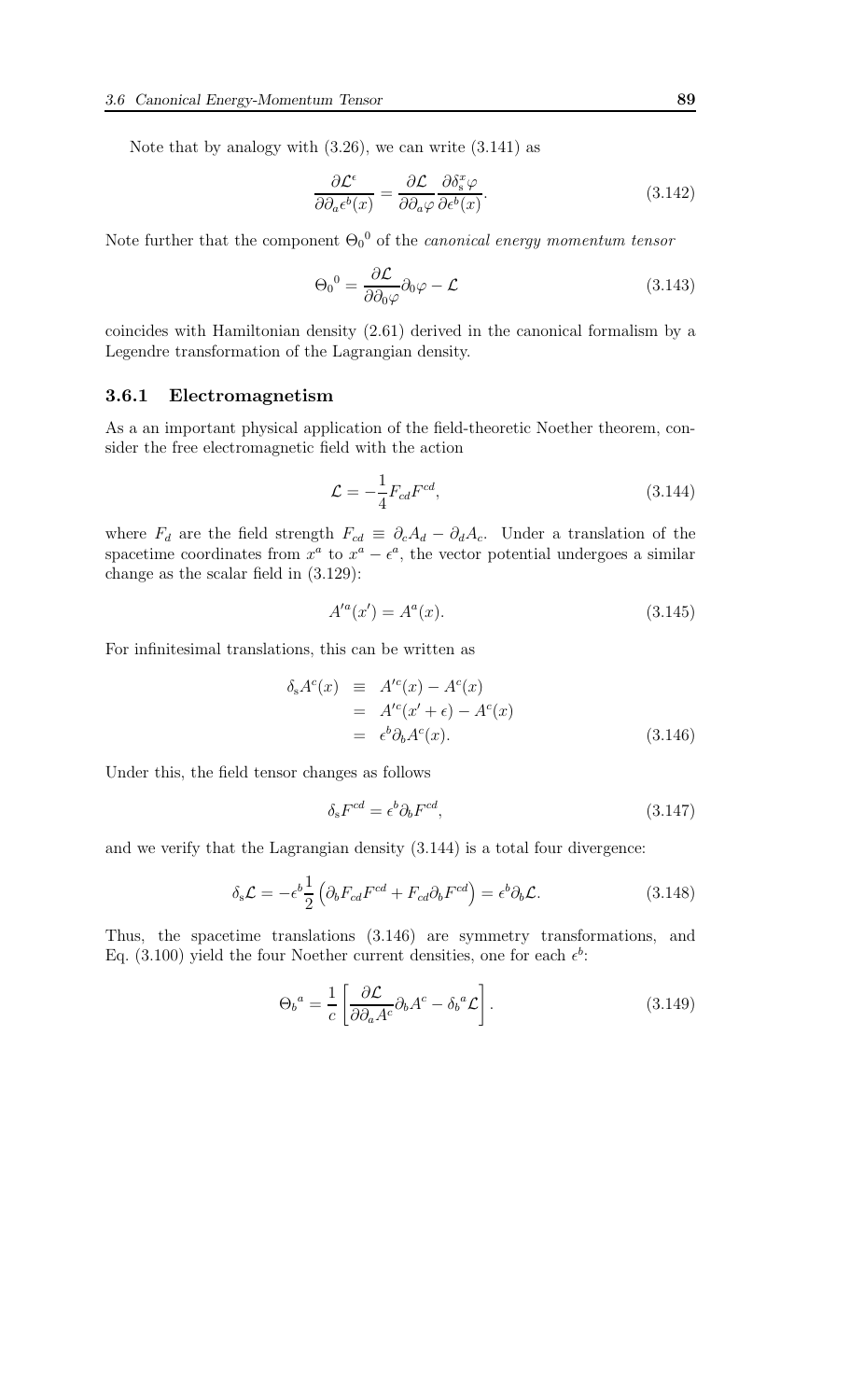The factor  $1/c$  is introduced to give the Noether current the dimension of the energymomentum tensors introduced in Section 1.13, which are momentum densities. Here we have found the canonical energy-momentum tensor of the electromagnetic field, which satisfy the local conservation laws

$$
\partial_a \Theta_b{}^a(x) = 0. \tag{3.150}
$$

Inserting the derivatives  $\partial \mathcal{L}/\partial \partial_a A^c = -F^a{}_c$ , we obtain

$$
\Theta_b{}^a = \frac{1}{c} \left[ -F^a{}_c \partial_b A^c + \frac{1}{4} \delta_b{}^a F^{cd} F_{cd} \right]. \tag{3.151}
$$

## 3.6.2 Dirac Field

We now turn to the Dirac field whose transformation law under spacetime translations

$$
x'^a = x^a - \epsilon^a \tag{3.152}
$$

is

$$
\psi'(x') = \psi(x). \tag{3.153}
$$

Since the Lagrangian density in  $(2.140)$  does not depend explicitly on x we calculate, as in (3.130):

$$
\stackrel{\text{D}}{\mathcal{L}}'(x') = \stackrel{\text{D}}{\mathcal{L}}(x). \tag{3.154}
$$

The infinitesimal variations

$$
\delta_{\rm s}\psi(x) = \epsilon^a \partial_a \psi(x). \tag{3.155}
$$

produce the pure derivative term

$$
\delta_{\rm s} \stackrel{\rm D}{\mathcal{L}}(x) = \epsilon^a \partial_a \stackrel{\rm D}{\mathcal{L}}(x), \tag{3.156}
$$

and the combination (3.101) yields the Noether current densities

$$
\Theta_b{}^a = \frac{\partial \stackrel{\mathcal{D}}{\mathcal{L}}}{\partial \partial_a \psi^c} \partial_b \psi^c + \text{cc} - \delta_b{}^a \stackrel{\mathcal{D}}{\mathcal{L}},\tag{3.157}
$$

which satisfies local conservation laws

$$
\partial_a \Theta_b{}^a(x) = 0. \tag{3.158}
$$

From (2.140) we see that

$$
\frac{\partial \stackrel{\mathcal{D}}{\mathcal{L}}}{\partial \partial_a \psi^c} = \frac{1}{2} \bar{\psi} \gamma^a \tag{3.159}
$$

so that we obtain the canonical energy-momentum tensor of the Dirac field:

$$
\Theta_b{}^a = \frac{1}{2} \bar{\psi} \gamma^a \partial_b \psi^c + \mathbf{c} c - \delta_b{}^a \stackrel{\mathbf{D}}{\mathcal{L}} . \tag{3.160}
$$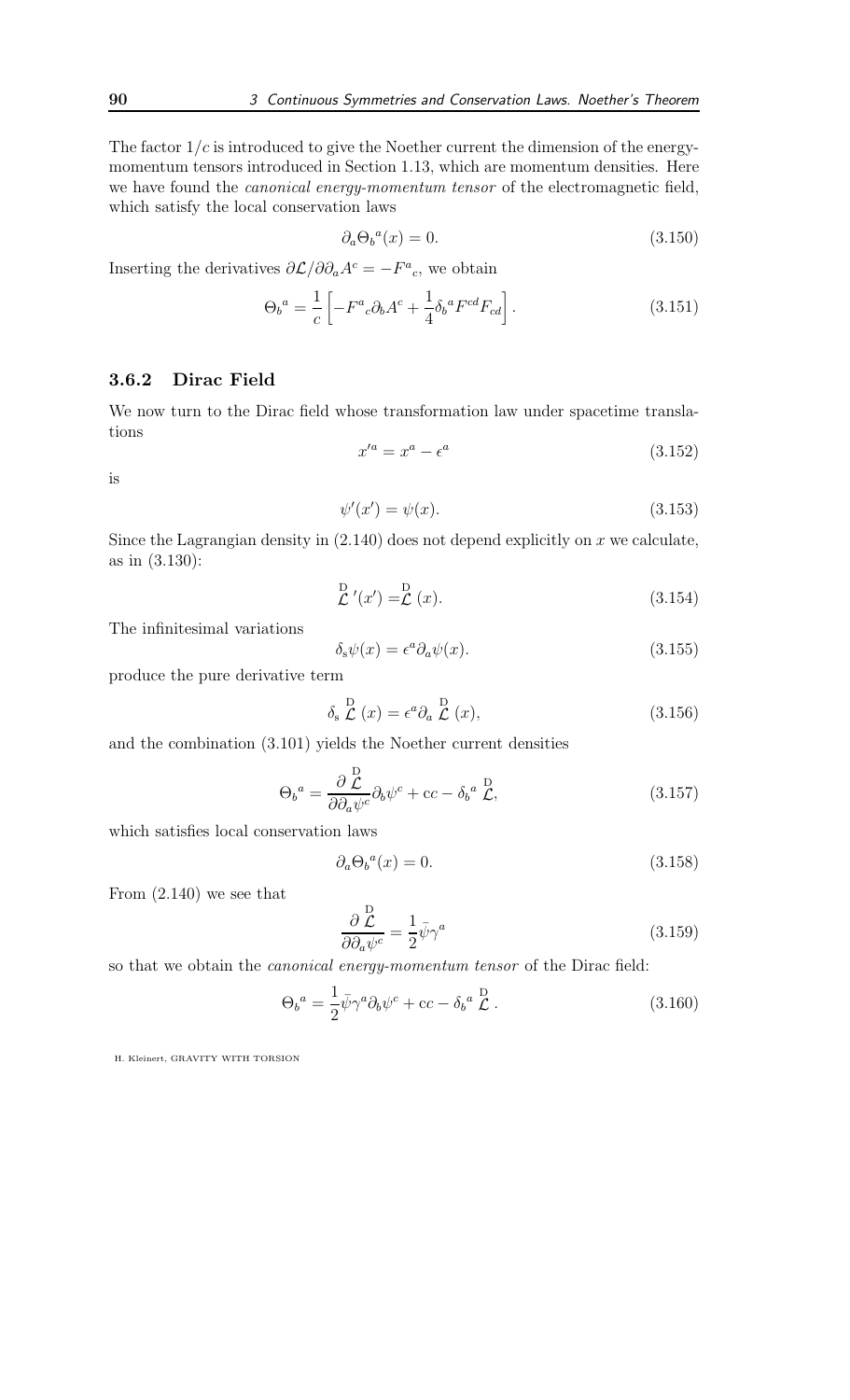## 3.7 Angular Momentum

Let us now turn to angular momentum in field theory. Consider first the case of a scalar field  $\varphi(x)$ . Under a rotation of the coordinates,

$$
x^{\prime i} = R^i{}_j x^j \tag{3.161}
$$

the field does not change, if considered at the same space point, i.e.,

$$
\varphi'(x^{i}) = \varphi(x^{i}).\tag{3.162}
$$

The infinitesimal substantial variation is:

$$
\delta_{\rm s}\varphi(x) = \varphi'(x) - \varphi(x). \tag{3.163}
$$

For infinitesimal rotations (3.48),

$$
\delta_{\rm s} x^i = -\varphi_k \epsilon_{kij} x^j = -\omega_{ij} x^j,\tag{3.164}
$$

we see that

$$
\delta_s \varphi(x) = \varphi'(x^0, x'^i - \delta x^i) - \varphi(x)
$$
  
=  $\partial_i \varphi(x) x^j \omega_{ij}.$  (3.165)

For a rotationally Lorentz-invariant Lagrangian density which has no explicit  $x$ dependence:

$$
\mathcal{L}(x) = \mathcal{L}(\varphi(x), \partial\varphi(x)),\tag{3.166}
$$

the substantial variation is

$$
\delta_{\rm s} \mathcal{L}(x) = \mathcal{L}(\varphi'(x), \partial \varphi'(x)) - \varphi(\varphi(x), \partial \varphi(x)) \n= \frac{\partial \mathcal{L}}{\partial \varphi(x)} \delta_{\rm s} \varphi(x) + \frac{\partial \mathcal{L}}{\partial \partial_{\alpha} \varphi(x)} \partial_{\alpha} \delta_{\rm s} \varphi(x).
$$
\n(3.167)

Inserting (3.165), this becomes

$$
\delta_{\rm s}\mathcal{L} = \left[ \frac{\partial \mathcal{L}}{\partial \varphi} \partial_i \varphi x^j + \frac{\partial \mathcal{L}}{\partial_a \varphi} \partial_a (\partial_i \varphi x^j) \right] \omega_{ij}
$$
  

$$
= \left[ (\partial_i \mathcal{L}) x^j + \frac{\partial \mathcal{L}}{\partial \partial_j \varphi} \partial_i \varphi \right] \omega_{ij}.
$$
 (3.168)

Since we are dealing with a rotation-invariant local Lagrangian density  $\mathcal{L}(x)$  by assumption, the derivative  $\partial \mathcal{L}/\partial \partial_a\varphi$  is a vector proportional to  $\partial_a\varphi$ . Hence the second term in the brackets is symmetric and vanishes upon contraction with the antisymmetric  $\omega_{ij}$ . This allows us to express  $\delta_{s}\mathcal{L}$  as a pure derivative term

$$
\delta_{\rm s} \mathcal{L} = \partial_i \left( \mathcal{L} \, x^j \omega_{ij} \right). \tag{3.169}
$$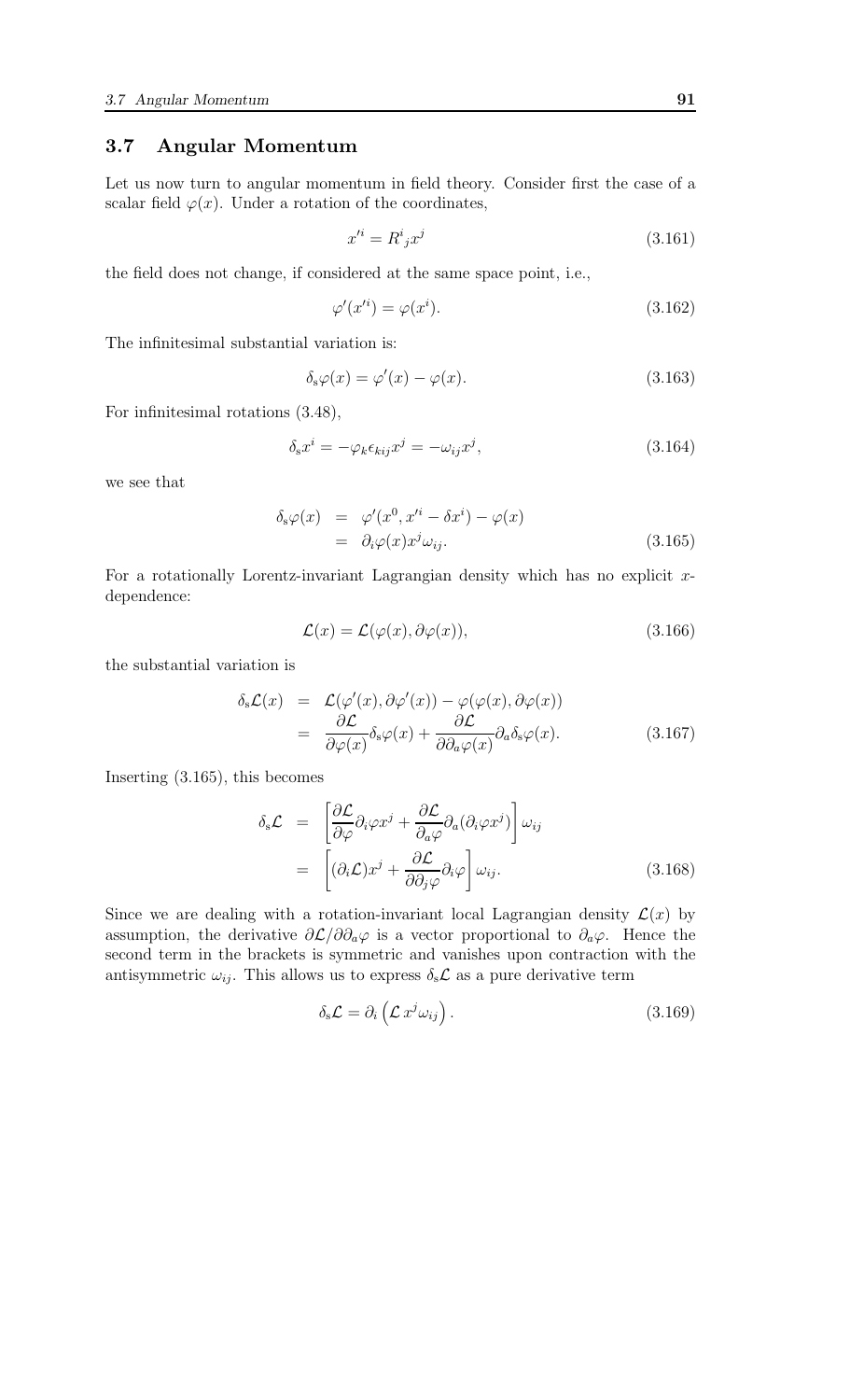Calculating  $\delta_{s}\mathcal{L}$  once more using the Euler-Lagrange equations gives

$$
\delta_{s}\mathcal{L} = \frac{\partial \mathcal{L}}{\partial \mathcal{L}} \delta_{s} \varphi + \frac{\partial \mathcal{L}}{\partial \partial_{a} \varphi} \partial_{a} \delta_{s} \varphi
$$
\n
$$
= \left( \frac{\partial \mathcal{L}}{\partial \varphi} - \partial_{a} \frac{\partial \mathcal{L}}{\partial \partial_{a} \varphi} \right) \delta_{s} \varphi + \partial_{a} \left( \frac{\partial \mathcal{L}}{\partial \partial_{a} \varphi} \delta_{s} \varphi \right)
$$
\n
$$
= \partial_{a} \left( \frac{\partial \mathcal{L}}{\partial \partial_{a} \varphi} \partial_{i} \varphi \right) \omega_{ij}.
$$
\n(3.170)

Thus we find the Noether current densities (3.101):

$$
L^{ij,a} = \left(\frac{\partial \mathcal{L}}{\partial \partial_a \varphi} \partial_i \varphi \, x^j - \delta_i^a \mathcal{L} \, x^j\right) - (i \leftrightarrow j),\tag{3.171}
$$

which have no four-divergence

$$
\partial_a L^{ij,a} = 0. \tag{3.172}
$$

The current densities can be expressed in terms of the canonical energy-momentum tensor  $(3.135)$  as

$$
L^{ij,a} = x^i \Theta^{ja} - x^j \Theta^{ia}.\tag{3.173}
$$

The associated Noether charges

$$
L^{ij} = \int d^3x L^{ij,a} \tag{3.174}
$$

are the time-independent components of the total angular momentum of the field system.

## 3.8 Four-Dimensional Angular Momentum

Consider now pure Lorentz transformations (1.27). An infinitesimal boost to a rapidity  $\zeta^i$  is described by a coordinate change [recall (1.34)]

$$
x'^a = \Lambda^a{}_b x^b = x^a - \delta^a{}_0 \zeta^i x^i - \delta^a{}_i \zeta^i x^0. \tag{3.175}
$$

This can be written as

$$
\delta x^a = \omega^a{}_b x^b,\tag{3.176}
$$

where for passive boosts

$$
\omega_{ij} = 0, \qquad \omega_{0i} = -\omega_{i0} = \zeta^i. \tag{3.177}
$$

With the help of the tensor  $\omega^a{}_b$ , the boosts can be treated on the same footing with the passive rotations (1.36), for which (3.176) holds with

$$
\omega_{ij} = \omega_{ij} = \epsilon_{ijk}\varphi^k, \qquad \omega_{0i} = \omega_{i0} = 0. \tag{3.178}
$$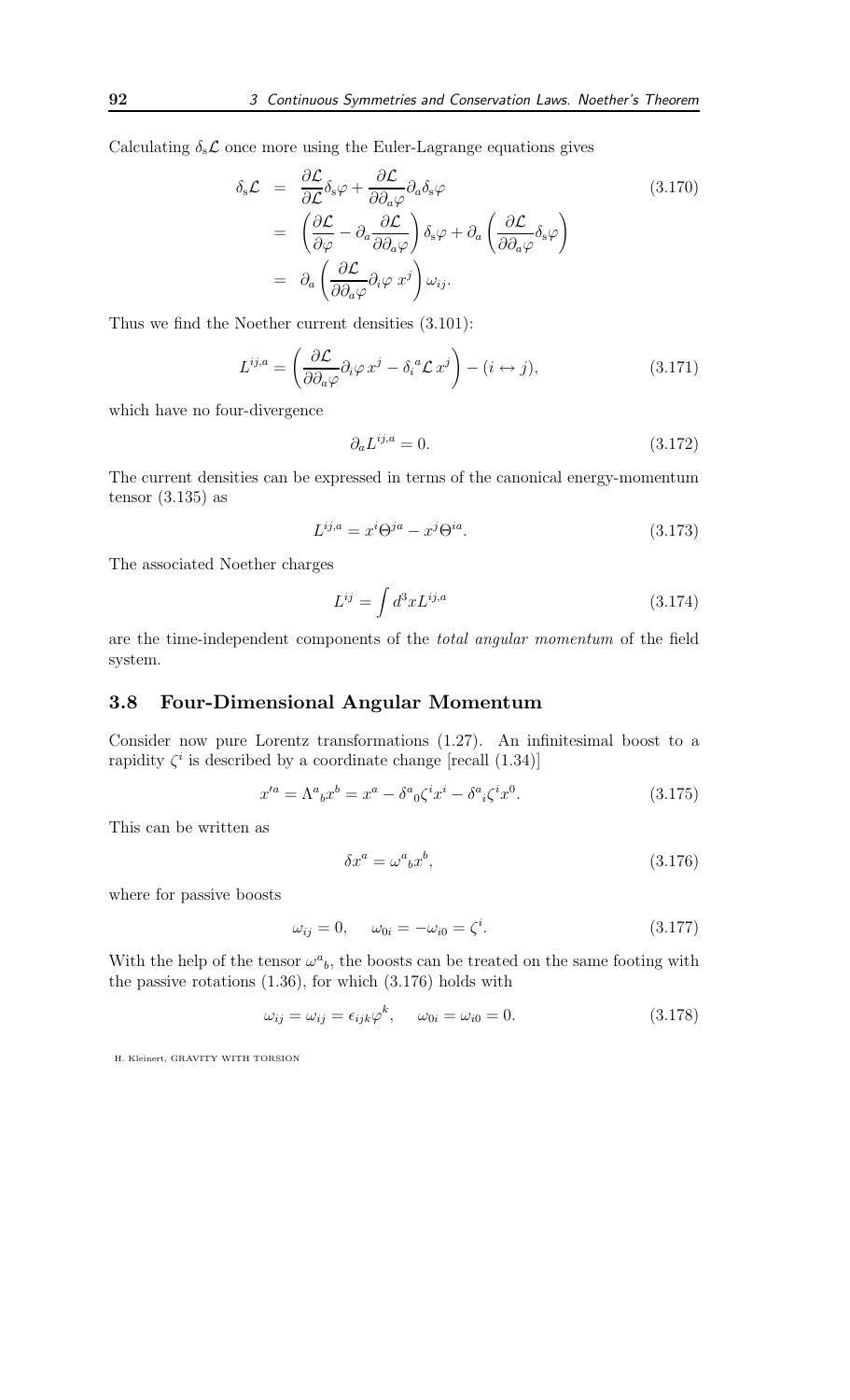For both types of transformations, the substantial variations of the field are

$$
\delta_s \varphi(x) = \varphi'(x'^a - \delta x^a) - \varphi(x)
$$
  
=  $-\partial_a \varphi(x) x^b \omega^a{}_b.$  (3.179)

For a Lorentz-invariant Lagrangian density, the substantial variation can be shown, as in (3.169), to be a total derivative:

$$
\delta_{\rm s}\varphi = -\partial_a(\mathcal{L}x^b)\omega^a{}_b,\tag{3.180}
$$

and we obtain the Noether current densities

$$
L^{ab,c} = -\left(\frac{\partial \mathcal{L}}{\partial \partial_c \varphi} \partial^c \varphi x^b - \delta^{ac} \mathcal{L} x^b\right) - (a \leftrightarrow b). \tag{3.181}
$$

The right-hand side can be expressed in terms of the canonical energy-momentum tensor (3.135), yielding

$$
L^{ab,c} = -\left(\frac{\partial \mathcal{L}}{\partial \partial_c \varphi} \partial^c \varphi x^b - \delta^{ac} \mathcal{L} x^b\right) - (a \leftrightarrow b)
$$
  
=  $x^a \Theta^{bc} - x^b \Theta^{ac}.$  (3.182)

According to Noether's theorem (3.102), these current densities have no fourdivergence:

$$
\partial_c L^{ab,c} = 0. \tag{3.183}
$$

The charges associated with these current densities:

$$
L^{ab} \equiv \int d^3x \, L^{ab,0} \tag{3.184}
$$

are independent of time. For the particular form  $(3.177)$  of  $\omega_{ab}$ , we recover the time independent components  $L^{ij}$  of angular momentum.

The time-independence of  $L^{i0}$  is the relativistic version of the *center-of-mass* theorem (3.66). Indeed, since

$$
L^{i0} = \int d^3x \, (x^i \Theta^{00} - x^0 \Theta^{i0}), \tag{3.185}
$$

we can then define the relativistic center of mass

$$
x_{\text{CM}}^i = \frac{\int d^3x \,\Theta^{00} x^i}{\int d^3x \,\Theta^{00}}\tag{3.186}
$$

and the average velocity

$$
v_{\text{CM}}^i = c \frac{d^3 x \Theta^{i0}}{\int d^3 x \,\Theta^{00}} = c \frac{P^i}{P^0}.\tag{3.187}
$$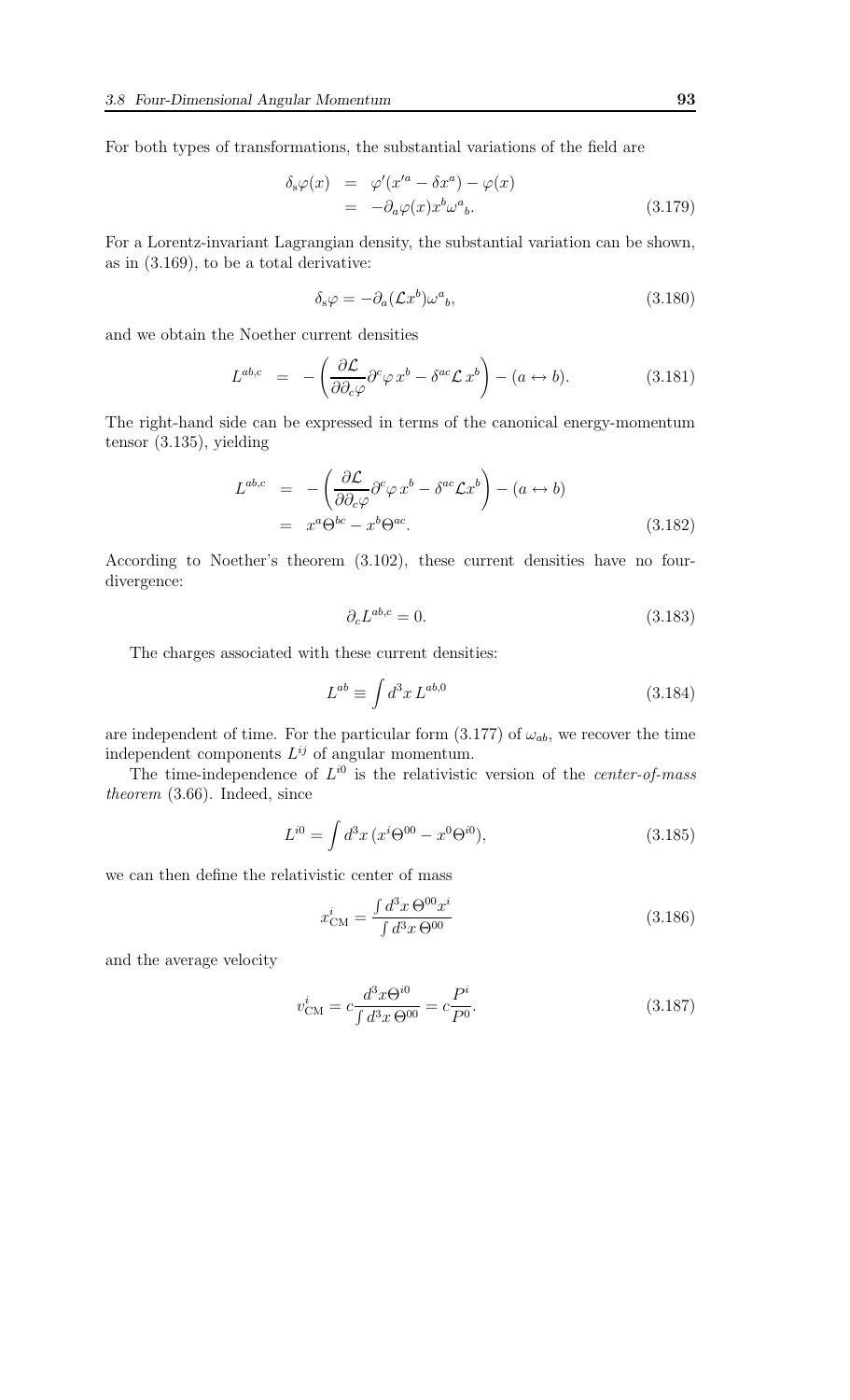Since  $\int d^3x \Theta^{i0} = P^i$  is the constant momentum of the system, also  $v_{\text{CM}}^i$  is a constant. Thus, the constancy of  $L^{0i}$  implies the center of mass to move with the constant velocity

$$
x_{\text{CM}}^i(t) = x_{\text{CM},0}^i + v_{\text{CM},0}^i t \tag{3.188}
$$

with  $x_{\text{CM},0}^{i} = L^{0i}/P^{0}$ .

The Noether charges  $L^{ab}$  are the four-dimensional angular momenta of the system.

It is important to point out that the vanishing divergence of  $L^{ab,c}$  makes  $\Theta^{ba}$ symmetric:

$$
\partial_c L^{ab,c} = \partial_c (x^a \Theta^{bc} - x^b \Theta^{ac})
$$
  
=  $\Theta^{ba} - \Theta^{ba} = 0.$  (3.189)

Thus, field theories which are invariant under spacetime translations and Lorentz transformations must have a symmetric canonical energy-momentum tensor.

$$
\Theta^{ab} = \Theta^{ba} \tag{3.190}
$$

#### 3.9 Spin Current

If the field  $\varphi(x)$  is no longer a scalar but has several spatial components, then the derivation of the four-dimensional angular momentum becomes slightly more involved.

#### 3.9.1 Electromagnetic Fields

Consider first the case of electromagnetism where the relevant field is the four-vector potential  $A<sup>a</sup>(x)$ . When going to a new coordinate frame

$$
x'^a = \Lambda^a{}_b x^b \tag{3.191}
$$

the vector field at the same point remains unchanged in absolute spacetime. But since the components  $A^a$  refer to two different basic vectors in the different frames, they must be transformed simultaneously with  $x^a$ . Since  $A^a(x)$  is a vector, it transforms as follows:

$$
A^{\prime a}(x') = \Lambda^a{}_b A^b(x). \tag{3.192}
$$

For an infinitesimal transformation

$$
\delta_{\rm s} x^a = \omega^a{}_b x^b \tag{3.193}
$$

this implies the substantial variation

$$
\delta_{s}A^{a}(x) = A'^{a}(x) - A^{a}(x) = A'^{a}(x - \delta x) - A^{a}(x)
$$
  
=  $\omega^{a}{}_{b}A^{b}(x) - \omega^{c}{}_{b}x^{b}\partial_{c}A^{a}$ . (3.194)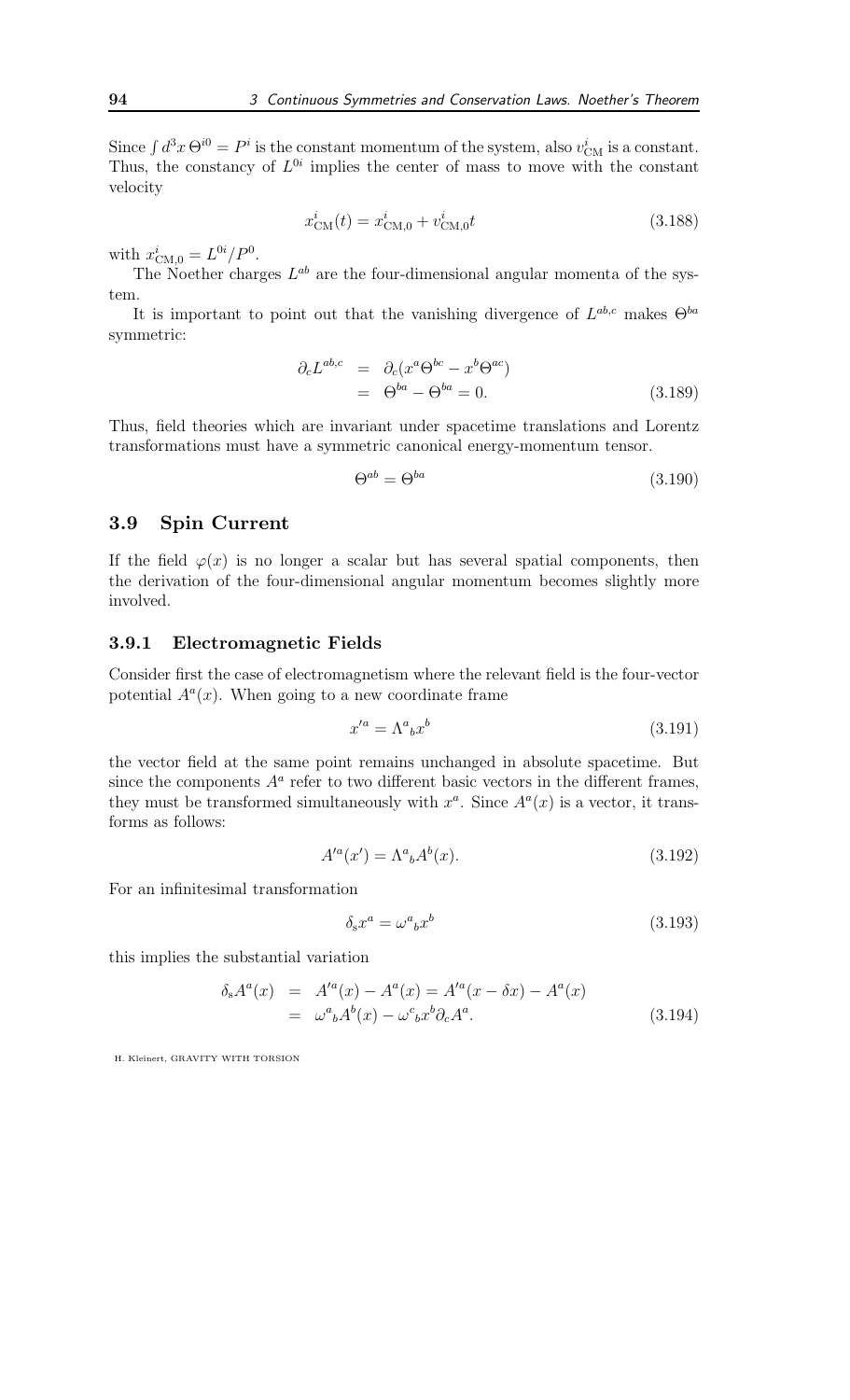The first term is a spin transformation, the other an orbital transformation. The orbital transformation can also be written in terms of the generators  $\hat{L}_{ab}$  of the Lorentz group defined in (3.82) as

$$
\delta_s^{\text{orb}} A^a(x) = -i\omega^{bc} \hat{L}_{bc} A^a(x). \tag{3.195}
$$

The spin transformation of the vector field is conveniently rewritten with the help of the  $4 \times 4$  generators  $L_{ab}$  in Eq. (1.51). Adding the two together, we form the operator of total four-dimensional angular momentum

$$
\hat{J}_{ab} \equiv 1 \times \hat{L}_{ab} + L_{ab} \times 1,\tag{3.196}
$$

and can write the transformation (3.194) as

$$
\delta_s^{\text{orb}} A^a(x) = -i\omega^{ab} \hat{J}_{ab} A(x). \tag{3.197}
$$

If the Lagrangian density involves only scalar combinations of four-vectors  $A^a$ and if it has no explicit  $x$ -dependence, it changes under Lorentz transformations like a scalar field:

$$
\mathcal{L}'(x') \equiv \mathcal{L}(A'(x'), \partial' A'(x')) = \mathcal{L}(A(x), \partial A(x)) \equiv \mathcal{L}(x). \tag{3.198}
$$

Infinitesimally, this amounts to

$$
\delta_{\rm s}\mathcal{L} = -(\partial_a \mathcal{L} \, x^b)\omega^a{}_b. \tag{3.199}
$$

With the Lorentz transformations being symmetry transformations in the Noether sense, we calculate as in  $(3.171)$  the *current of total four-dimensional an*gular momentum:

$$
J^{ab,c} = \frac{1}{c} \left[ \frac{\partial \mathcal{L}}{\partial \partial_c A_a} A^b - \left( \frac{\partial \mathcal{L}}{\partial \partial_c A^d} \partial^a A^d x^b - \delta^{ac} \mathcal{L} x^b \right) - (a \leftrightarrow b) \right]. \tag{3.200}
$$

The prefactor  $1/c$  is chosen to give these Noether currents of the electromagnetic field the conventional physical dimension. In fact, the last two terms have the same form as the current  $L^{ab,c}$  of the four-dimensional angular momentum of the scalar field. Here they are the corresponding quantities for the vector potential  $A<sup>a</sup>(x)$ :

$$
L^{ab,c} = -\frac{1}{c} \left( \frac{\partial \mathcal{L}}{\partial \partial_c A^d} \partial^a A^d x^b - \delta^{ac} \mathcal{L} x^b \right) + (a \leftrightarrow b). \tag{3.201}
$$

Note that this current has the form

$$
L^{ab,c} = \frac{1}{c} \left\{ -i \frac{\partial \mathcal{L}}{\partial \partial_c A^d} \hat{L}^{ab} A^d + \left[ \delta^{ac} \mathcal{L} x^b - (a \leftrightarrow b) \right] \right\},\tag{3.202}
$$

where  $\hat{L}^{ab}$  are the differential operators of four-dimensional angular momentum (1.103) satisfying the commutation rules (1.71) and (1.72).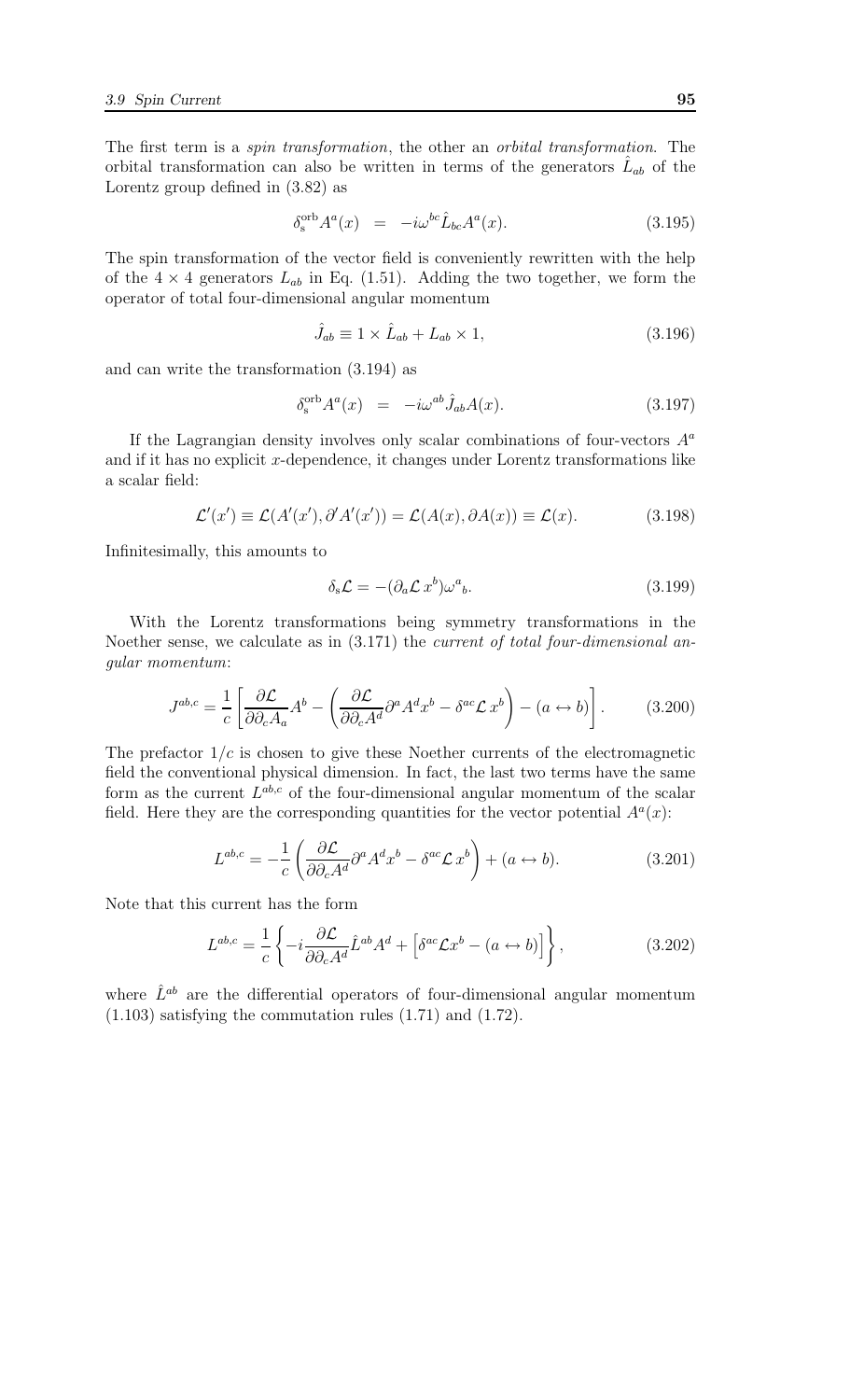Just as the scalar case (3.182), the currents (3.201) can be expressed in terms of the canonical energy-momentum tensor as

$$
L^{ab,c} = x^a \Theta^{bc} - x^b \Theta^{ac}.
$$
\n(3.203)

The first term in (3.200),

$$
\Sigma^{ab,c} = \frac{1}{c} \left[ \frac{\partial \mathcal{L}}{\partial \partial_c A_b} A^b - (a \leftrightarrow b) \right],
$$
\n(3.204)

is referred to as the *spin current*. It can be written in terms of the  $4 \times 4$ -generators (1.51) of the Lorentz group as

$$
\Sigma^{ab,c} = -\frac{i}{c} \frac{\partial \mathcal{L}}{\partial \partial_c A^d} (L^{ab})_{d\sigma} A^{\sigma}.
$$
 (3.205)

The two currents together

$$
J^{ab,c}(x) \equiv L^{ab,c}(x) + \Sigma^{ab,c}(x) \tag{3.206}
$$

are conserved,  $\partial_c J^{ab,c}(x) = 0$ . Individually, the terms are not conserved.

The total angular momentum is given by the charge

$$
J^{ab} = \int d^3x \, J^{ab,0}(x). \tag{3.207}
$$

It is a constant of motion. Using the conservation law of the energy-momentum tensor we find, just as in (3.189), that the orbital angular momentum satisfies

$$
\partial_c L^{ab,c}(x) = -\left[\Theta^{ab}(x) - \Theta^{ba}(x)\right].\tag{3.208}
$$

From this we find the divergence of the spin current

$$
\partial_c \Sigma^{ab,c}(x) = -\left[\Theta^{ab}(x) - \Theta^{ba}(x)\right].\tag{3.209}
$$

For the charges associated with orbital and spin currents

$$
L^{ab}(t) \equiv \int d^3x L^{ab,0}(x), \qquad \Sigma^{ab}(t) \equiv \int d^3x \Sigma^{ab,0}(x), \tag{3.210}
$$

this implies the following time dependence:

$$
\dot{L}^{ab}(t) = -\int d^3x \left[ \Theta^{ab}(x) - \Theta^{ba}(x) \right],
$$
  
\n
$$
\dot{\Sigma}^{ab}(t) = \int d^3x \left[ \Theta^{ab}(x) - \Theta^{ba}(x) \right].
$$
\n(3.211)

Fields with spin have always have a non-symmetric energy momentum tensor.

Then the current  $J^{ab,c}$  becomes, now back in natural units,

$$
J^{ab,c} = \left(\frac{\partial \delta_s^x \mathcal{L}}{\partial \partial_c \omega_{ab}(x)} - \delta^{ac} \mathcal{L}x^b\right) - (a \leftrightarrow b)
$$
(3.212)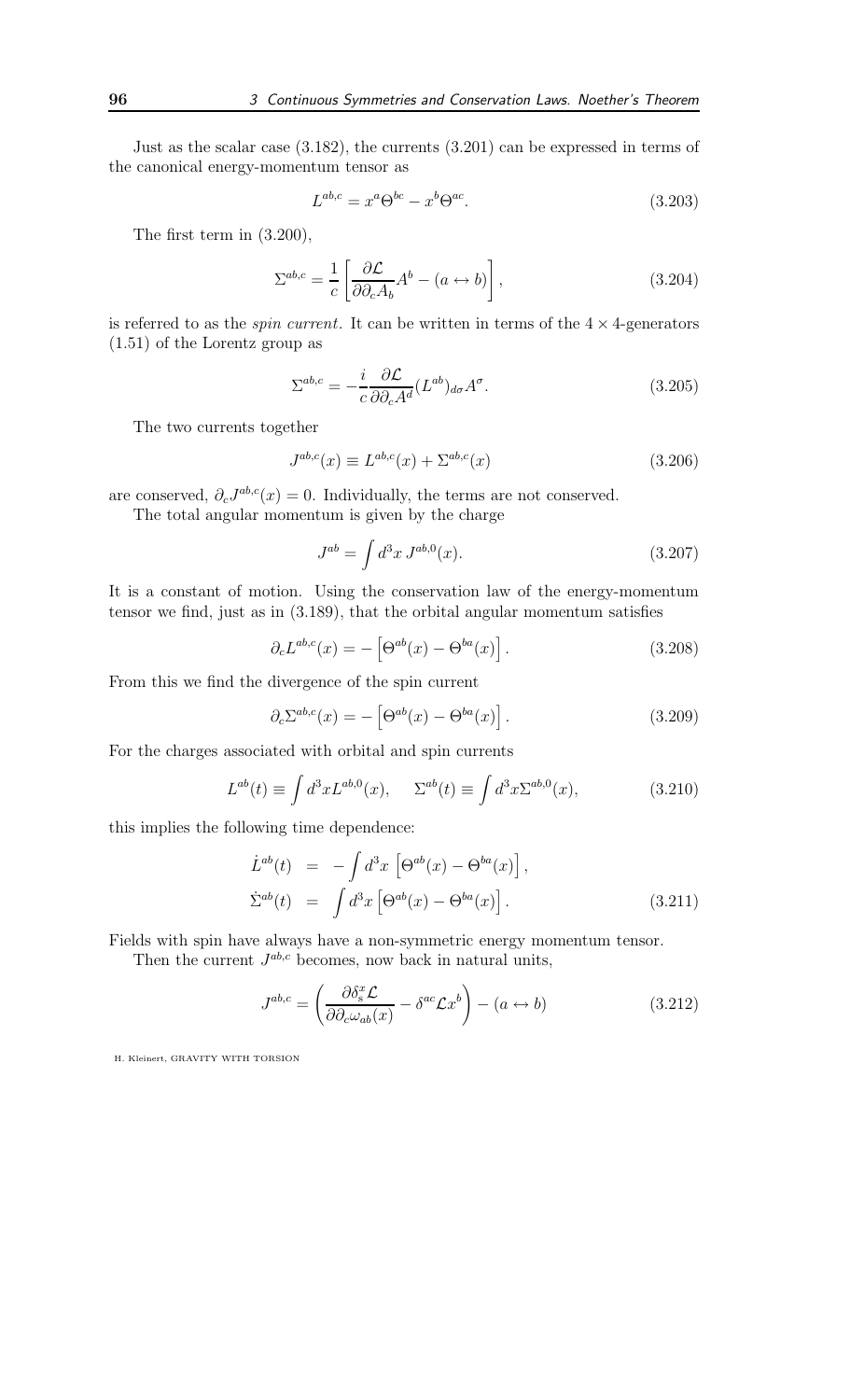By the chain rule of differentiation, the derivative with respect to  $\partial$ ,  $\omega_{ab}(x)$  can come only from field derivatives. For a scalar field

$$
\frac{\partial \delta_{\rm s}^x \mathcal{L}}{\partial \partial_c \omega_{ab}(x)} = \frac{\partial \mathcal{L}}{\partial \partial_c \varphi} \frac{\partial \delta_{\rm s}^x \varphi}{\partial \omega_{ab}(x)},\tag{3.213}
$$

and for a vector field

$$
\frac{\partial \delta_{\rm s}^x \mathcal{L}}{\partial \partial_c \omega_{ab}(x)} = \frac{\partial \mathcal{L}}{\partial \partial_c A^d} \frac{\partial \delta_{\rm s}^x A^d}{\partial \omega_{ab}}.
$$
\n(3.214)

The alternative rule of calculating angular momenta is to introduce spacetimedependent transformations

$$
\delta^x x = \omega^a{}_b(x) x^b \tag{3.215}
$$

under which the scalar fields transform as

$$
\delta_{s}\varphi = -\partial_{c}\varphi\omega^{c}{}_{b}(x)x^{b} \tag{3.216}
$$

and the Lagrangian density as

$$
\delta_s^x \varphi = -\partial_c \mathcal{L} \,\omega^c{}_b(x) x^b = -\partial_c (x^b \mathcal{L}) \omega^c{}_b(x). \tag{3.217}
$$

By separating spin and orbital transformations of  $\delta_s^x A^d$  we find the two contributions  $\sigma^{ab,c}$  and  $L^{ab,c}$  to the current  $J^{ab,c}$  of the total angular momentum, the latter receiving a contribution from the second term in (3.212).

## 3.9.2 Dirac Field

We now turn to the Dirac field. Under a Lorentz transformation  $(3.191)$ , this transforms according to the law

$$
\psi(x') \xrightarrow{\Lambda} \psi'_{\Lambda}(x) = D(\Lambda)\psi(x), \tag{3.218}
$$

where  $D(\Lambda)$  are the  $4 \times 4$  spinor representation matrices of the Lorentz group. Their matrix elements can most easily be specified for infinitesimal transformations. For an infinitesimal Lorentz transformation

$$
\Lambda_a{}^b = \delta_a{}^b + \omega_a{}^b,\tag{3.219}
$$

under which the coordinates are changed by

$$
\delta_{\rm s} x^a = \omega^a{}_b x^b \tag{3.220}
$$

the spin transforms under the representation matrix

$$
D(\delta_a{}^b + \omega_a{}^b) = \left(1 - i\frac{1}{2}\omega_{ab}\sigma^{ab}\right)\psi(x),\tag{3.221}
$$

where  $\sigma_{ab}$  are the 4  $\times$  4 matrices acting on the spinor space defined in Eq. (1.222). We have shown in (1.220) that the spin matrices  $\Sigma_{ab} \equiv \sigma_{ab}/2$  satisfy the same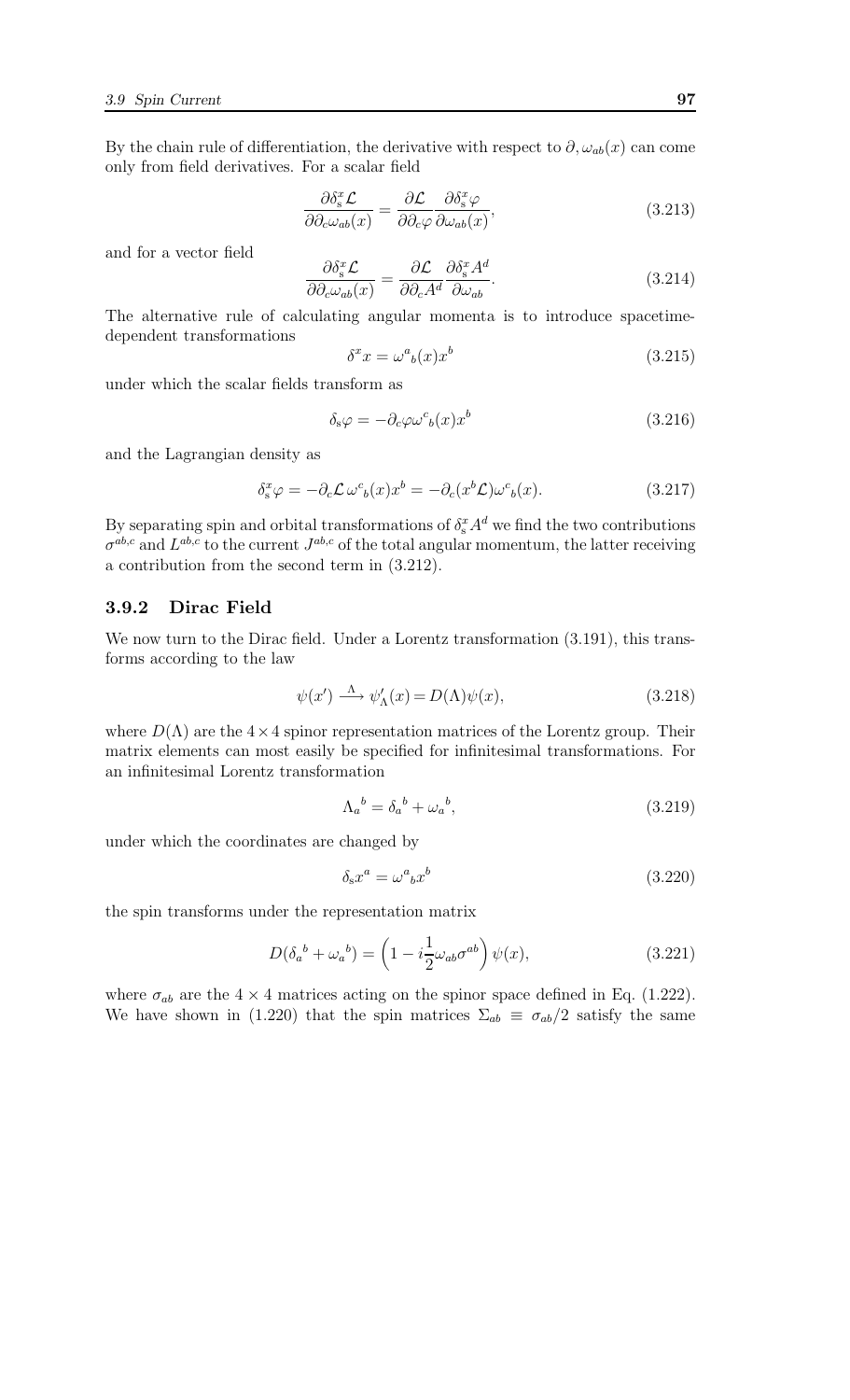commutation rules (1.71) and (1.72) as the previous orbital and spin-1 generators  $\hat{L}_{aba}$  and  $L_{ab}$  of Lorentz transformations.

The field has the substantial variation [compare (3.194)]:

$$
\delta_s \psi(x) = \psi'(x) - \psi(x) = D(\delta_a{}^b + \omega_a{}^b) \psi(x - \delta x) - \psi(x)
$$
  
\n
$$
= -i \frac{1}{2} \omega_{ab} \sigma^{ab} \psi(x) - \omega^c{}_b x^b \partial_c \psi(x)
$$
  
\n
$$
= -i \frac{1}{2} \omega_{ab} \left[ S^{ab} + \hat{L}^{ab} \right] \psi(x) \equiv -i \frac{1}{2} \omega_{ab} \hat{J}^{ab} \psi(x), \qquad (3.222)
$$

the last line showing the separation into spin and orbital transformation for a Dirac particle.

Since the Dirac Lagrangian is Lorentz-invariant, it changes under Lorentz transformations like a scalar field:

$$
\mathcal{L}'(x') = \mathcal{L}(x). \tag{3.223}
$$

Infinitesimally, this amounts to

$$
\delta_{\rm s} \mathcal{L} = -(\partial_a \mathcal{L} x^b) \omega^a{}_b. \tag{3.224}
$$

With the Lorentz transformations being symmetry transformations in the Noether sense, we calculate the current of total four-dimensional angular momentum extending the formulas (3.182) and (3.200) for scalar field and vector potential. The result is

$$
J^{ab,c} = \left( -i \frac{\partial \mathcal{L}}{\partial \partial_c \psi} \sigma^{ab} \psi - i \frac{\partial \mathcal{L}}{\partial \partial_c \psi} \hat{L}^{ab} \psi + cc \right) + \left[ \delta^{ac} \mathcal{L} x^b - (a \leftrightarrow b) \right]. \tag{3.225}
$$

As before in (3.201) and (3.182), the orbital part of (3.225) can be expressed in terms of the canonical energy-momentum tensor as

$$
L^{ab,c} = x^a \Theta^{bc} - x^b \Theta^{ac}.
$$
\n(3.226)

The first term in (3.225) is the spin current

$$
\Sigma^{ab,c} = \frac{1}{2} \left( -i \frac{\partial \mathcal{L}}{\partial \partial_c \psi} \sigma^{ab} \psi + \mathbf{c} c \right). \tag{3.227}
$$

Inserting (3.159), this becomes explicitly

$$
\Sigma^{ab,c} = -\frac{i}{2}\bar{\psi}\gamma^c\sigma^{ab}\psi = \frac{1}{2}\bar{\psi}\gamma^{[a}\gamma^b\gamma^{c}\psi = \frac{1}{2}\epsilon^{abcd}\bar{\psi}\gamma^d\psi.
$$
 (3.228)

The spin density is completely antisymmetric in the three indices<sup>1</sup>

The conservation properties of the three currents are the same as in Eqs. (3.207)–  $(3.211).$ 

Due to the presence of spin, the energy-momentum tensor is not symmetric.

<sup>&</sup>lt;sup>1</sup>This property is important for being able to construct a consistent quantum mechanics in a space with torsion. See Ref. [2].

H. Kleinert, GRAVITY WITH TORSION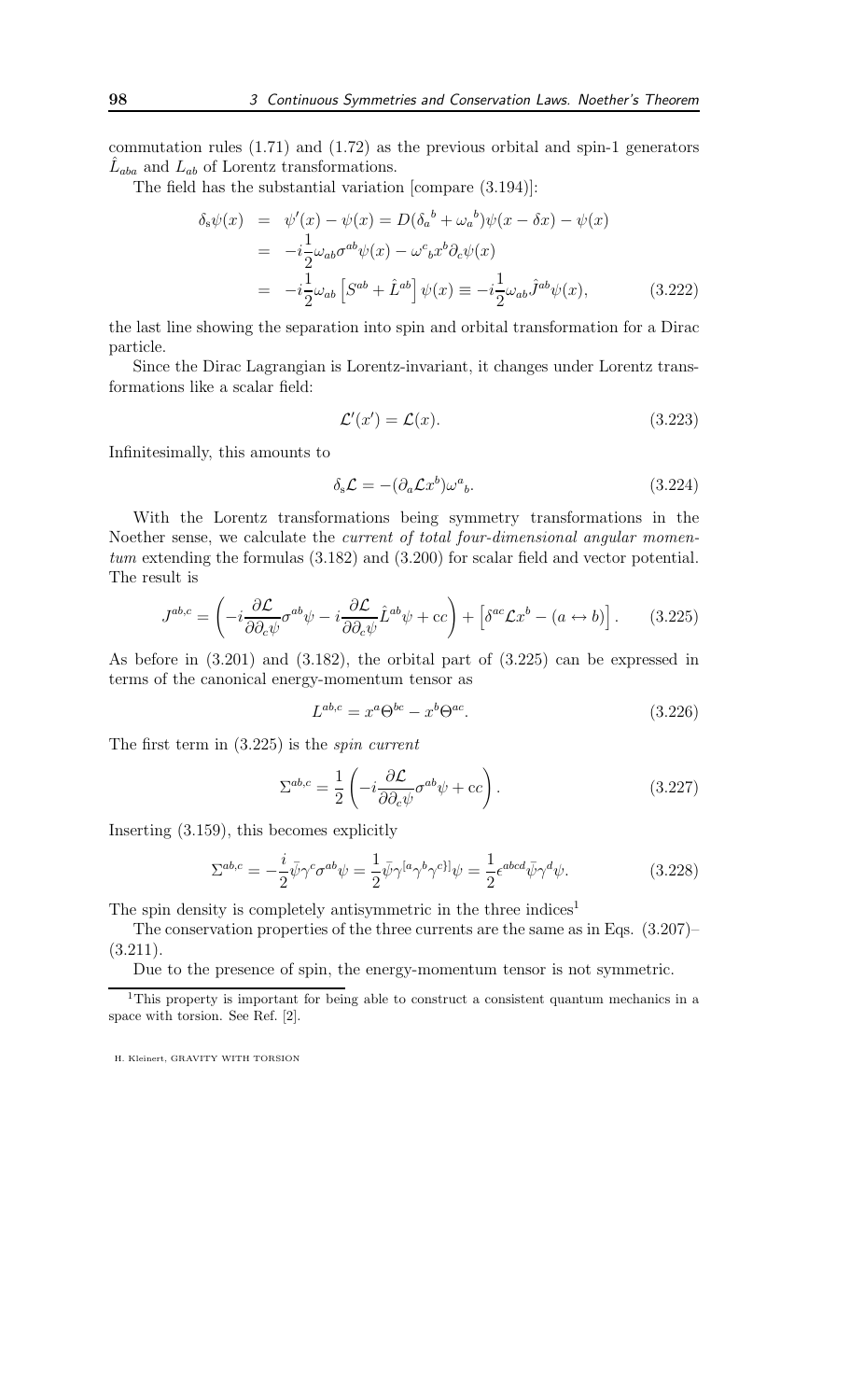### 3.10 Symmetric Energy-Momentum Tensor

Since the presence of spin is the cause for the asymmetry of the canonical energymomentum tensor, it is suggestive that by an appropriate use of the spin current it should be possible to construct a new modified momentum tensor

$$
T^{ab} = \Theta^{ab} + \Delta \Theta^{ba} \tag{3.229}
$$

which is symmetric, while still having the fundamental property of  $\Theta^{ab}$ , that the integral  $P^a = \int d^3x T^{a0}$  is the total energy-momentum vector of the system. This is the case if  $\Delta\Theta^{a0}$  is a three-divergence of a spatial vector. Such a construction was found by Belinfante in 1939. He introduced the tensor [4]

$$
T^{ab} = \Theta^{ab} - \frac{1}{2}\partial_c(\Sigma^{ab,c} - \Sigma^{bc,a} + \Sigma^{ca,b}),\tag{3.230}
$$

whose symmetry is manifest, due to (3.209) and the symmetry of the last two terms under  $a \leftrightarrow b$ . Moreover, by the components

$$
T^{a0} = \Theta^{a0} - \frac{1}{2}\partial_c(\Sigma^{a0,c} - \Sigma^{0c,a} + \Sigma^{ca,0}) = x^a T^{bc} - x^b T^{ac}
$$
 (3.231)

which gives the same total angular momentum as the canonical expression  $(3.206)$ :

$$
J^{ab} = \int d^3x \, J^{ab,0}.\tag{3.232}
$$

Indeed, the zeroth component of (3.231) is

$$
x^{a} \Theta^{b0} - x^{b} \Theta^{a0} - \frac{1}{2} \left[ \partial_{k} (\Sigma^{a0,k} - \Sigma^{0k,a} + \Sigma^{ka,0}) x^{b} - (a \leftrightarrow b) \right].
$$
 (3.233)

Integrating the second term over  $d^3x$  and performing a partial integration gives, for  $a = 0, b = i$ :

$$
-\frac{1}{2}\int d^3x \left[ x^0 \partial_k (\Sigma^{i0,k} - \Sigma^{0k,i} + \Sigma^{ki,0}) - x^i \partial_k (\Sigma^{00,k} - \Sigma^{0k,0} + \Sigma^{k0,0}) \right] = \int d^3x \,\Sigma^{0i,0},\tag{3.234}
$$

and for  $a = i, b = j$ 

$$
-\frac{1}{2}\int d^3x \left[ x^i \partial_k (\Sigma^{j0,k} - \Sigma^{0k,j} + \Sigma^{kj,0}) - (i \leftrightarrow j) \right] = \int d^3x \,\Sigma^{ij,0}.\tag{3.235}
$$

The right-hand sides are the contributions of the spin to the total angular momentum.

For the electromagnetic field, the spin current (3.204) reads, explicitly

$$
\Sigma^{ab,c} = -\frac{1}{c} \left[ F^{ca} A^b - (a \leftrightarrow b) \right]. \tag{3.236}
$$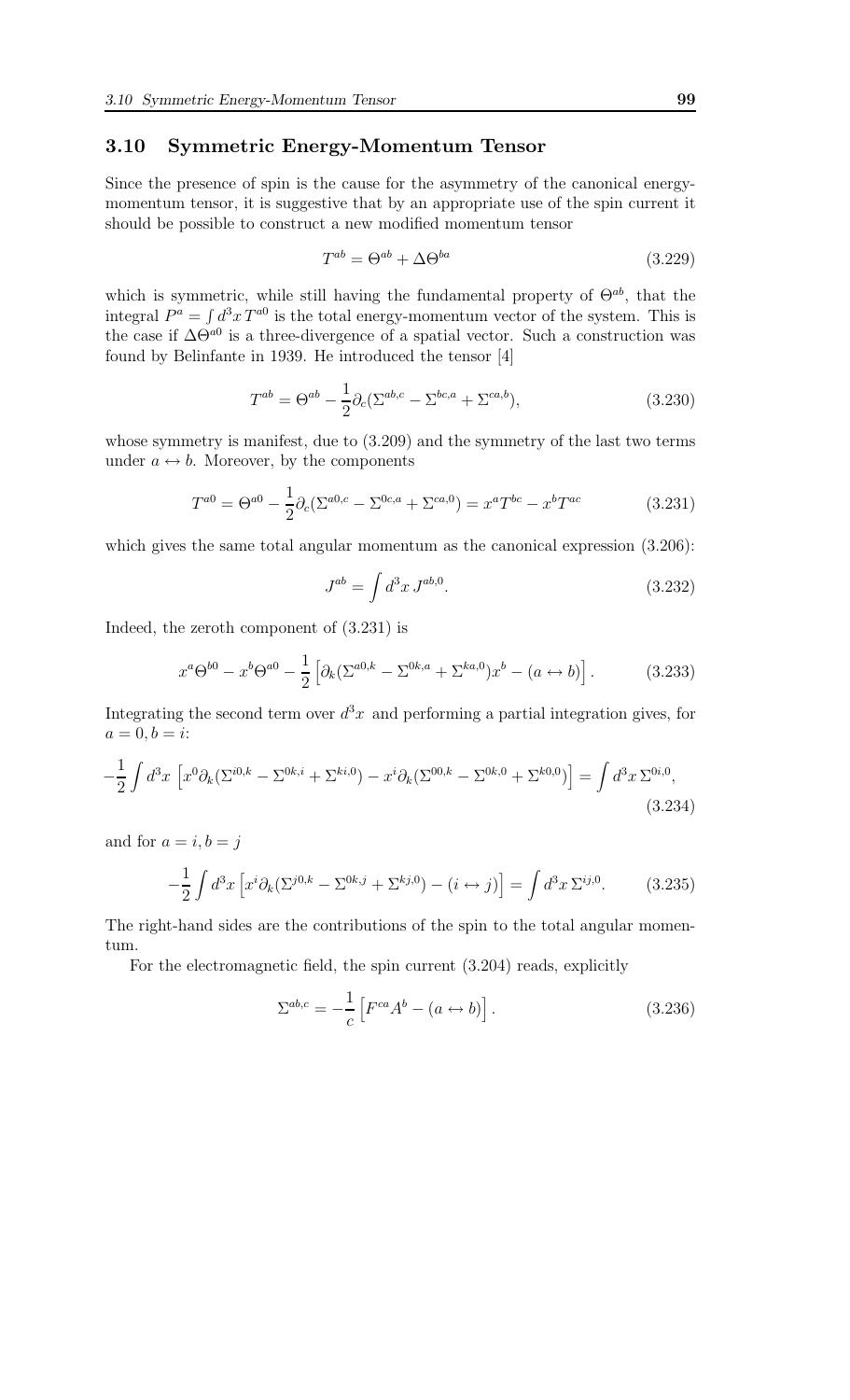From this we calculate the Belinfante correction

$$
\Delta\Theta^{ab} = \frac{1}{2c} [\partial_c (F^{ca}A^b - F^{cb}A^a) - \partial_c (F^{ab}A^c - F^{ac}A^b) + \partial_c (F^{bc}A^a - F^{ba}A^c)]
$$
  
= 
$$
\frac{1}{c}\partial_c (F^{bc}A^a).
$$
(3.237)

Adding this to the canonical energy-momentum tensor (3.151)

$$
\Theta^{ab} = \frac{1}{c} \left[ -F^b{}_c \partial^a A^c + \frac{1}{4} g^{ab} F^{cd} F_{cd} \right],\tag{3.238}
$$

we find the symmetric energy-momentum tensor

$$
T^{ab} = \frac{1}{c} \left[ -F^b{}_c F^{ac} + \frac{1}{4} g^{ab} F^{cd} F_{cd} + (\partial_c F^{bc}) A^a \right].
$$
 (3.239)

The last term vanishes for a free Maxwell field which satisfies  $\partial_c F^{ab} = 0$  [recall  $(2.86)$ , and can be dropped. In this case  $T^{ab}$  agrees with the previously constructed symmetric energy-momentum tensor (1.272) of the electromagnetic field. The symmetry of  $T^{ab}$  can easily be verified using once more the Maxwell equation  $\partial_c F^{ab} = 0$ .

We have seen in (1.269) that the component  $cT^{00}(x)$  agrees with the well-known energy density  $\mathcal{E}(x) = (E^2 + B^2)/2$  of the electromagnetic field, and that the components  $c^2T^{0i}(x)$  are equal to the *Poynting vector* of energy current density  $\mathbf{S}(x) = c\mathbf{E} \times \mathbf{B}$ , so that the energy conservation law  $c^2 \partial_a T^{0a}(0)$  can be written as  $\partial_t \mathcal{E}(x) + \mathbf{\nabla} \cdot \mathbf{S}(x) = 0.$ 

In the presence of an external current, where the Lagrangian density is (2.83), the canonical energy-momentum tensor becomes

$$
\Theta^{ab} = \frac{1}{c} \left[ -F^b{}_c \partial^a A^c + \frac{1}{4} g^{ab} F^{cd} F_{cd} + \frac{1}{c} g^{ab} j^c A_c \right],\tag{3.240}
$$

generalizing (3.238).

The spin current is again given by Eq. (3.236), leading to the Belinfante energymomentum tensor

$$
T^{ab} = \Theta^{ab} + \frac{1}{c} \partial_c (F^{bc} A^a)
$$
  
= 
$$
\frac{1}{c} \left[ -F^b{}_c F^{ac} + \frac{1}{4} g^{ab} F^{cd} F_{cd} + \frac{1}{c} g^{ab} j^c A_c - \frac{1}{c} j^b A^a \right].
$$
 (3.241)

The last term prevents  $T^{ab}$  from being symmetric, unless the current vanishes. Due to the external current, the conservation law  $\partial_b T^{ab} = 0$  is modified to

$$
\partial_b T^{ab} = \frac{1}{c^2} A_c(x) \partial^a j^c(x). \tag{3.242}
$$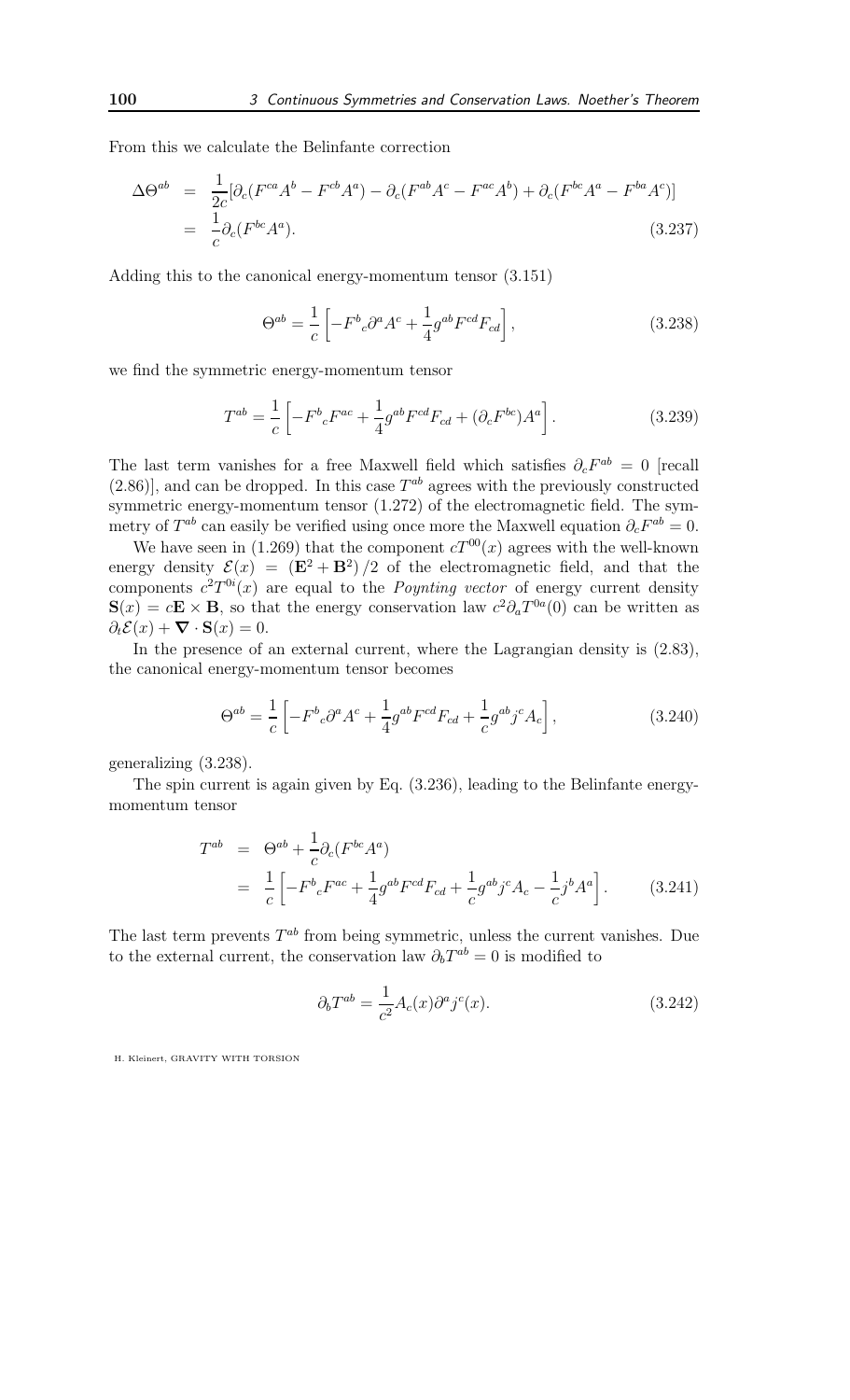#### 3.11 Internal Symmetries

In quantum field theory, an important role in classifying various actions is played by internal symmetries. They do not involve any change in the spacetime coordinate of the fields, i.e., they have the form

$$
\phi'(x) = e^{-i\alpha_r G_r} \phi(x) \tag{3.243}
$$

where  $G_r$  are the generators of some Lie group, and  $\alpha_r$  the associated transformation parameters. If the field has N components, the generators  $G_r$  are  $N \times N$  -matrices. They satisfy commutation rules of the general form [recall (1.65)]

$$
[G_r, G_s] = if_{rst} G_t, \quad (r, s, t = 1, \dots, \text{rank}),
$$
\n(3.244)

where  $f_{rst}$  are the structure constants of the Lie algebra.

The infinitesimal symmetry transformations are substantial variations of the form

$$
\delta_{\rm s}\varphi = -i\alpha_r G_r \varphi,\tag{3.245}
$$

The associated conserved current densities read

$$
j_r^a = -i \frac{\partial \mathcal{L}}{\partial \partial_a \varphi} G_r \varphi.
$$
 (3.246)

These can also be written as

$$
j_r^a = -i\pi G_r \varphi,\tag{3.247}
$$

where  $\pi(x) \equiv \partial \mathcal{L}(x)/\partial \partial_{a}\varphi(x)$  is the canonical momentum of the field  $\varphi(x)$  [compare  $(2.60)$ ].

The most important example is that of a complex field  $\phi$  and a generator  $G = 1$ , where the symmetry transformation  $(3.243)$  is simply a multiplication by a constant phase factor. One also speaks of  $U(1)$ -symmetry. Other important examples are those of a triplet or an octet of fields  $\phi$  with  $G_r$  being the generators of an SU(2) or  $SU(3)$  representation. The  $U(1)$ -symmetry leads to charge conservation in electromagnetic interactions, the other two are responsible for isospin  $SU(2)$  and  $SU(3)$ invariance in strong interactions. The latter symmetries are, however, not exact.

## 3.11.1 U(1)-Symmetry and Charge Conservation

Consider a Lagrangian density  $\mathcal{L}(x) = \mathcal{L}(\phi(x), \partial \phi(x), x)$  that is is invariant under U(1)-transformations

$$
\delta_{\rm s}\phi(x) = -i\alpha\phi(x) \tag{3.248}
$$

i.e.,  $\delta_{s}\mathcal{L}=0$ . By the chain rule of differentiation we find, using the Euler-Lagrange equation (2.40)

$$
\delta_{\rm s}\mathcal{L} = \left(\frac{\partial \mathcal{L}}{\partial \phi} - \frac{d}{dt}\frac{\partial \mathcal{L}}{\partial_{a}\phi}\right)\delta_{\rm s}\phi + \left[\frac{\partial \mathcal{L}}{\partial \partial_{a}\phi}\delta_{\rm s}\phi\right] = 0.
$$
 (3.249)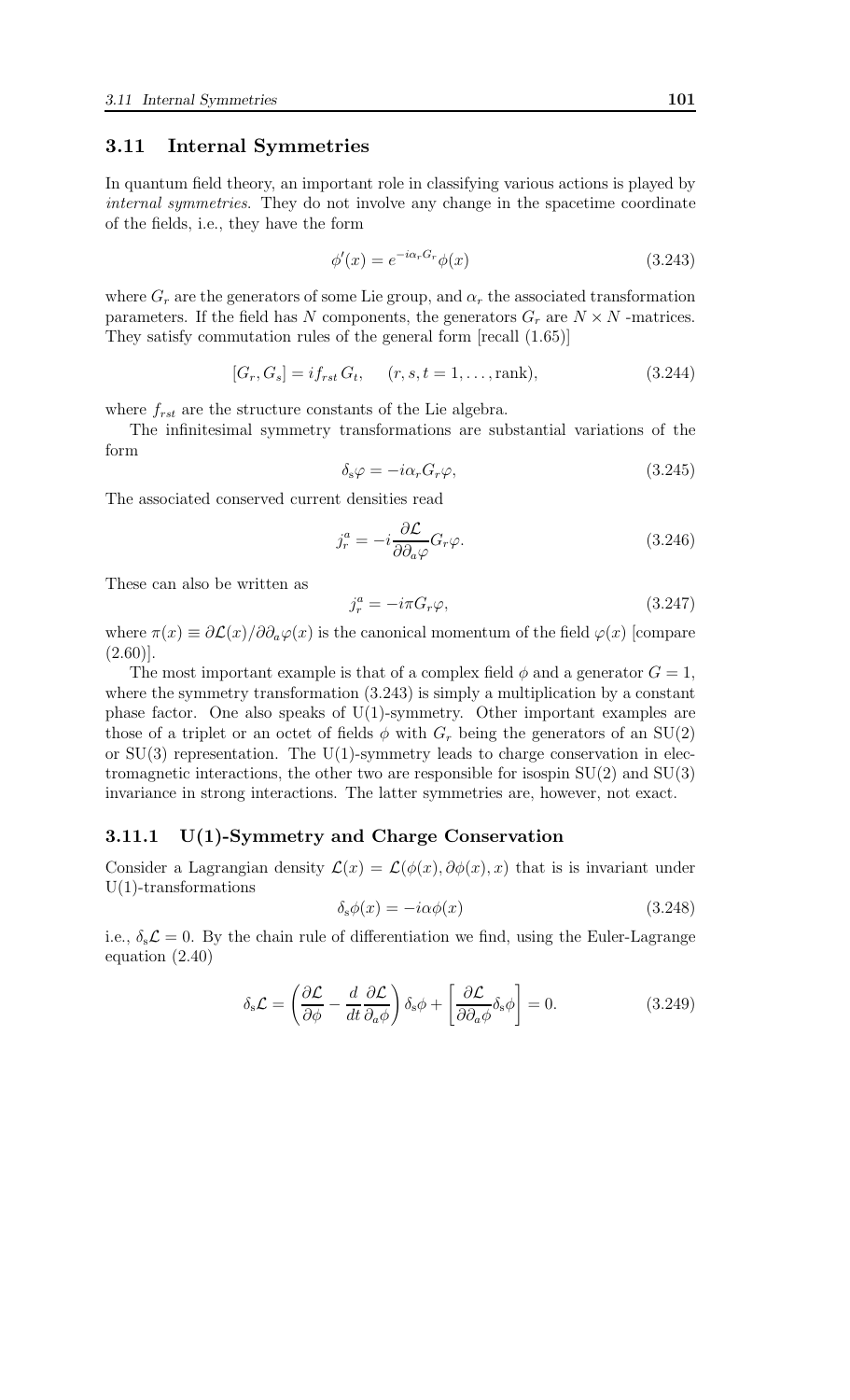Inserting (3.248), we find that

$$
j_{\mu} = -\frac{\partial \mathcal{L}}{\partial \partial_{\mu} \phi} \phi \tag{3.250}
$$

is a conserved current.

For a free relativistic complex scalar field with a Lagrangian density

$$
\mathcal{L}(x) = \partial_{\mu} \varphi^* \partial_{\mu} \varphi - m^2 \varphi^* \varphi \tag{3.251}
$$

we have to add the contributions of real and imaginary parts of the field  $\phi$  in formula (3.250), and obtain the conserved current density

$$
j_{\mu} = -i\varphi^* \stackrel{\leftrightarrow}{\partial_{\mu}} \varphi \tag{3.252}
$$

where the symbol  $\varphi^* \partial_\mu \varphi$  denotes the left-minus-right derivative:

$$
\varphi^* \stackrel{\leftrightarrow}{\partial} \varphi \equiv \varphi^* \partial_\mu \varphi - (\partial_\mu \varphi^*) \varphi. \tag{3.253}
$$

For a free Dirac field, the current density (3.250) takes the form

$$
j^{\mu}(x) = \bar{\psi}(x)\gamma^{\mu}\psi(x). \tag{3.254}
$$

#### 3.11.2 Broken Internal Symmetries

The physically important symmetries SU(2) of isospin and SU(3) are not exact. The symmetry variation of the Lagrange density is not strictly zero. In this case we remember the alternative derivation of the conservation law based on Eq. (3.110). We introduce the spacetime-dependent parameters  $\alpha(x)$  and conclude from the extremality property of the action that

$$
\partial_a \frac{\partial \mathcal{L}^{\epsilon}}{\partial \partial_a \alpha_r(x)} = \frac{\partial \mathcal{L}^{\epsilon}}{\partial \alpha_r(x)}.
$$
\n(3.255)

This implies the divergence law for the above derived current

$$
\partial_a j_r^a(x) = \frac{\partial \mathcal{L}^\epsilon}{\partial \alpha_r}.\tag{3.256}
$$

## 3.12 Generating the Symmetry Transformations on Quantum Fields

As in quantum mechanical systems, the charges associated with the conserved currents obtained in the previous section can be used to generate the transformations of the fields from which they were derived. One merely has to invoke the canonical field commutation rules.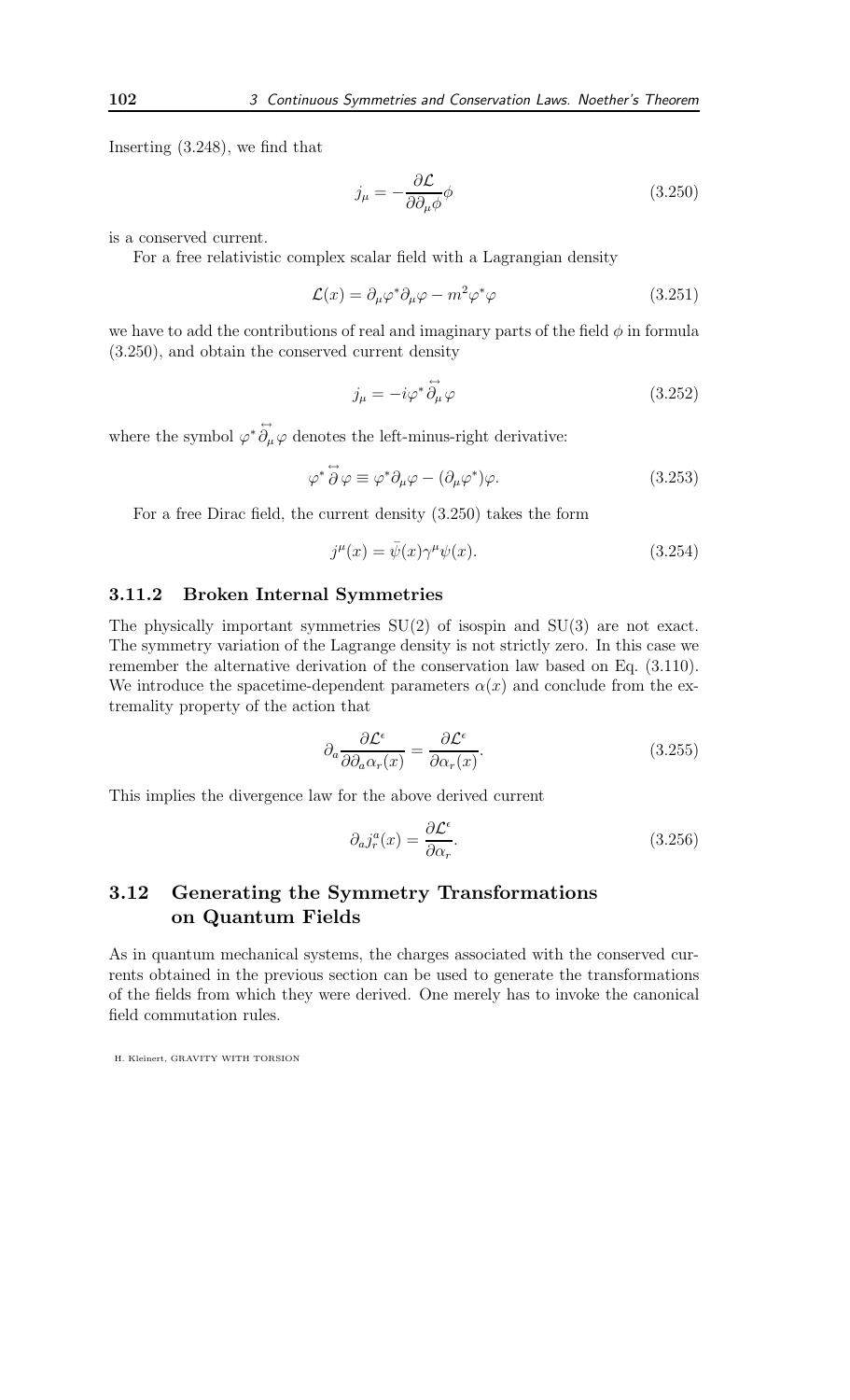For the currents (3.246), the charges are

$$
Q_r = -i \int d^3x \frac{\partial \mathcal{L}}{\partial \partial_a \varphi} G_r \varphi \tag{3.257}
$$

and can be written as

$$
Q_r = -i \int d^3x \,\pi G_r \varphi,\tag{3.258}
$$

where  $\pi(x) \equiv \partial \mathcal{L}(x)/\partial \partial_{a} \varphi(x)$  is the canonical momentum of the field  $\varphi(x)$ . After quantization, these fields satisfy the canonical commutation rules:

$$
[\hat{\pi}(\mathbf{x},t), \hat{\varphi}(\mathbf{x}',t)] = -i\delta^{(3)}(\mathbf{x}-\mathbf{x}'),[\hat{\varphi}(\mathbf{x},t), \hat{\varphi}(\mathbf{x}',t)] = 0,[\hat{\pi}(\mathbf{x},t), \hat{\pi}(\mathbf{x}',t)] = 0.
$$
 (3.259)

From this we derive directly the commutation rule between the quantized version of the charges (3.258) and the field operator  $\hat{\varphi}(x)$ :

$$
[\hat{Q}_r, \hat{\varphi}(x)] = -\alpha_r G_r \varphi(x). \tag{3.260}
$$

We also find that the commutation rules among the quantized charges  $\hat{Q}_r$  are the same as those of the generators  $G_r$  in (3.244):

$$
[\hat{Q}_r, \hat{Q}_s] = f_{rst}\hat{Q}_t, \quad (r, s, t = 1, \dots, \text{rank}).
$$
\n(3.261)

Hence the operators  $\hat{Q}_r$  form a representation of the generators of symmetry group in the many-particle Hilbert space generated by the quantized fields  $\hat{\varphi}(x)$  (*Fock* space).

As an example, we may derive in this way the commutation rules of the conserved charges associated with the Lorentz generators (3.226):

$$
J^{ab} \equiv \int d^3x J^{ab,0}(x). \tag{3.262}
$$

They are obviously the same as those of the  $4 \times 4$ -matrices (1.51), and those of the quantum mechanical generators (1.103):

$$
[\hat{J}^{ab}, \hat{J}^{ac}] = -ig^{aa}\hat{J}^{bc}.
$$
\n(3.263)

The generators  $J^{ab} \equiv \int d^3x J^{ab,0}(x)$ , are sums  $J^{ab} = L^{ab}(t) + \Sigma^{ab}(t)$  of charges (3.210) associated with orbital and spin rotations. According to (3.211), these individual charges are time dependent, only their sum being conserved. Nevertheless, they both generate Lorentz transformations:  $L^{ab}(t)$  on the spacetime argument of the fields, and  $\Sigma^{ab}(t)$  on the spin indices. As a consequence, they both satisfy the commutation relations (3.263):

$$
[\hat{L}^{ab}, \hat{L}^{ac}] = -ig^{aa}\hat{L}^{bc}, \qquad [\hat{\Sigma}^{ab}, \hat{\Sigma}^{ac}] = -ig^{aa}\hat{\Sigma}^{bc}.
$$
 (3.264)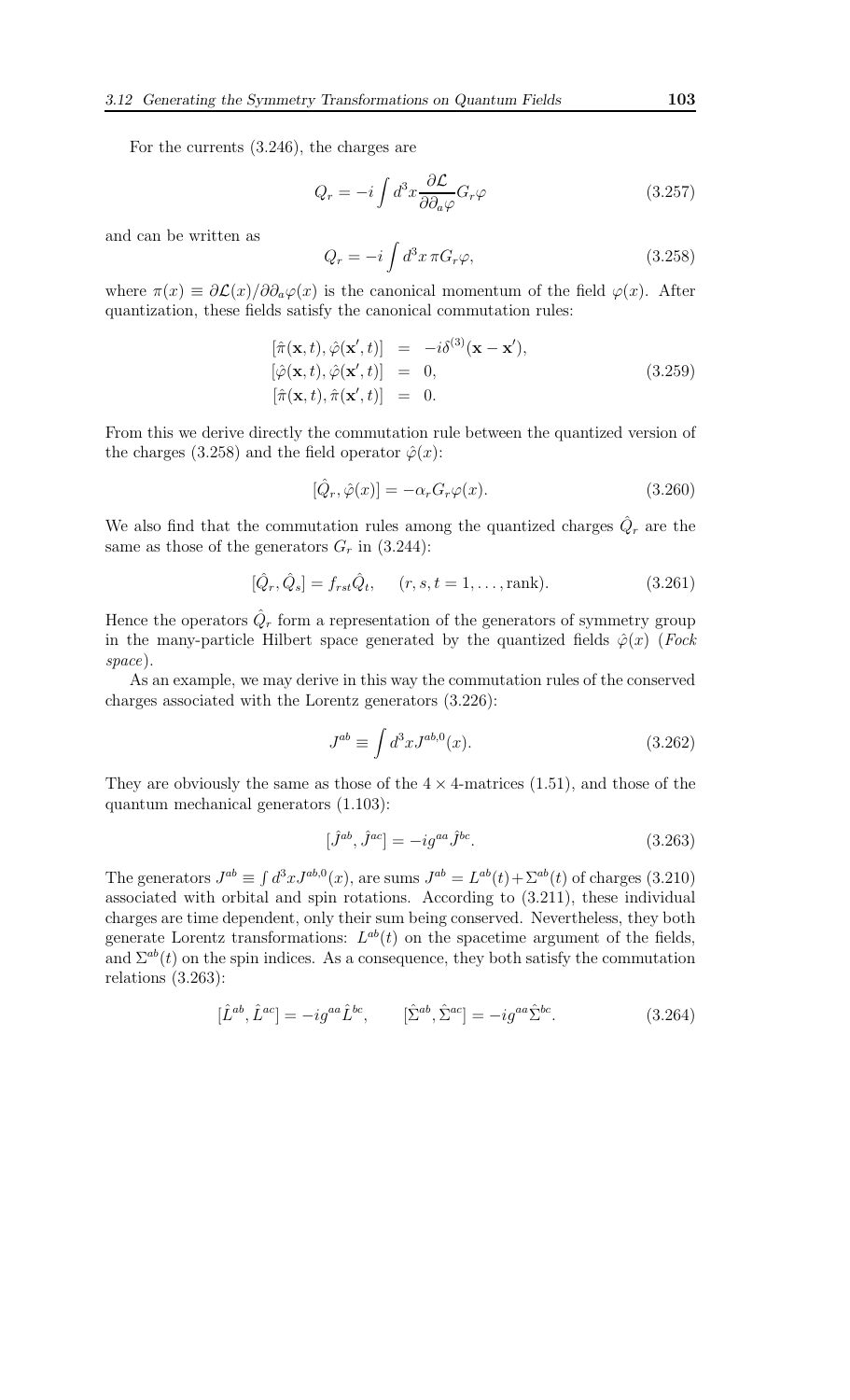It is important to realize that the commutation relations (3.260) and (3.261) remain valid also in the presence of symmetry-breaking terms as long as these do not contribute to the canonical momentum of the theory. Such terms are called *soft* symmetry-breaking terms. The charges are no longer conserved, so that we must attach a time argument to the commutation relations (3.260) and (3.261). All times in these relations must be the same, in order to invoke the equal-time canonical commutation rules.

The commutators (3.261) have played an important role in developing a theory of strong interactions, where they first appeared in the form of a charge algebra of the broken symmetry  $SU(3) \times SU(3)$  of weak and electromagnetic charges. This symmetry will be discussed in more detail in Chapter 10.

## 3.13 Energy-Momentum Tensor of Relativistic Massive Point Particle

If we want to study energy and momentum of charged relativistic point particles in an electromagnetic field it is useful to consider the action (3.68) with (3.70) as an integral over a Lagrangian density:

$$
\mathcal{A} = \int d^4x \mathcal{L}(x), \quad \text{with} \quad \mathcal{L}(x) = \int_{\tau_a}^{\tau_b} d\tau \, L(\dot{x}^a(\tau)) \delta^{(4)}(x - x(\tau)). \tag{3.265}
$$

This allows us to derive for point particles local conservation laws in the same way as for fields. Instead of doing this, however, we shall take advantage of the previously derived global conservation laws and convert them into local ones by inserting appropriate  $\delta$ -functions with the help of the trivial identity

$$
\int d^4x \,\delta^{(4)}(x - x(\tau)) = 1. \tag{3.266}
$$

Consider for example the conservation law (3.72) for the momentum (3.73). With the help of (3.266) this becomes

$$
0 = -\int d^4x \int_{-\infty}^{\infty} d\tau \left[ \frac{d}{d\tau} p_c(\tau) \right] \delta^{(4)}(x - x(\tau)). \tag{3.267}
$$

Note that in this expression the boundaries of the four-volume contain the information on initial and final times. We then perform a partial integration in  $\tau$ , and rewrite  $(3.267)$  as

$$
0 = -\int d^4x \int_{-\infty}^{\infty} d\tau \frac{d}{d\tau} \left[ p_c(\tau) \delta^{(4)}(x - x(\tau)) \right] + \int d^4x \int_{-\infty}^{\infty} d\tau p_c(\tau) \partial_{\tau} \delta^{(4)}(x - x(\tau)).
$$
\n(3.268)

The first term vanishes if the orbits come from and disappear into infinity. The second term can be rewritten as

$$
0 = -\int d^4x \,\partial_b \left[ \int_{-\infty}^{\infty} d\tau p_c(\tau) \dot{x}^b(\tau) \delta^{(4)}(x - x(\tau)) \right]. \tag{3.269}
$$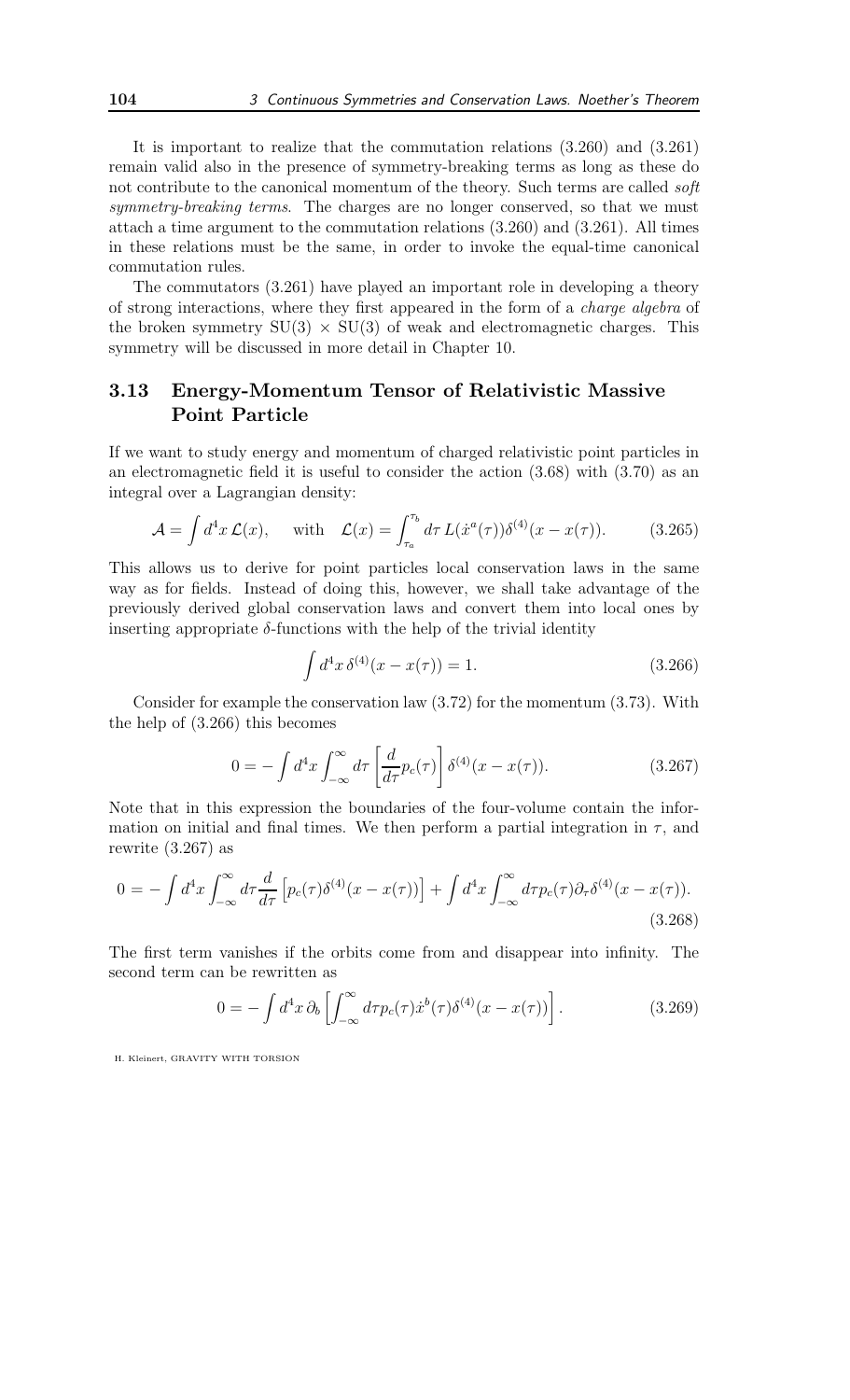This shows that

$$
\Theta^{cb}(x) \equiv m \int_{-\infty}^{\infty} d\tau \, \dot{x}^c(\tau) \dot{x}^b(\tau) \delta^{(4)}(x - x(\tau)) \tag{3.270}
$$

satisfies the local conservation law

$$
\partial_b \Theta^{cb}(x) = 0. \tag{3.271}
$$

This is the conservation law for the energy-momentum tensor of a massive point particle.

The total momenta are obtained from the spatial integrals over  $\Theta^{\text{c0}}$ :

$$
P^{a}(t) \equiv \int d^{3}x \,\Theta^{c0}(x). \tag{3.272}
$$

For point particles, they coincide with the canonical momenta  $p^a(t)$ . If the Lagrangian depends only on the velocity  $\dot{x}^a$  and not on the position  $x^a(t)$ , the momenta  $p^{a}(t)$  are constants of motion:  $p^{a}(t) \equiv p^{a}$ .

The Lorentz invariant quantity

$$
M^2 = P^2 = g_{ab} P^a P^b \tag{3.273}
$$

is called the total mass of the system. For a single particle it coincides with the mass of the particle.

Subjecting the orbits  $x^a(\tau)$  to Lorentz transformations according to the rules of the last section we find the currents of total angular momentum

$$
L^{ab,c} \equiv x^a \Theta^{bc} - x^b \Theta^{ac},\tag{3.274}
$$

to satisfy the conservation law:

$$
\partial_c L^{ab,c} = 0. \tag{3.275}
$$

A spatial integral over the zeroth component of the current  $L^{ab,c}$  yields the conserved charges:

$$
L^{ab}(t) \equiv \int d^3x \, L^{ab,0}(x) = x^a p^b(t) - x^b p^a(t). \tag{3.276}
$$

# 3.14 Energy-Momentum Tensor of Massive Charged Particle in Electromagnetic Field

Let us also consider an important combination of a charged point particle and an electromagnetic field Lagrangian

$$
\mathcal{A} = -mc \int_{\tau_a}^{\tau_b} d\tau \sqrt{g_{ab}\dot{x}^a(\tau)\dot{x}^b(\tau)} - \frac{1}{4} \int d^4x F_{ab} F^{ab} - \frac{e}{c} \int_{\tau_a}^{\tau_b} d\tau \dot{x}^a(\tau) A_a(x(\tau)).
$$
\n(3.277)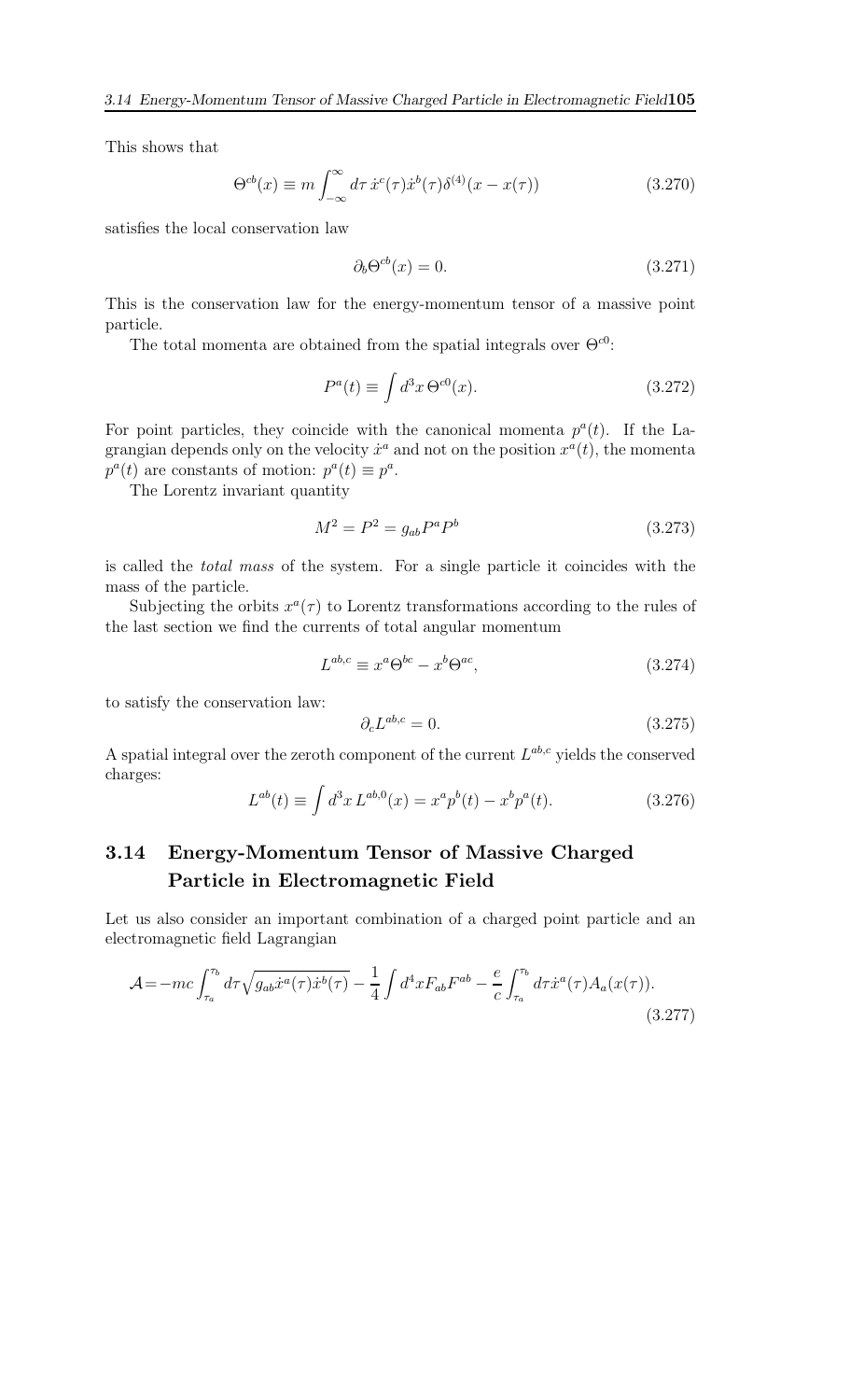By varying the action in the particle orbits, we obtain the Lorentz equation of motion

$$
\frac{dp^a}{d\tau} = \frac{e}{c} F^a{}_b \dot{x}^b(\tau). \tag{3.278}
$$

By varying the action in the vector potential, we find the Maxwell-Lorentz equation

$$
-\partial_b F^{ab} = \frac{e}{c} \dot{x}^b(\tau). \tag{3.279}
$$

The action (3.277) is invariant under translations of the particle orbits and the electromagnetic fields. The first term is obviously invariant, since it depends only on the derivatives of the orbital variables  $x^a(\tau)$ . The second term changes under translations by a pure divergence [recall (3.133)]. Also the interaction term changes by a pure divergence, which is seen as follows: Since the substantial variation changes  $x^{b}(\tau) \rightarrow x^{b}(\tau) - \epsilon^{b}$ , under which  $\dot{x}^{a}(\tau)$  is invariant,

$$
\dot{x}^a(\tau) \rightarrow \dot{x}^a(\tau), \qquad (3.280)
$$

and  $A_a(x^b)$  changes as follows:

$$
A_a(x^b) \to A'_a(x^b) = A_a(x^b + \epsilon^b) = A_a(x^b) + \epsilon^b \partial_a A_a(x^b).
$$
 (3.281)

Altogether we obtain

$$
\delta_{\rm s}\mathcal{L} = \epsilon^b \partial_b \stackrel{m}{\mathcal{L}} \,. \tag{3.282}
$$

We now we calculate the same variation once more invoking the equations of motion. This gives

$$
\delta_{\rm s} \mathcal{A} = \int d\tau \frac{d}{d\tau} \frac{\partial L^{\rm m}}{\partial x'^a} \delta_{\rm s} x^a + \int d^4 x \frac{\partial \stackrel{\rm em}{\mathcal{L}}}{\partial \partial_c A^a} \delta_{\rm s} A^a. \tag{3.283}
$$

The first term can be treated as in (3.268)–(3.269) after which it acquires the form

$$
-\int_{\tau_a}^{\tau_b} d\tau \frac{d}{d\tau} \left(p_a + \frac{e}{c} A_a\right) = -\int d^4x \int_{-\infty}^{\infty} d\tau \frac{d}{d\tau} \left[\left(p_a + \frac{e}{c} A_a\right) \delta^{(4)}(x - x(\tau))\right] (3.284)
$$

$$
+ \int d^4x \int_{-\infty}^{\infty} d\tau \left(p_a + \frac{e}{c} A_a\right) \frac{d}{d\tau} \delta^{(4)}(x - x(\tau))
$$

and thus, after dropping boundary terms,

$$
-\int_{\tau_a}^{\tau_b} d\tau \frac{d}{d\tau} \left(p_a + \frac{e}{c} A_a\right) = \partial_c \int d^4x \int_{-\infty}^{\infty} d\tau \left(p_a + \frac{e}{c} A_a\right) \frac{dx^c}{d\tau} \delta^{(4)}(x - x(\tau)) . (3.285)
$$

The electromagnetic part is the same as before, since the interaction contains no derivative of the gauge field. In this way we find the canonical energy-momentum tensor

$$
\Theta^{ab}(x) = \int d\tau \left( p^a + \frac{e}{c} A^a \right) \dot{x}^b(\tau) \delta^{(4)}(x - x(\tau)) - F^b{}_c \partial^a A^c + \frac{1}{4} g^{ab} F^{cd} F_{cd}.
$$
 (3.286)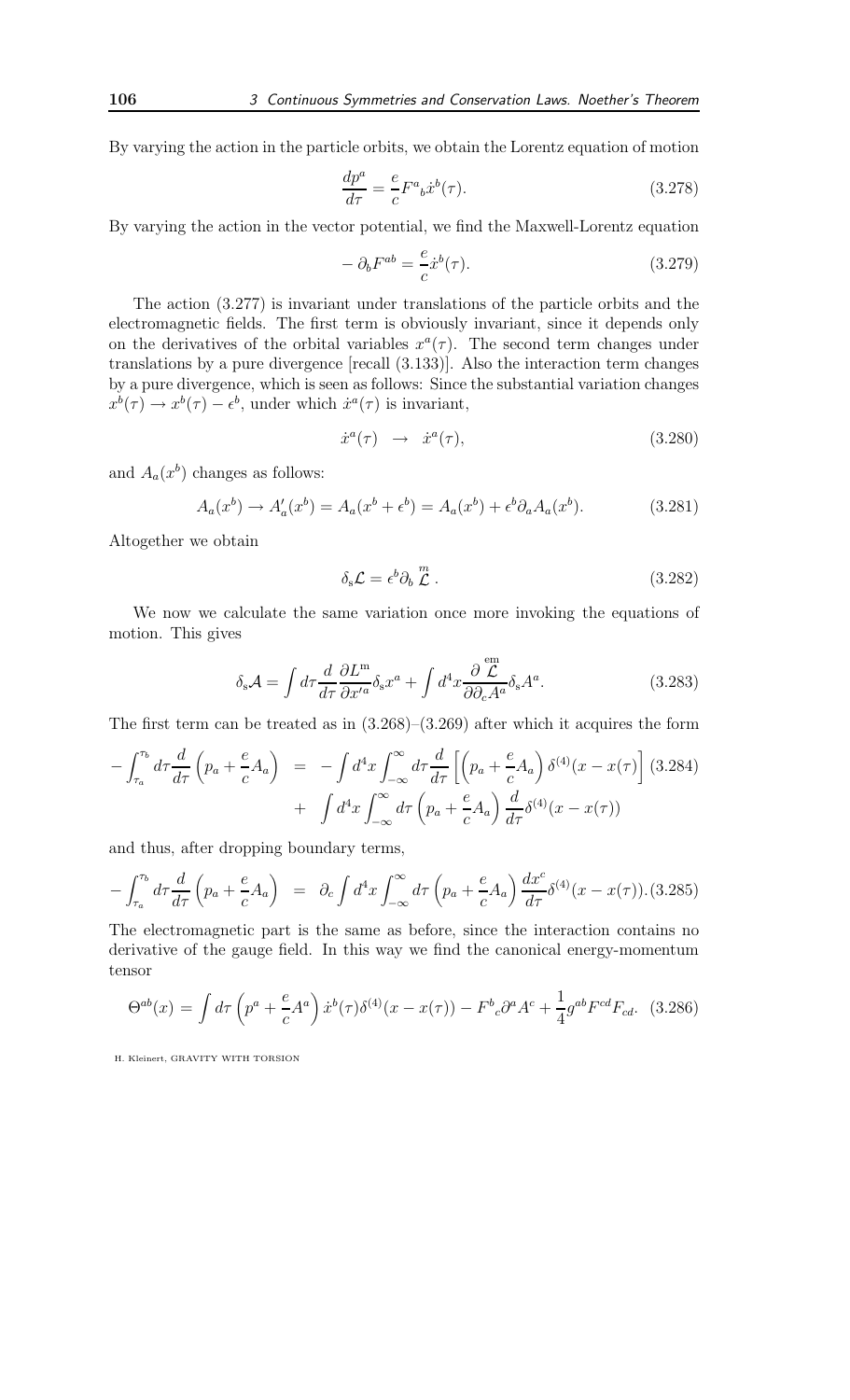Let us check its conservation by calculating the divergence:

$$
\partial_b \Theta^{ab}(x) = \int d\tau \left( p + \frac{e}{c} A_a \right) \dot{x}^b(\tau) \partial_b \delta^{(4)}(x - x(\tau))
$$

$$
- \partial_b F^b{}_c \partial^a A^c - F^b{}_c \partial_b \partial^a A^c + \frac{1}{4} \partial^a (F^{cd} F_{cd}). \tag{3.287}
$$

The first term is, up to a boundary term, equal to

$$
-\int d\tau \left(p^a + \frac{e}{\tau}A^a\right) \frac{d}{d\tau} \delta^{(4)}(x - x(\tau)) = \int d\tau \left[\frac{d}{d\tau} \left(p^a + \frac{e}{c}A^a\right)\right] \delta^{(4)}(x - x(\tau)).
$$
 (3.288)

Using the Lorentz equation of motion (3.278), this becomes

$$
\frac{e}{c} \int_{-\infty}^{\infty} d\tau \left( F^a{}_b \dot{x}^b(\tau) + \frac{d}{d\tau} A^a \right) \delta^{(4)}(x - x(\tau)). \tag{3.289}
$$

Inserting the Maxwell equation

$$
\partial_b F^{ab} = -e \int d\tau (dx^a / d\tau) \delta^{(4)}(x - x(\tau)), \qquad (3.290)
$$

the second term in Eq. (3.287) can be rewritten as

$$
-\frac{e}{c} \int_{-\infty}^{\infty} d\tau \frac{dx_c}{d\tau} \partial^a A^c \delta^{(4)}(x - x(\tau)), \tag{3.291}
$$

which is the same as

$$
-\frac{e}{c} \int d\tau \left( \frac{dx_a}{d\tau} F^{ac} + \frac{dx_c}{d\tau} \partial^c A^a \right) \delta^{(4)}(x - x(\tau)), \tag{3.292}
$$

thus canceling (3.289). The third term in (3.287) is, finally, equal to

$$
-F^b{}_c \partial^a F_b{}^c + \frac{1}{4} \partial^a (F^{cd} F_{cd}), \qquad (3.293)
$$

due to the antisymmetry of  $F^{bc}$ . By rewriting the homogeneous Maxwell equation, the Bianchi identity (2.88), in the form

$$
\partial_c F_{ab} + \partial_a F_{bc} + \partial_b F_{ca} = 0,\tag{3.294}
$$

and contracting it with  $F^{ab}$ , we see that the term  $(3.293)$  vanishes identically.

It is easy to construct from (3.286) Belinfante's symmetric energy momentum tensor. We merely observe that the spin density is entirely due to the vector potential, and hence the same as before [see (3.236)]

$$
\Sigma^{ab,c} = -\left[F^{ca}A^b - (a \leftrightarrow b)\right].\tag{3.295}
$$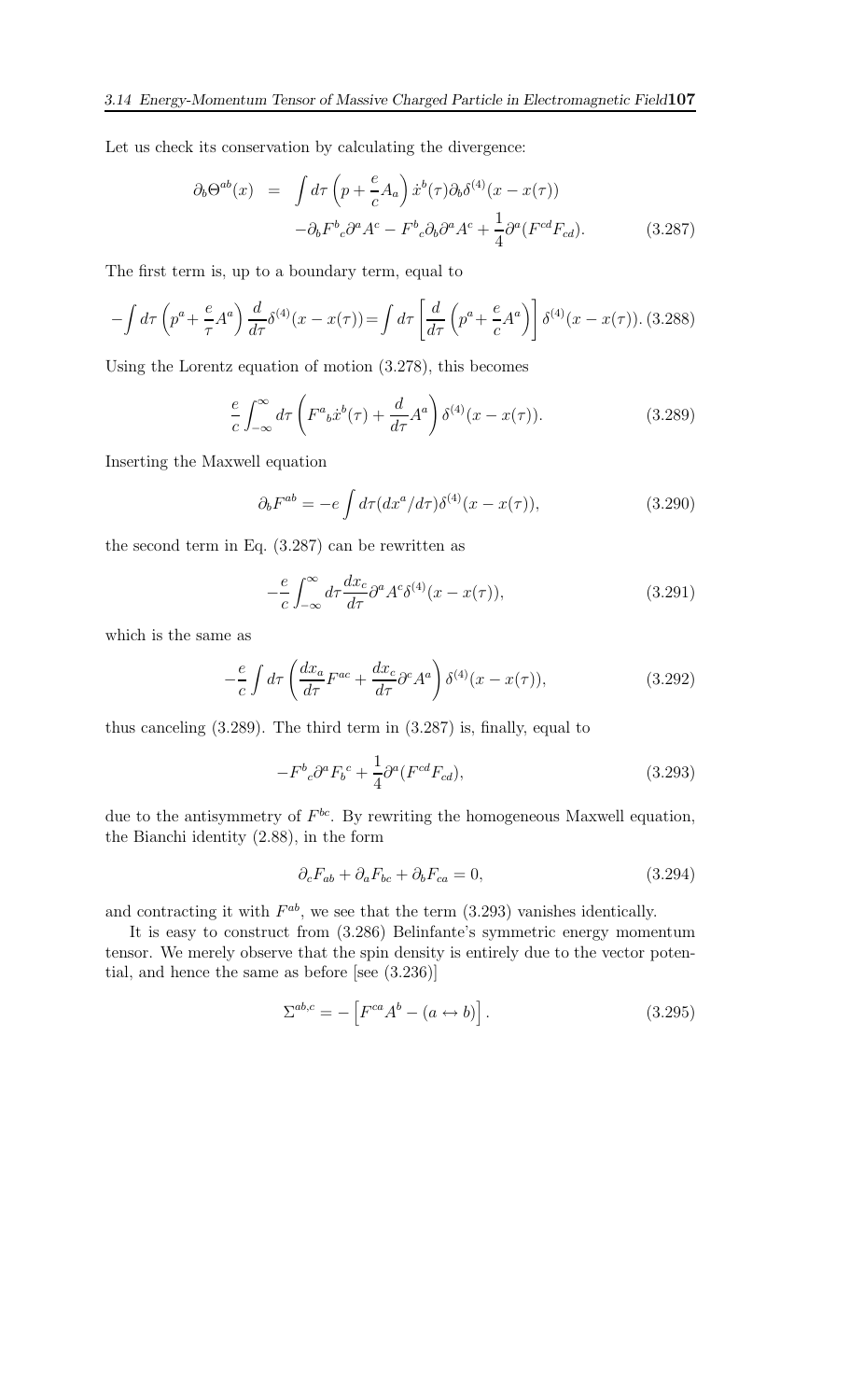Hence the additional piece to be added to the canonical energy momentum tensor is again [see (3.237)]

$$
\Delta\Theta^{ab} = \partial_c(F^{ab}A^a) = \frac{1}{2}(\partial_cF^{bc}A^a + F^{bc}\partial_cA^a). \tag{3.296}
$$

The last term in this expression serves to symmetrize the electromagnetic part of the canonical energy-momentum tensor and brings it to the Belinfante form:

$$
T^{ab} = -F^{b}{}_{c}F^{ac} + \frac{1}{4}g^{ab}F^{cd}F_{cd}.
$$
\n(3.297)

The second-last term in (3.296), which in the absence of charges vanished, is needed to symmetrize the matter part of  $\Theta^{ab}$ . Indeed, using once more Maxwell's equation, it becomes

$$
-\frac{e}{c}\int d\tau \,\dot{x}^{b}(\tau)A^{a}\delta^{(4)}(x-x(\tau)),\tag{3.298}
$$

thus canceling the corresponding term in (3.286). In this way we find that the total energy-momentum tensor of charged particles plus electromagnetic fields is simply the term of the two symmetric energy-momentum tensor.

$$
T^{ab} = \frac{m}{T}^{ab} + \frac{em}{T}^{ab}
$$
  
=  $m \int_{-\infty}^{\infty} d\tau \dot{x}^a \dot{x}^b \delta^{(4)}(x - x(\tau)) - F^b{}_c F^{ac} + \frac{1}{4} g^{ab} F^{cd} F_{cd}.$  (3.299)

For completeness, let us cross check also its conservation. Forming the divergence  $\partial_b T^{ab}$ , the first term gives now only

$$
\frac{e}{c} \int d\tau \, \dot{x}^b(\tau) F^a{}_b(x(\tau)),\tag{3.300}
$$

in contrast to (3.289), which is canceled by the divergence in the second term

$$
-\partial_b F^b{}_c F^{ac} = -\frac{e}{c} \int d\tau \, \dot{x}_c(\tau) F^{ac}(x(\tau)),\tag{3.301}
$$

in contrast to (3.292).

## Notes and References

For more details on classical electromagnetic fields see

L.D. Landau, E.M. Lifshitz, The Classical Theory of Fields, Addison-Wesley, Reading, MA, 1951;

A.O. Barut, Electrodynamics and Classical Theory of Fields and Particles, MacMillan, New York, N.Y. 1964;

J.D. Jackson, Classical Electrodynamics, John Wiley & Sons, New York, N.Y., 1975.

The individual citations refer to: